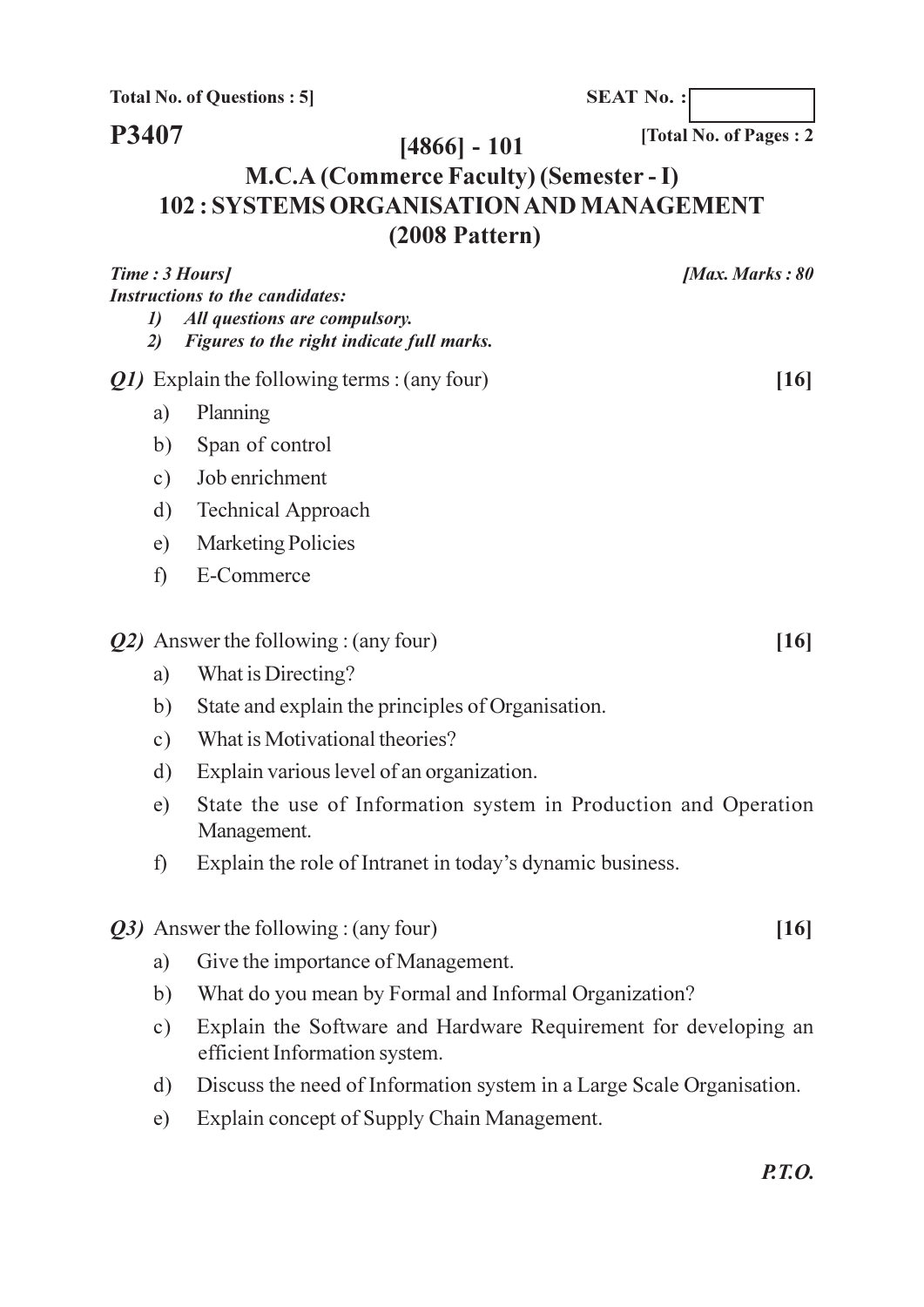- Q4) Answer the following: (any four)
	- Discuss the need of forecasting in planning. a)
	- Explain the principles of Organisation.  $b)$
	- State and explain the basis control processes.  $c)$
	- $\mathbf{d}$ Explain the functions of Top Level Management.
	- What is the information required by a personnel manager about system?  $e)$

Q5) Write short notes (any four):

 $[16]$ 

 $[16]$ 

- SWOT analysis a)
- Centralisation of Authority  $b)$
- Essentials of Good control system  $c)$
- $d)$ Expert system
- Decision Support Systems (DSS)  $e)$
- Enterprise Resource Planning (ERP)  $f$ )

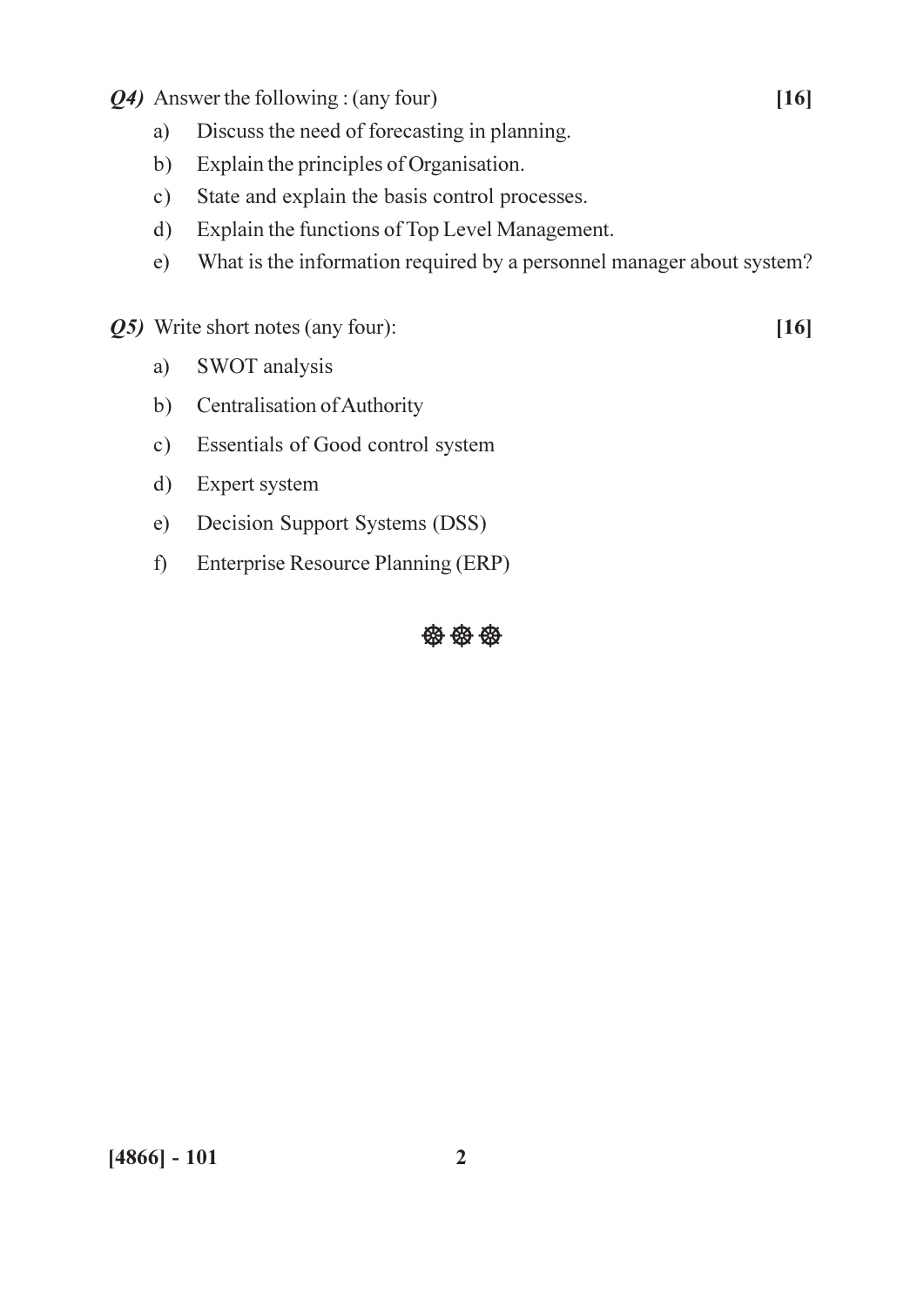**Total No. of Questions: 5]** 

**P3408** 

 $[4866] - 102$ 

# M.C.A. (Commerce Faculty) (Semester - I) **103 : PROGRAMMING FUNDAMENTALS** (C Programming)  $(2008$  Pattern)

Time: 3 Hours] **Instructions to the candidates:** 

- 1) All questions are compulsory.
- 2) All questions carry equal marks.
- 3) Assume suitable data, if necessary.

#### *Q1*) Attempt any four:

- Write a short note on Preprocessor directives. a)
- Explain memory representation of two dimensional arrays.  $b)$
- Differentiate between union and structure.  $c)$
- Define macro. Explain different macro substitution directives in brief.  $\mathbf{d}$
- List various types of operators and explain any one type in detail  $e)$

#### *Q2*) Attempt any four:

- Write a 'C' program to calculate sum of first and last digit of a given a) number.
- Write a 'C' program to convert given character into uppercase and vice b) versa
- Write a 'C' program to calculate the sum of first 'n' even numbers.  $c)$
- Write a 'C' program to find multiplication of two numbers without using d) "\*" operator.
- Write a 'C' program to accept string and count number of vowels from it.  $e)$

*O3*) Attempt any four:

- Differentiate between while and do-while statements.  $a)$
- Write a short note on : Dynamic Memory Allocation.  $b)$

 $[4 \times 4 = 16]$ 

[Max. Marks: 80]

 $[4 \times 4 = 16]$ 

 $[4 \times 4 = 16]$ 

**SEAT No.:** 

[Total No. of Pages: 4]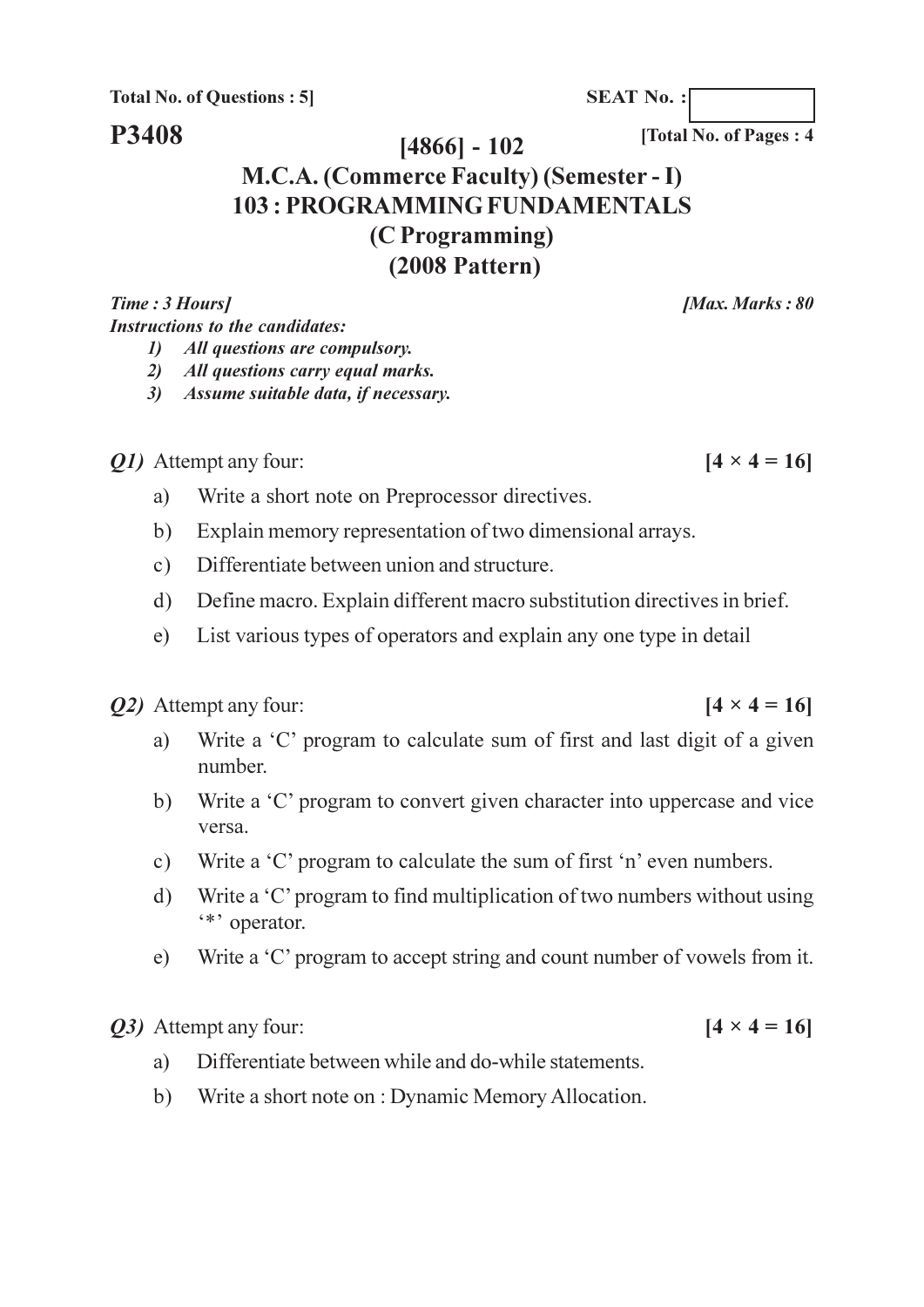- Explain nested structures in detail.  $c)$
- Write a short note on: Storage Classes.  $d)$
- Explain following standard library functions with suitable example:  $e)$

 $[4 \times 4 = 16]$ 

- $stropy()$  $i)$  $\text{strlen}()$  $\ddot{\textbf{i}}$
- $\dddot{\mathbf{u}}$  $\text{strcat}()$  $iv)$  strcmp()

#### Q4) Trace the output (any four):

 $[4866] - 102$ 

```
a)
     #include<stdio.h>
     int main()\{printf(5+"Good Morning\n");
           return 0;
     \left\{ \right.b) #include <stdio.h>
     int main()\{printf("India", "China\n");
           return 0;
     \mathcal{E}#include<stdio.h>
c)int main()\{char *names[] = \{ "Suresh", "Siva", "Sona", "Baiju", "Ritu"\};int i:
           char *t;
           t = names[3];
           names[3] = names[4];names[4] = t;for(i=0; i \le 4; i++)
           print(f''\%s,", names[i]);
           return 0:
     \left\{ \right.\overline{2}
```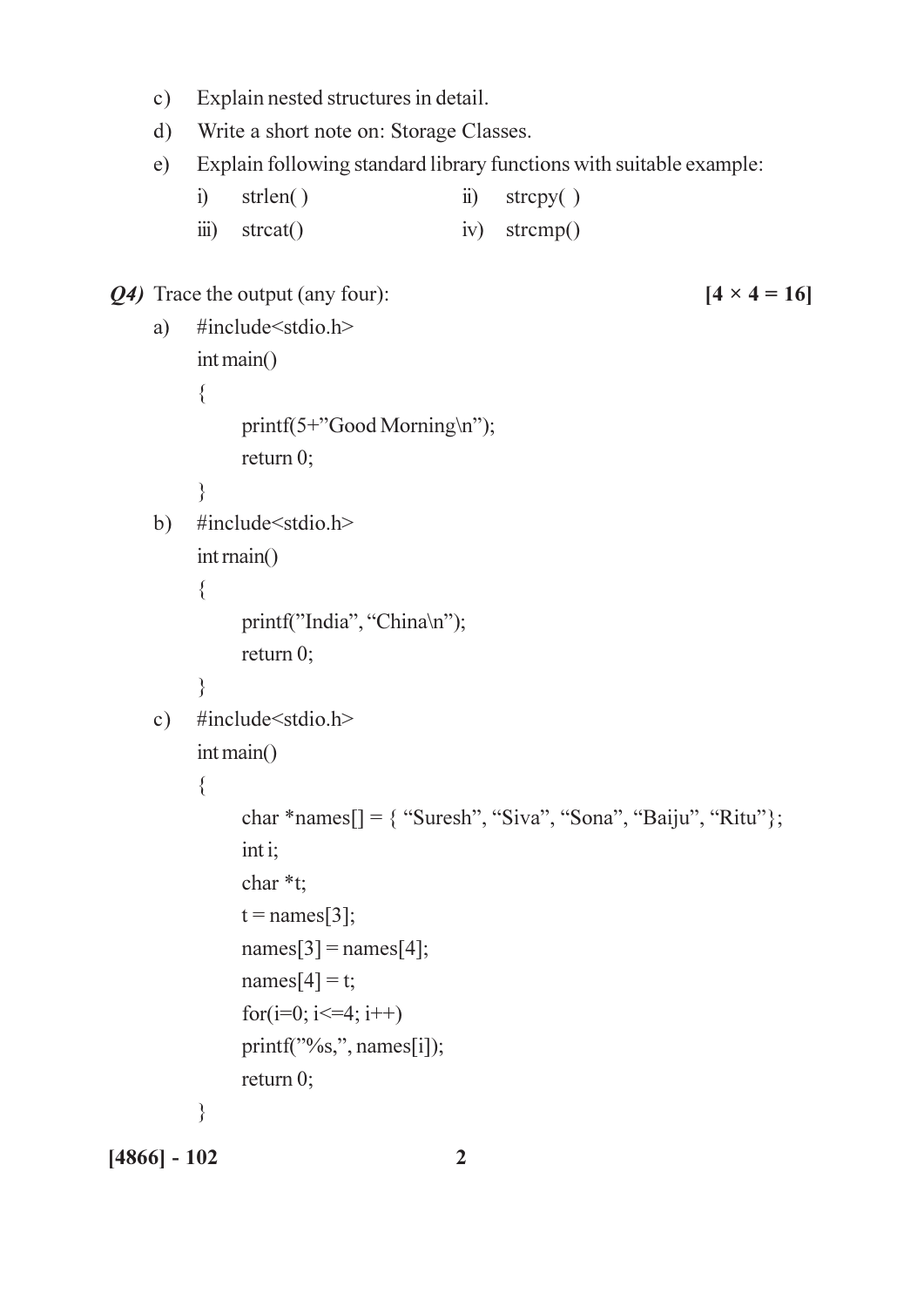```
#include<stdio.h>
d)int main()\{static char s[25] = "The cocaine man";
     int i=0;
     char ch;
          ch = s[++i];printf("%c", ch);
          ch = s[i++];printf("%c", ch);
          ch = i + |s|;
          printf("%c", ch);
          ch = ++i[s];printf("%c", ch);
          return 0;
          \left\{ \right.#include<stdio.h>
e)int main()\{char strl[] = "Hello";
          char str2[10];
          char *t, * S;
          s = str 1;t = str2;
          while(*t=*_s)*t++ = * s++;
          printf("%s\n", str2);
          return 0;
```
 $\}$ 

 $[4866] - 102$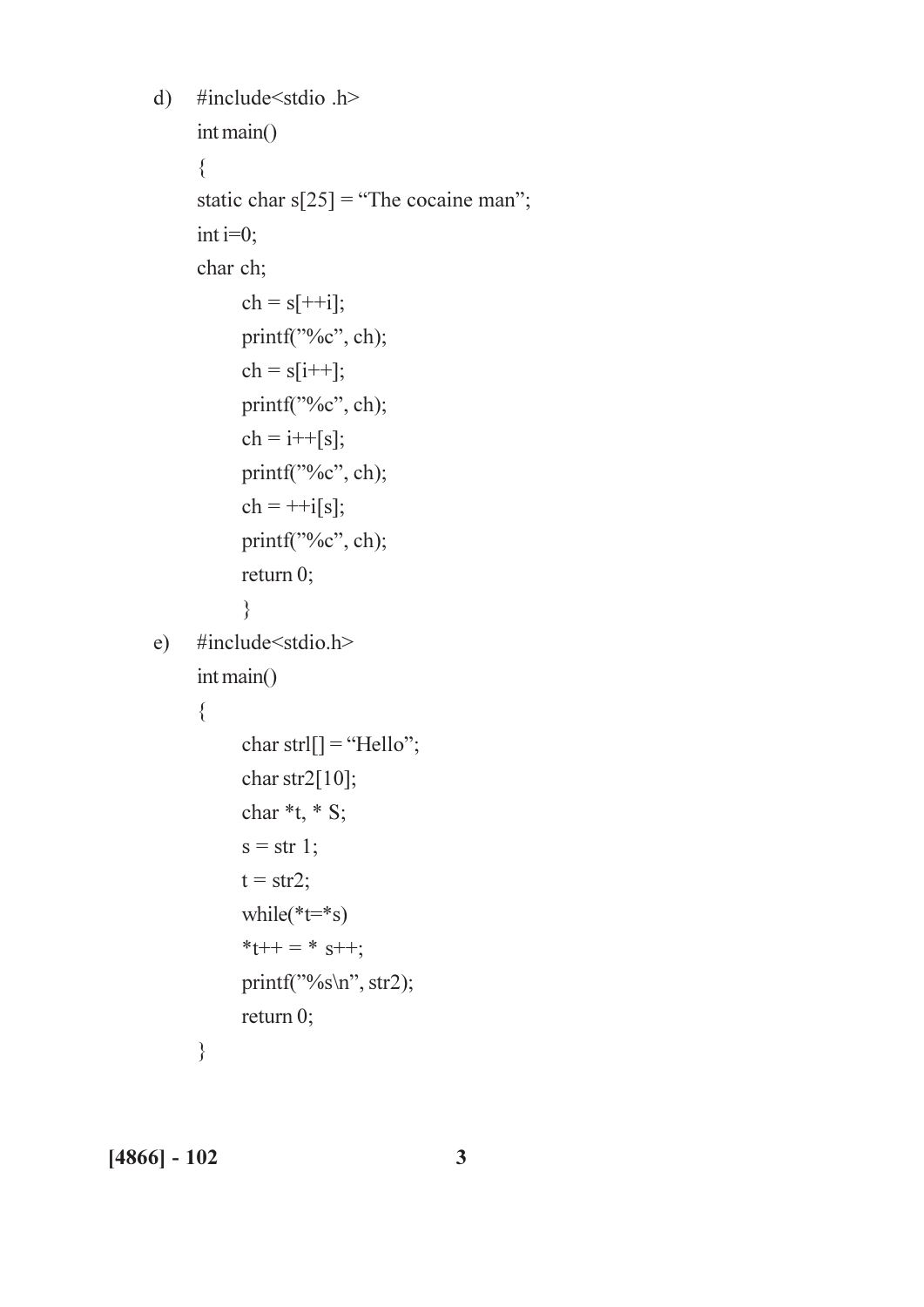Q5) Attempt any four:

- Write a 'C' program to calculate sum of the elements of lower triangle of a)  $m \times n$  matrix using dynamic memory allocation.
- Write a 'C' program using command line arguments to search for a word  $b)$ in a file.
- Write a 'C' program to create a structure employee having fields empid,  $c)$ ename, salary. Perform the operations like Accept the details of n employees from user, Display all, and search by empid.
- Write a 'C' program to accept 10 numbers from user, store these numbers  $\mathbf{d}$ in an array and find all prime numbers from that array.
- Write a 'C' program that compares two files and returns 0, if they are  $e)$ equal and 1 if not,

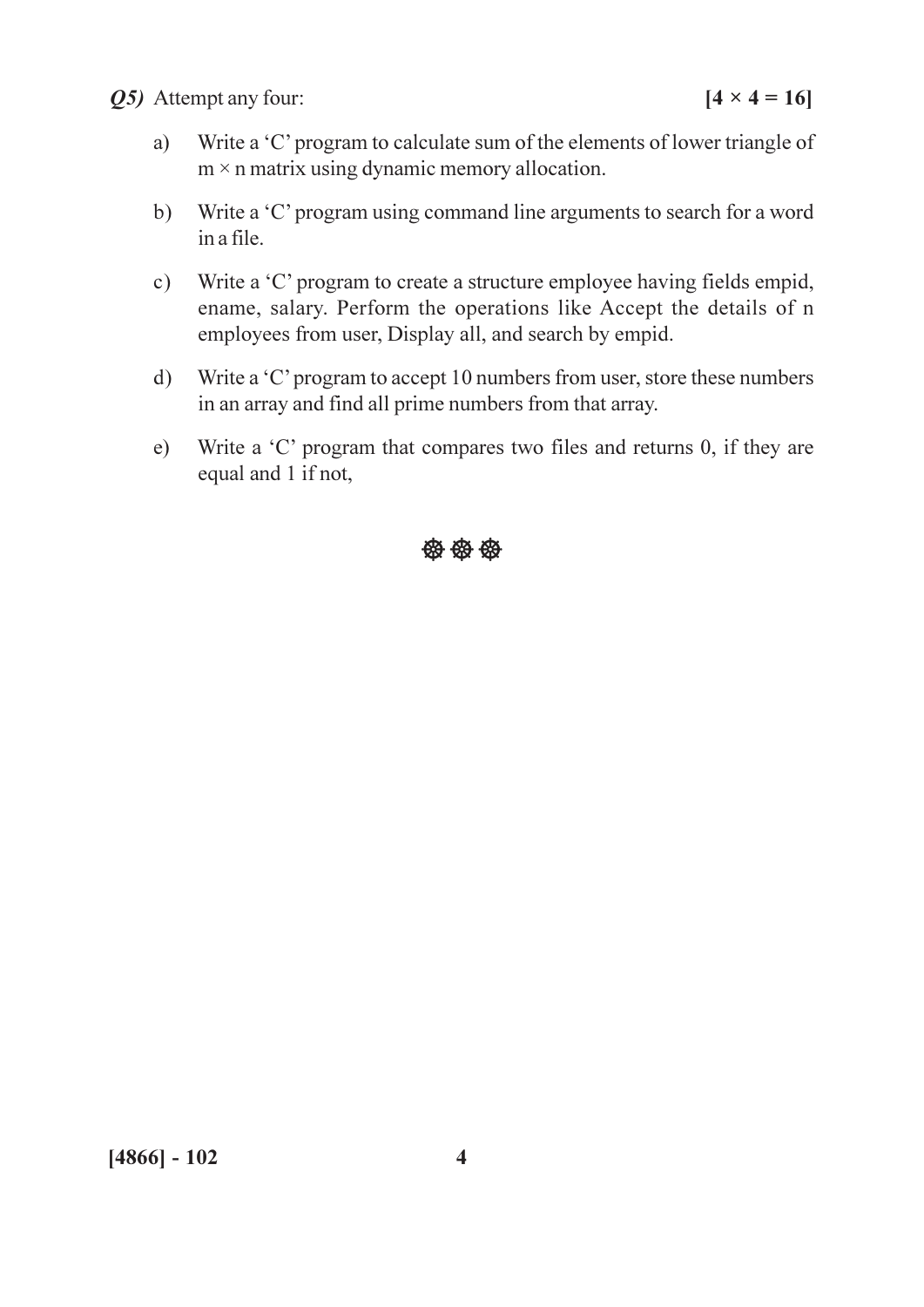**Total No. of Questions: 5]** 

P3409

 $[4866] - 103$ 

[Total No. of Pages: 3]

**SEAT No.:** 

# M.C.A. (Part - I)(Commerce Faculty) (Semester - I) **STATISTICALAND NUMERICAL METHODS**  $(2008$  Pattern)

Time: 3 Hours] **Instructions to the candidates:** 

> All questions are compulsory.  $\boldsymbol{\eta}$

- Figures to the right indicates full marks.  $2)$
- 3) Use of statistical table and calculator is allowed.
- Symbols have their usual meanings.  $\boldsymbol{\psi}$

*Q1*) Attempt any three of the following:

- Find the root of the equation  $x^4 + x^2 80 = 0$  between [2.8,3] using Bia) section method. Perform three iterations.
- Use Newton Raphson Method to find the root of the equation  $x^3 5x + 1 = 0$  $b)$
- Show that E  $(f(x)) = (1 + \Delta)$  fen)  $c)$
- Explain the procedure to find the root of the equation by Bi-section  $\mathbf{d}$ Method.
- Define different difference operators. Also state relation between them.  $e)$

*O2* Attempt any three of the following:

Find the value of Y at  $X = 1.45$  given that a)

|  | $-0.112$ $-0.016$   0.336 | $0.99$ <sup><math>\circ</math></sup> |  |
|--|---------------------------|--------------------------------------|--|

- Explain trapezoidal Rule and  $(\frac{3}{8})^{\text{th}}$  rule for Numerical Integration.  $b)$
- From the following table find the first and second order derivative at  $X = 1.5$  $c)$

|        |        |                | .       |        |
|--------|--------|----------------|---------|--------|
| 0.3989 | 0.3521 | $\big  0.2420$ | 10.1295 | 0.0540 |

d) Solve  $\frac{dy}{dx} = x + y$ , given y(o) = 1, obtain the values of y(0.1) by picards methods.

[Max. Marks: 80]

 $[15]$ 

 $[15]$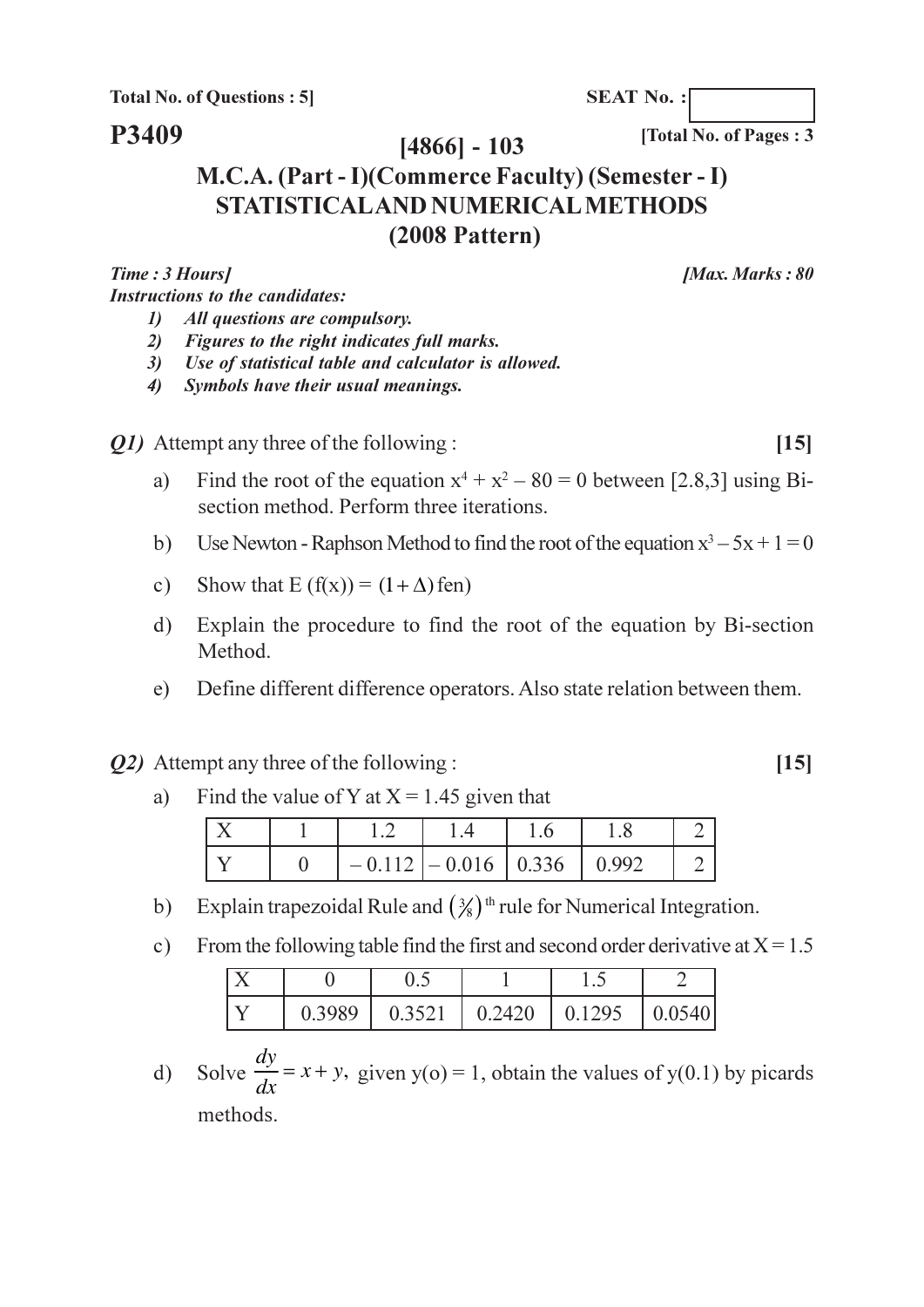e) Find the missing figures in the following data:

| $\sim$<br>$\mathbf{1} \mathbf{1} \mathbf{1} \mathbf{1}$ |  | $\overline{\phantom{a}}$ . | ⊥∠J | 343 |  |
|---------------------------------------------------------|--|----------------------------|-----|-----|--|

*Q3*) Attempt any three of the following :

- Explain meaning of "Time series" With illustrations. Also discuss four a) components of Time series.
- State different properties of Normal distribution. b)
- $c)$ Explain large sample test.
- Let  $X \rightarrow N$  (3, 2<sup>2</sup>), Find p[X < 5] and p(2 < x < 8)  $\mathbf{d}$
- The following  $2 \times 2$  contingency table.  $e)$

|            | Smoker | Non-Smoker |
|------------|--------|------------|
| Literate   | 83     | 57         |
| Illiterate | 45     | 68         |

Test wheather there is any relation between literacy and the smoking at 5% Level of significance.

*Q4*) Attempt any three of the following :

- a) Explain concept of Antoregressive model of first order.
- A sample of 225 bricks has mean weight 2.12kg with standard deriation  $b)$ of 0.56kg. Test the hypothesis that the sample from a population with mean weight 2kg at 5% Level of significance.
- $c)$ Fit a straight Line for the following data:

|  |  |  | $\sqrt{2001}$   2002   2003   2004   2005   2006   2007 |  |
|--|--|--|---------------------------------------------------------|--|
|  |  |  | Sale   160   180   184   166   188   198   184          |  |

Estimate the value of  $\int_{1+x}^{6} \frac{dx}{1+x}$  by using simpsons (y3)<sup>rd</sup> rule (take h = 1)  $d)$ 

Suppose the sweets are sold in packages of fixed weight of the contents.  $e)$ The producer of the packages is intrested in testing that the weight of contents in a package is 1kg hence a random sample of 12 packages is drawn and their averageweight is found to be 0.9883 and the sample standard deviation is to be 0.02. Can he conclude about average weight of contents in the packets?

(Given  $t_{11}$ , 0.05 = 2.201)

 $[15]$ 

 $[15]$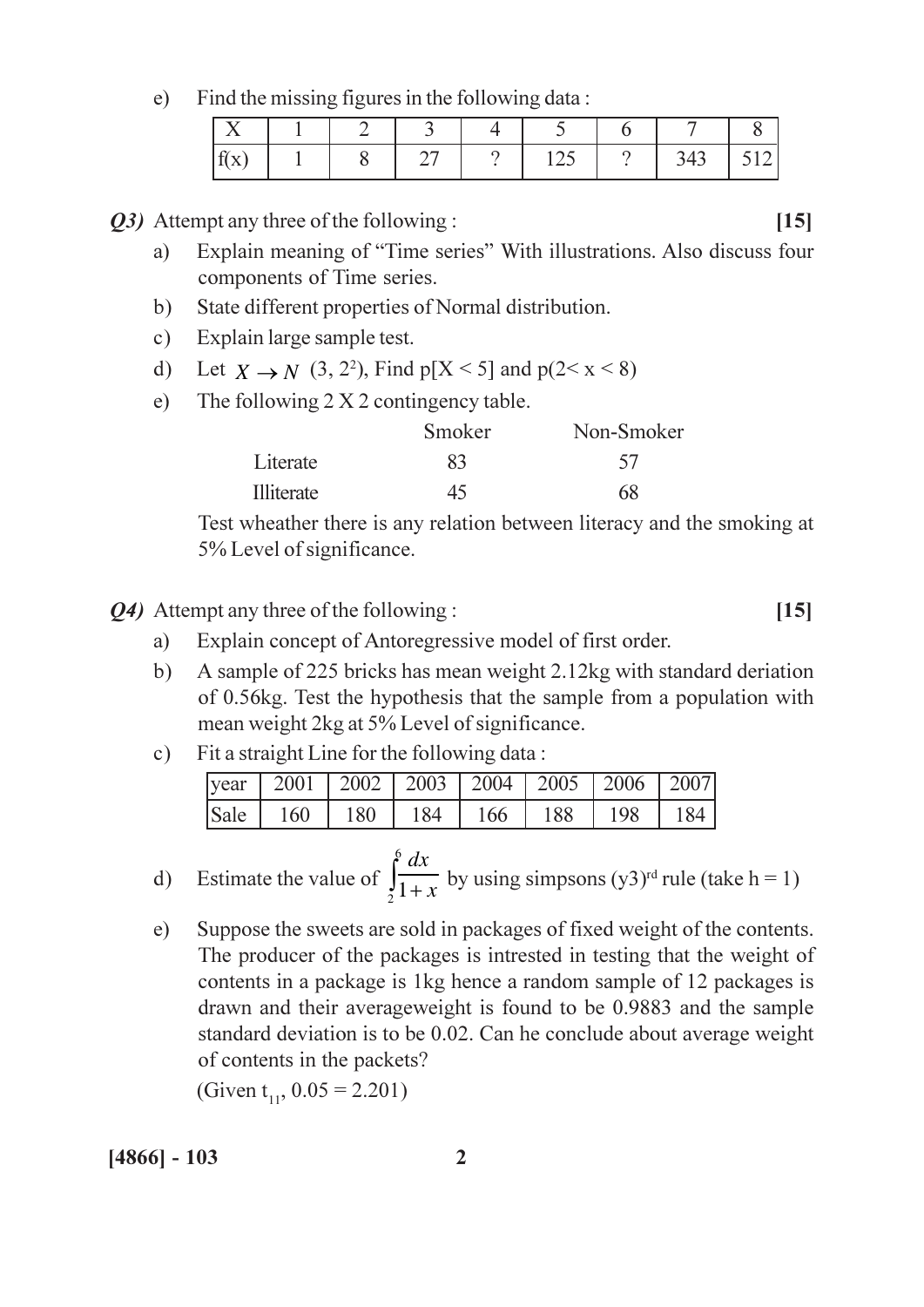- Q5) Attempt any two of the following
	- a) Given  $\frac{dy}{dx} = x + y$  if  $x = 0$ , then  $y = 1$ . find y (0.1) and y(0.2) correct up to

four decimal places using Runge - kutta second order and fourth order formula

#### **OR**

Using Modified Ealers method find y(0.1), y(0.2) given that  $\frac{dy}{dx} = x^2 + y$ ,

 $y(0) = 1$  determine  $y(0,2)$ .

An IQ test was administered to 5 persons before and after they were  $b)$ trained. The results are given below.

| <i>Candidates</i>  |     |     |     |     |  |
|--------------------|-----|-----|-----|-----|--|
| IQ before training |     |     |     |     |  |
| IQ after training  | 120 | 118 | 125 | 136 |  |

Test whether there is change in IQ before and after training programming (Use  $5\%$  Los)

Find 4-yearly centred moving averages for the following data:  $c)$ 

| year |    |  | 2000   2001   2002   2003   2004   2005   2006 |    |  |
|------|----|--|------------------------------------------------|----|--|
| Sale | 68 |  | 63                                             | 65 |  |

| Year | 2007 | 2008 | 2009 | 2010 | 2011           |
|------|------|------|------|------|----------------|
| Sale | 61   | 68   | 63   | 63   | 6 <sup>7</sup> |

Also draw the original and average trend on the same graph paper.

39-639-633

 $[4866] - 103$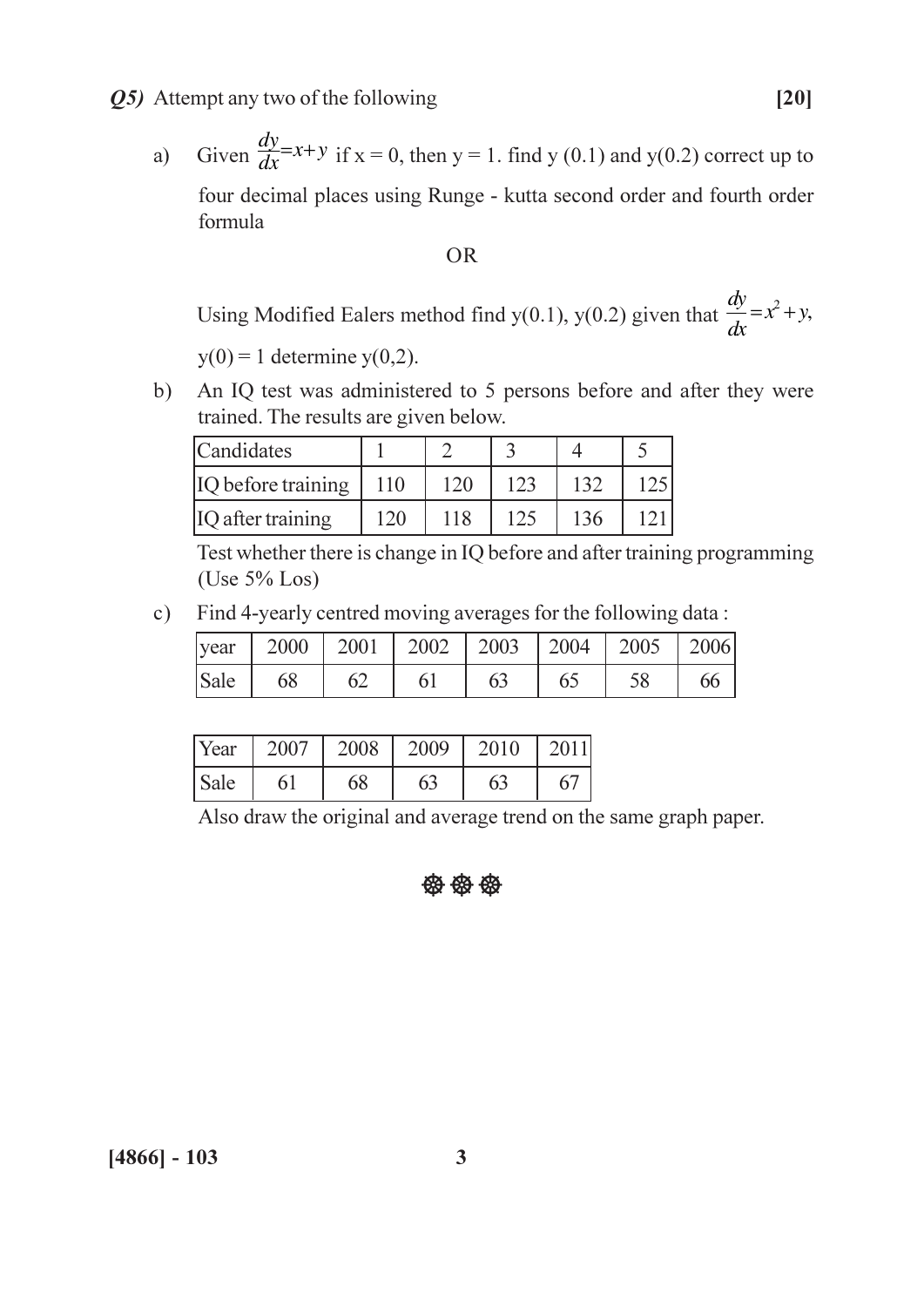Total No. of Questions : 5] SEAT No. :

**[Total No. of Pages : 3**

**[4866] - 104 M.C.A. (Commerce Faculty) (Semester - I)**

# **OPERATING SYSTEM**

*Time : 3 Hours] [Max. Marks : 80*

*Instructions to the candidates:*

- *1) All questions are compulsory.*
- *2) Neat diagrams must be drawn whenever neccessary.*

*Q1*) Attempt any four of the following. **[4**  $\times$  **4 = 16]** 

- a) What is Recovery from Deadlock? Explain strategies of it.
- b) What are the functions performed by Device controller?
- c) What is Free Space Management? Explain four methods of free space management.
- d) Explain Time sharing system in detail.
- e) Explain paging with diagram.
- *Q2*) Attempt any four of the following. **[4**  $\times$  **4 = 16]** 
	- a) What is process? List different states of process.
	- b) List & Explain Attributes of file.
	- c) Explain virtual memory in detail.
	- d) What are the sequence of actions taken in response to a page fault.
	- e) What is system program? List the components of system program. Explain any one in detail.
- *Q3*) Attempt any four of the following.  $[4 \times 4 = 16]$ 
	- a) Explain in brief "Tree structured Directory Method of file access.
	- b) Explain storage structure in detail.
	- c) Describe the Bounded Buffer problem which is a classic problem of synchronization. Show how semaphores could be used to solve the problem.
	- d) Define critical section. Explain two methods for solution of critical section problem.

**P3410**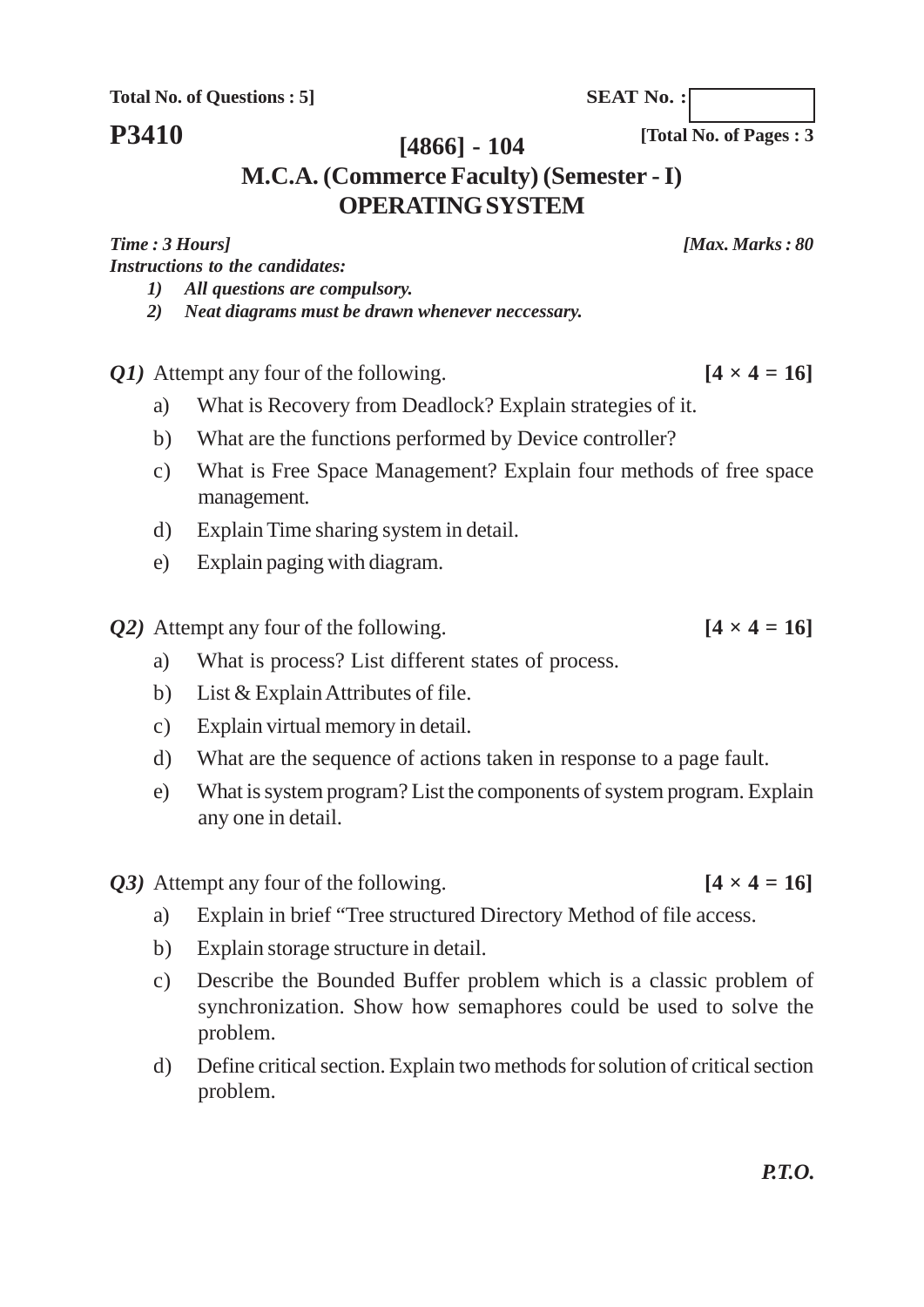e) Consider the following set of processes with the length of CPU Burst time given in milliseconds.

| Process | <b>Burst</b> time | Arrival time |
|---------|-------------------|--------------|
|         |                   |              |
|         |                   |              |
|         |                   |              |
|         |                   |              |
|         |                   |              |

Illustrate the execution of these process using FCFS and pre - emptive SJF CPU scheduling algorithms. Calculate Average Turn around time.

- *Q4*) Attempt any four of the following. **[4**  $\times$  **4 = 16]** 
	- a) Explain terms logical and physical address. How logical address is converted into physical address.
	- b) Explain PC Bus structure with diagram.
	- c) What is swapping? Explain swap in and swap out process.
	- d) Explain the following term.
		- i) Waiting time ii) Interrupt
		- iii) Starvation iv) Page table
	- e) Consider the following page reference string :

1, 2, 3, 4, 5, 3, 4, 1, 6, 7, 8, 7.

How many page fault will occur for the following page replacement algorithm? Assume 3 frames.

- i) optimal replacement ii) LRU replacement
- *Q5*) Attempt any four of the following. **[4**  $\times$  **4 = 16]** 
	- a) Explain Linked Allocation Method with its advantages and disadvantages.
	- b) "Page size is always power of two" Comment & Justify.
	- c) Explain Locality Model.
	- d) 'Round-Robin' algorithm is non-pre-emptive comment & Justify.

**[4866] - 104 2**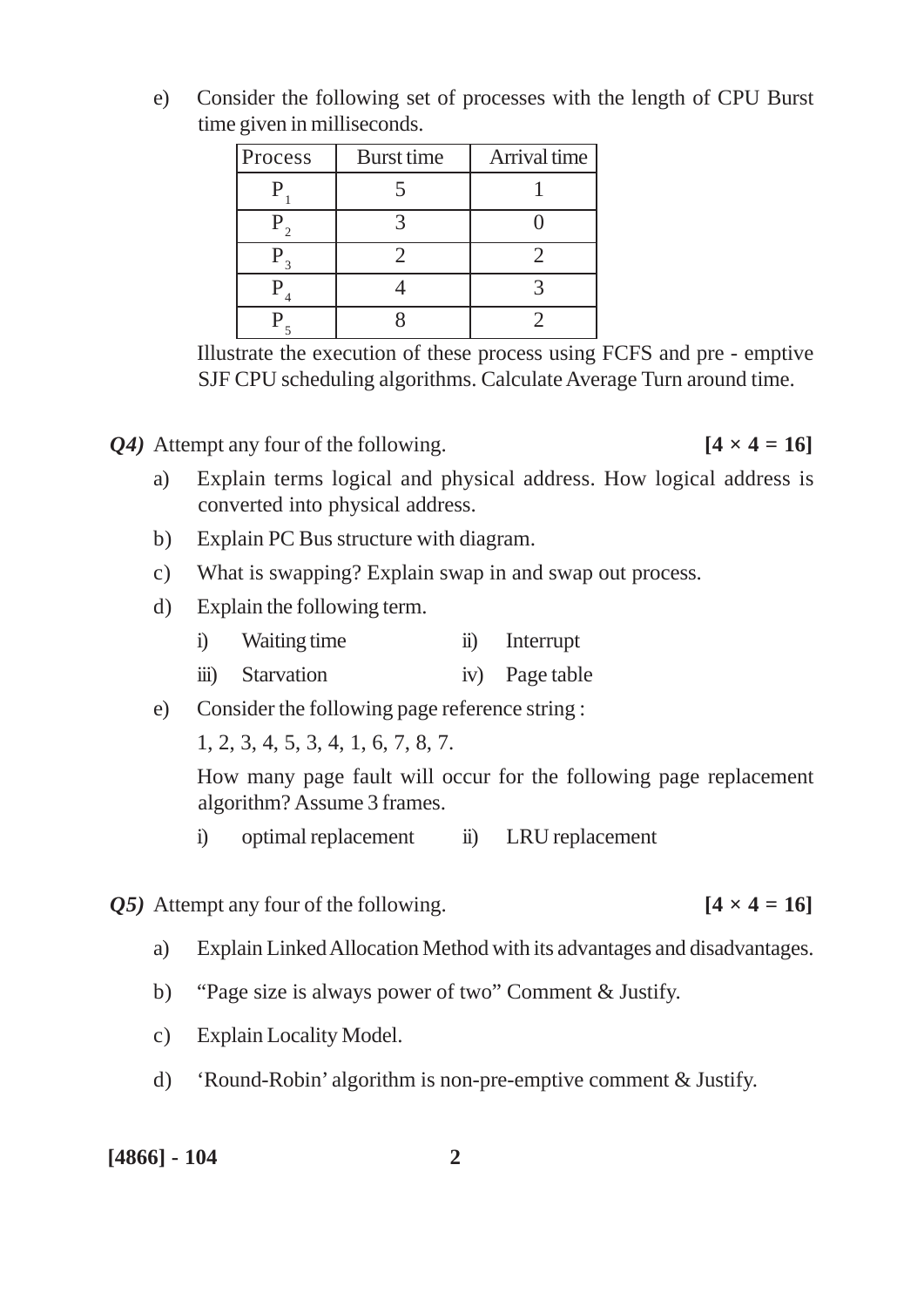e) Consider the following snapshot of system. A system has 5 processes through  $P_0$  to  $P_4 \& 4$  resources type through A, B, C, D.

| Allocation |                |                  |                |                |  |  |  |
|------------|----------------|------------------|----------------|----------------|--|--|--|
|            | $\overline{A}$ | $\bf{B}$         | $\mathsf{C}$   | D              |  |  |  |
| $P_0$      | $\overline{0}$ | $\boldsymbol{0}$ | $\mathbf{1}$   | $\overline{2}$ |  |  |  |
| $P_1$      | $\mathbf{1}$   | $\mathbf{1}$     | $\overline{0}$ | $\overline{0}$ |  |  |  |
| $P_{2}$    | $\mathbf{1}$   | $\mathfrak{Z}$   | 5              | $\overline{4}$ |  |  |  |
| $P_3$      | $\overline{0}$ | 6                | 3              | $\overline{c}$ |  |  |  |
| $P_4$      | $\mathbf{1}$   | $\overline{0}$   | $\mathbf{1}$   | $\overline{4}$ |  |  |  |
| Max        |                |                  |                |                |  |  |  |
|            | $\mathbf{A}$   | $\bf{B}$         | $\mathbf C$    | $\mathbf D$    |  |  |  |
| $P_0$      | $\overline{0}$ | $\overline{0}$   | $\mathbf{1}$   | $\overline{c}$ |  |  |  |
| $P_1$      | $\mathbf{1}$   | $\overline{7}$   | 5              | $\overline{0}$ |  |  |  |
| $P_2$      | $\overline{2}$ | 3                | 5              | 6              |  |  |  |
| $P_3$      | $\overline{0}$ | 6                | 5              | $\overline{c}$ |  |  |  |
| $P_4$      | $\mathbf{1}$   | $\overline{6}$   | 5              | $\overline{6}$ |  |  |  |
|            |                |                  | Available      |                |  |  |  |
|            |                |                  |                |                |  |  |  |

Answer the following Questions using Banker's algorithm.

i) What is the content of matrix need?

 $\begin{array}{|c|c|c|c|c|}\n\hline\n1 & 4 & 2 & 0\n\end{array}$ 

ii) If the request from process  $P_1$  arrives for 0, 4, 2, 0 can it be granted immediately?

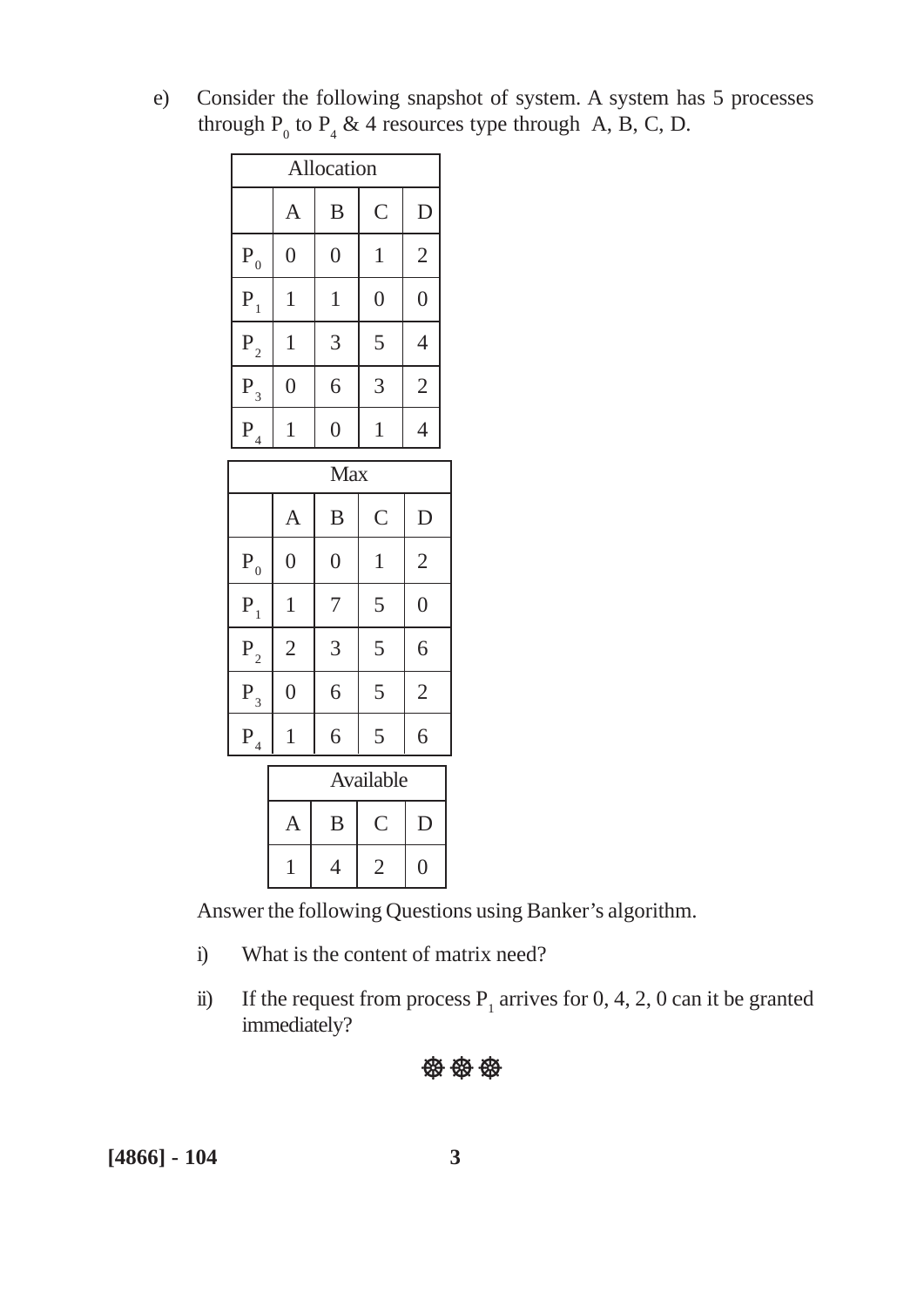Total No. of Questions : 5] SEAT No. :

**P3411**

**[4866] - 105**

**[Total No. of Pages : 2**

# **M.C.A. (Commerce Faculty) (Semester - I) 106 : SOFTWARE ENGINEERING**

*Time : 3 Hours] [Max. Marks : 80*

*Instructions to the candidates:*

- *1) All questions are compulsory.*
- *2) Figures to the right indicate full marks.*
- *3) Draw diagrams wherever necessary.*
- *Q1)* Solve the following case study

"Shree Ball pens" is a manufacturing company of various varieties of ball pens. The company has decided to computerize their purchase order system. Following procedure is followed in the company.

After receiving the purchase requisition from store department, enquiries are made to various supliers. The supliers send quotations to the company. All quotations are analyzed and final selection of supliers is made and accordingly purchase orders to respective supliers are sent The supliers send invoice along with the raw material. The requirements of the company are as follows :

Maintain suplier, Raw material, quotation, purchase order database.

- Generate Quotation analysis Report.
- Generate purchase order, pending order details.
- Generate various M/s Reports. such as item wise, supplier wise Reports.
- a) Draw context Level Diagram **[4]** b) Draw ER **[6]** c) Draw First Level DFD **[6]**

*Q2*) Answer the following (any four)  $[4 \times 4 = 16]$ 

- a) What are the advantages of decision table over decision tree?
- b) Explain types of system in details.
- c) Explain the factors of maintenance in details.
- d) Differentiate between testing and debugging.
- e) Explain different steps of implemention of system.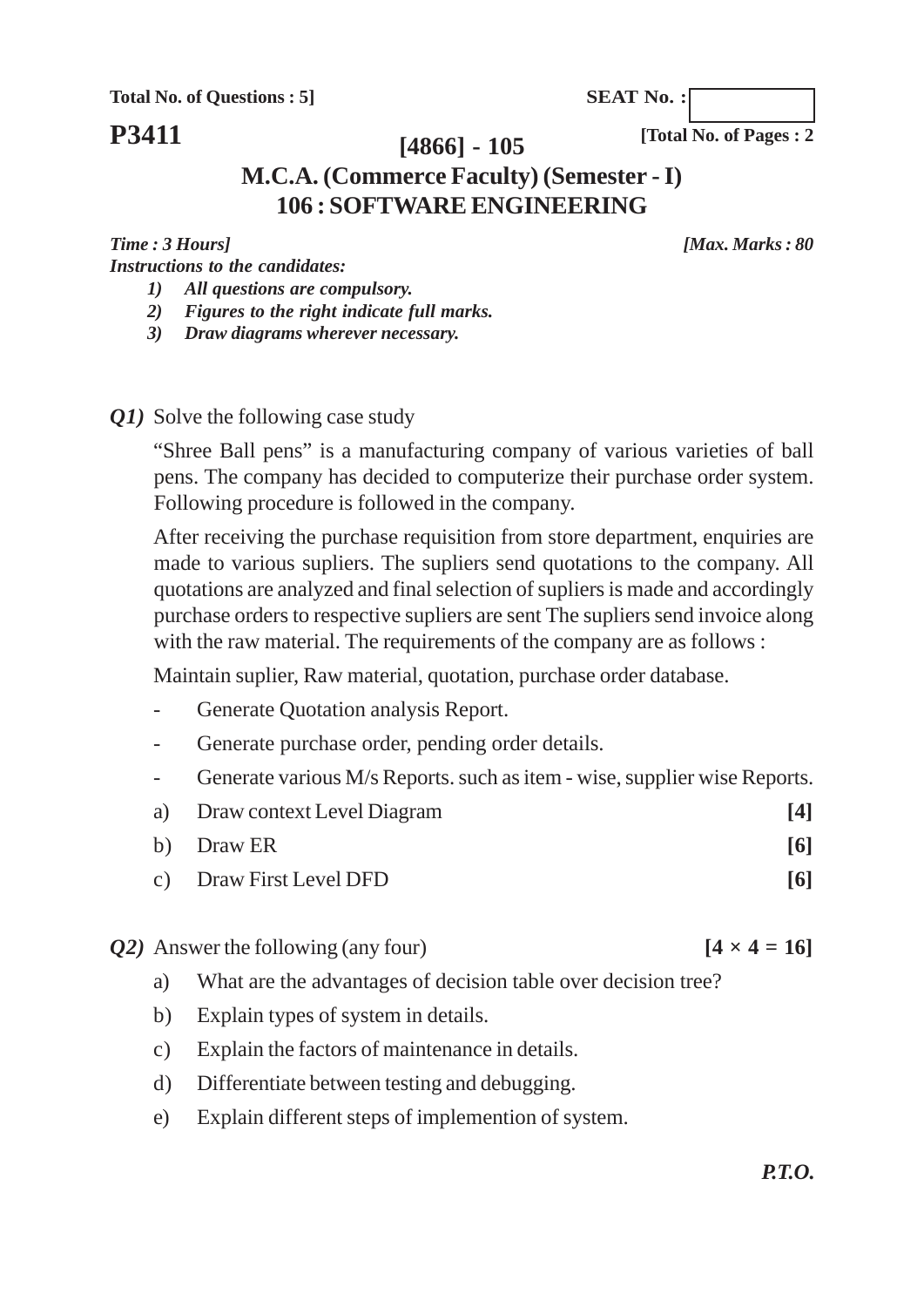- *Q3*) Answer the following (any four)  $[4 \times 4 = 16]$ 
	- a) Explain Reverse and Re-Engineering in details.
	- b) What is system analyst? Explain its role in SDLC.
	- c) What is normalization? Explain its forms with an example.
	- d) Differentiate bet<sup>n</sup> structured and unstructured interview.
	- e) Differentiate bet<sup>n</sup> logical and physical DFD.
- *Q4*) Answer the following (any four)  $[4 \times 4 = 16]$ 
	- a) Differentiate bet<sup>n</sup> SDLC and waterfall model.
	- b) Explain feasibility study in details.
	- c) What is quality? How you will decide the quality of product?
	- d) Explain the relationship between analysis and quality of S/W.
	- e) Differentiate bet<sup>n</sup> white Box and Black box testing.

*Q5*) Write short notes on the following (any four)  $[4 \times 4 = 16]$ 

- a) Parallel implementation of S/W
- b) Analysis of E-R Diagram
- c) Capability maturity model
- d) 4GL
- e) Test Data generators

**es es es** 

**[4866] - 105 2**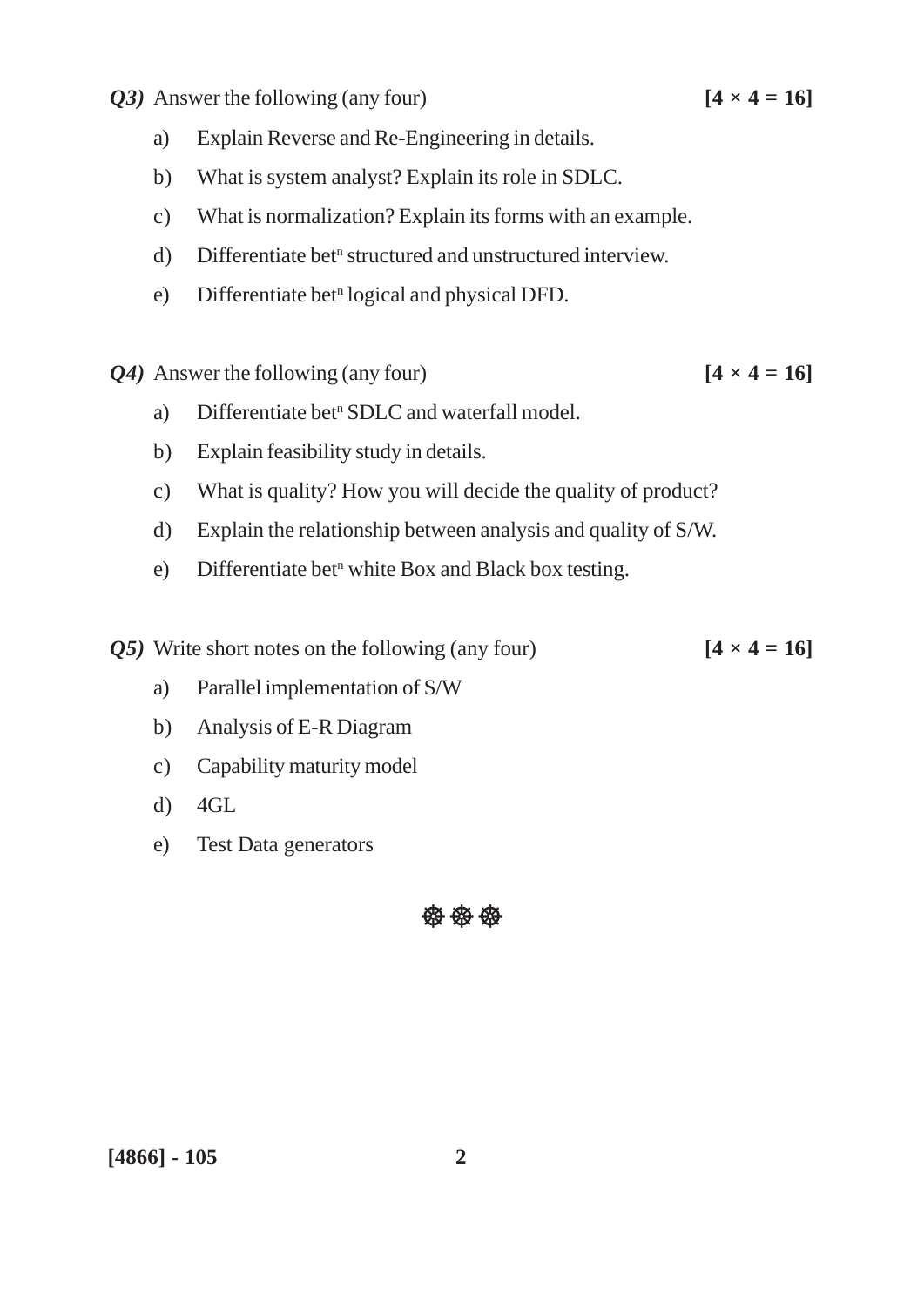Total No. of Questions : 5] SEAT No. :

# **P3412**

## **[4866] - 201**

# **M.C.A. (Commerce) (Semester - II)**

**202 : RELATIONAL DATABASE MANAGEMENT SYSTEM**

*Time : 3 Hours] [Max. Marks : 80*

*Instructions to the candidates:*

- *1) All questions are compulsory.*
- *2) All questions carry equal marks.*
- *3) Figures to the right indicate full marks.*

*Q1*) Attempt all  $[8 \times 2 = 16]$ 

- a) What is data model? State its different categories.
- b) Define :
	- i) Relation
	- ii) Attribute
- c) What is syntax of grant command?
- d) What is difference bet<sup>n</sup> Single valued and multivalued attributes?
- e) What is precedence graph?
- f) What is deadlock?
- g) What is checkpoint?
- h) What is conflict serializability?

*Q2*) Attempt (any four)  $[4 \times 4 = 16]$ 

- a) Which are different users of DBMS?
- b) Explain following operations with example.
	- i) Division
	- ii) Union
- c) What is Referential Integrity? Explain with example in detail.
- d) Which are Armstrong's Axioms?
- e) Explain specialization with example.

**[Total No. of Pages : 3**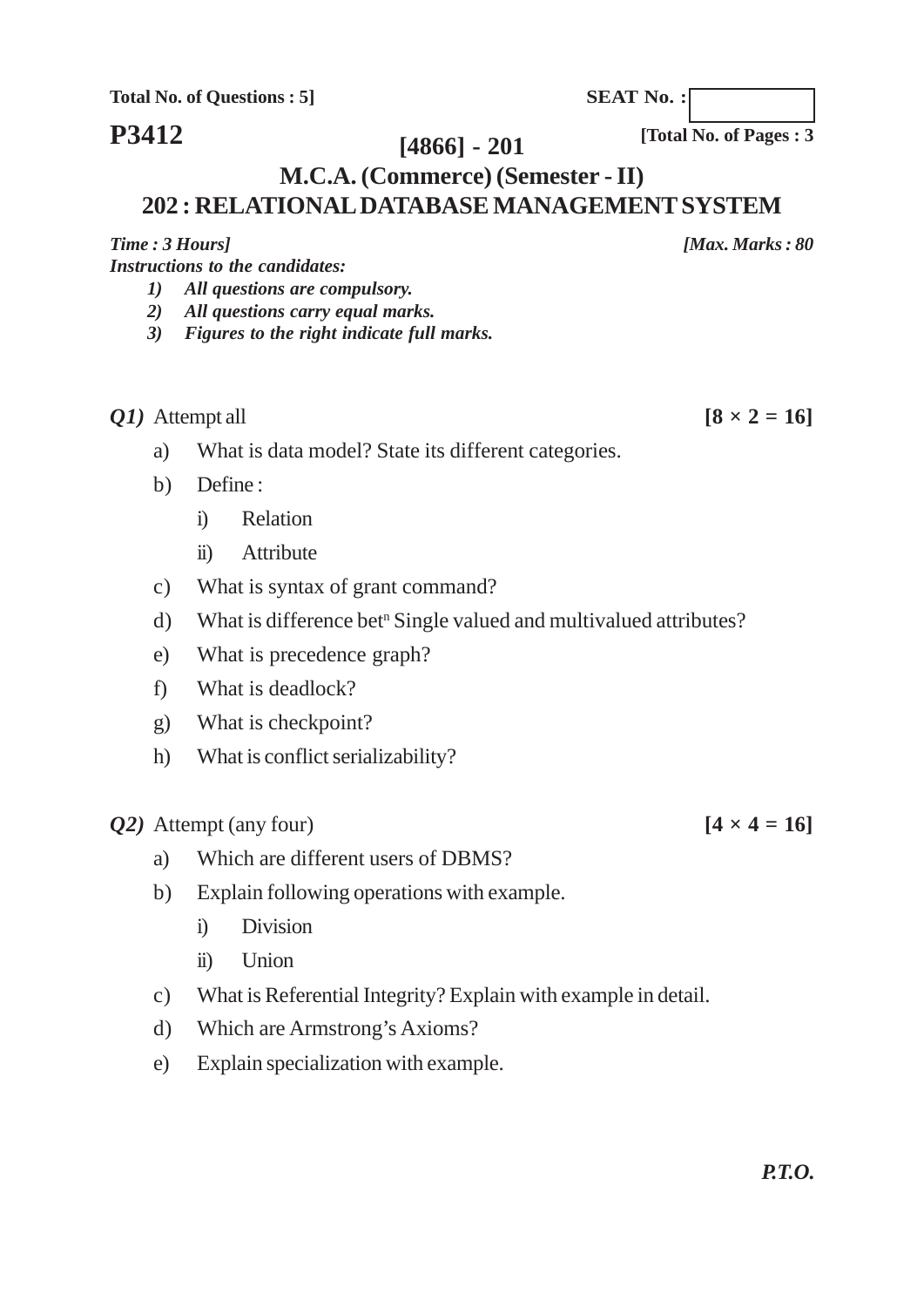- *Q3*) Attempt any four **[4**  $\times$  **4 = 16]** 
	- a) What is concurrency? Explain concurrent execution of transactions with example.
	- b) Write a note on Time-stamp ordering protocol.
	- c) What is defered database? Explain in detail.
	- d) Explain different types of storage structures.
	- e) What is database recovery? which are fields of log records.

 $Q_4$ ) Attempt the following. **[10 + 6 = 16]** 

a) Draw the ERD for the following scenario Identify Entities & Relationships.  $[1 \times 10 = 10]$ 

Now a days there are many multiplex theaters opened in Pune city. These multiplex theaters can show 3 to 6 movies at a time. Theater self decide which movie has to be shown to people for longer times. Movie is of 2 types: universal and adults. Adult's movie cannot allow to age below 18 persons.

Many theaters have AC and doubly digital sound quality system. The ticket of movie is along with taxes or tax-free.

b) Attempt all  $[2 \times 3 = 6]$ 

- i) What is Authorization?
- ii) What is binary relationship? Explain with example.

 $Q5$ ) Attempt the following. **[10 + 6 = 16]** a) Consider the following schema  $[5 \times 2 = 10]$ 

Company (Cid, Cname, Cproduct, state)

Branch (bno, city, cid)

Company and Branch are related with one to many relationship.

Solve the following query using SQL.

- i) List the product names of company 'Micro tech'
- ii) Count number of branches of company 'lenovo'.
- iii) Delete all the companies of 'Maharashtra' state.

**[4866] - 201 2**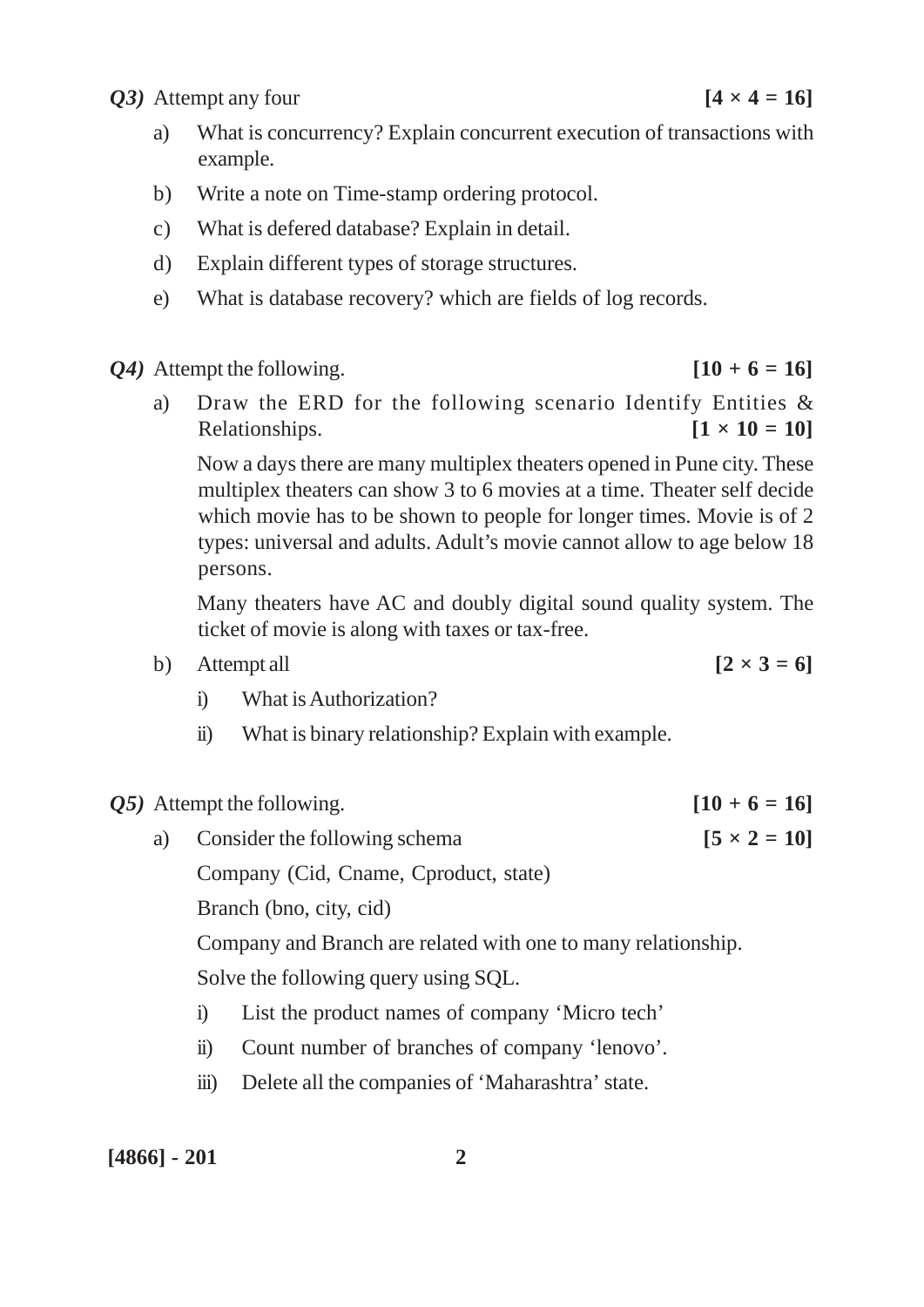Solve the following queries using relational algebra.

- i) List all the companies of product 'Keyboard'.
- ii) List all the branches along with city of company 'HCL'.

b) Attempt all  $[2 \times 3 = 6]$ i) Consider the following non-serial schedule. Is this schedule is serializable to serial schedule  $(T_1, T_2, T_3)$  using precedence graph.  $T_1$   $T_2$   $T_3$  $R(A)$  $A = A + 10$  $W(A)$  $R(C)$  $R(B)$  $B = B - 10$  $W(B)$  $R(B)$  $B = B + C$  $W(B)$  $R(B)$  $R(A)$  $A = A - C$  $W(A)$  $R(C)$  $B = B + 50$  $W(B)$  $C = C + B$  $W(C)$ ii) Consider the following 2 transactions  $T_1$   $T_2$  $R(X)$   $R(Y)$  $X = X - 30$   $Y = Y + 20$  $W(X)$   $W(Y)$  $R(Y)$   $R(Z)$  $Y = Y + 100$   $Z = Z + 50$  $W(Y)$   $W(Z)$ Give a non-serial schedule that is serializable.

DD DD DD

**[4866] - 201 3**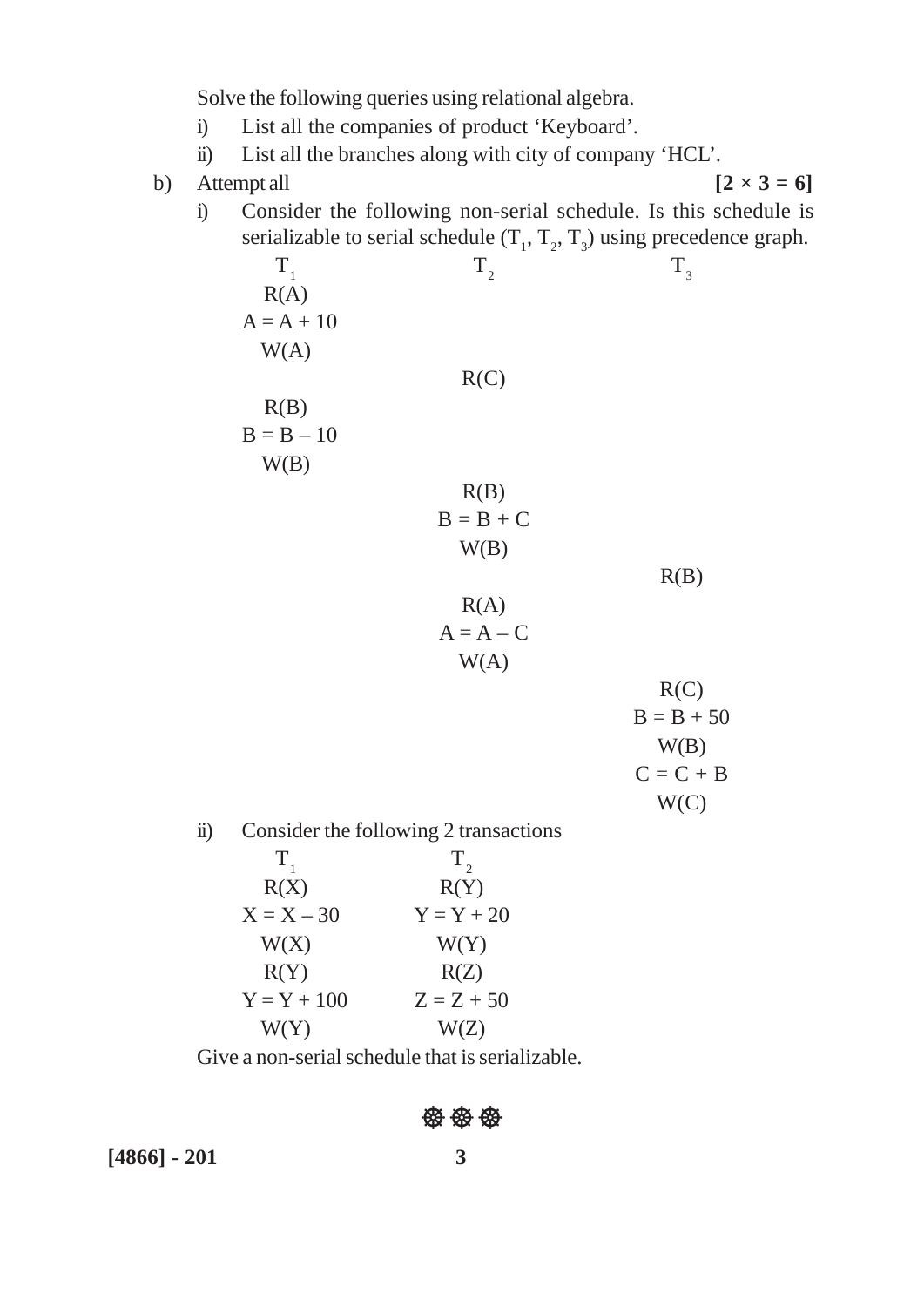Total No. of Questions : 5] SEAT No. :

**[Total No. of Pages : 4**

# **[4866] - 202 M.C.A. Commerce (Semester - II) COST ACCOUNTING AND COST CONTROL TECHNIQUES**

## *Time : 3 Hours] [Max. Marks : 80*

**P3413**

*Instructions to the candidates:*

- *1) Figures to the right indicate marks.*
- *2) All questions carry equal marks.*
- *3) Use of calculator is allowed.*

| $Q1$ a) | What do you understand by the term 'Elements of cost'? Explain in |                   |
|---------|-------------------------------------------------------------------|-------------------|
|         | detail with suitable examples.                                    | $\lceil 8 \rceil$ |

b) State Limitations of Financial Accounting. **[8]**

### *Q2)* Write short notes. (any four) **[16]**

- a) Classification of overheads.
- b) Cost unit
- c) Operating costing
- d) Process Loss.
- e) Variable cost
- f) Advantages of Job costing.
- *Q3)* From the following particulars relating to M/S Ambani Bros, Bombay. You are required to prepare cost sheet, for the year ended 31st March 2013. **[16]**

| Rs.      |
|----------|
| 2,00,000 |
| 4,00,000 |
| 1,00,000 |
| 5,000    |
| 40,000   |
| 2,000    |
| 5,000    |
| 2,000    |
| 2,500    |
|          |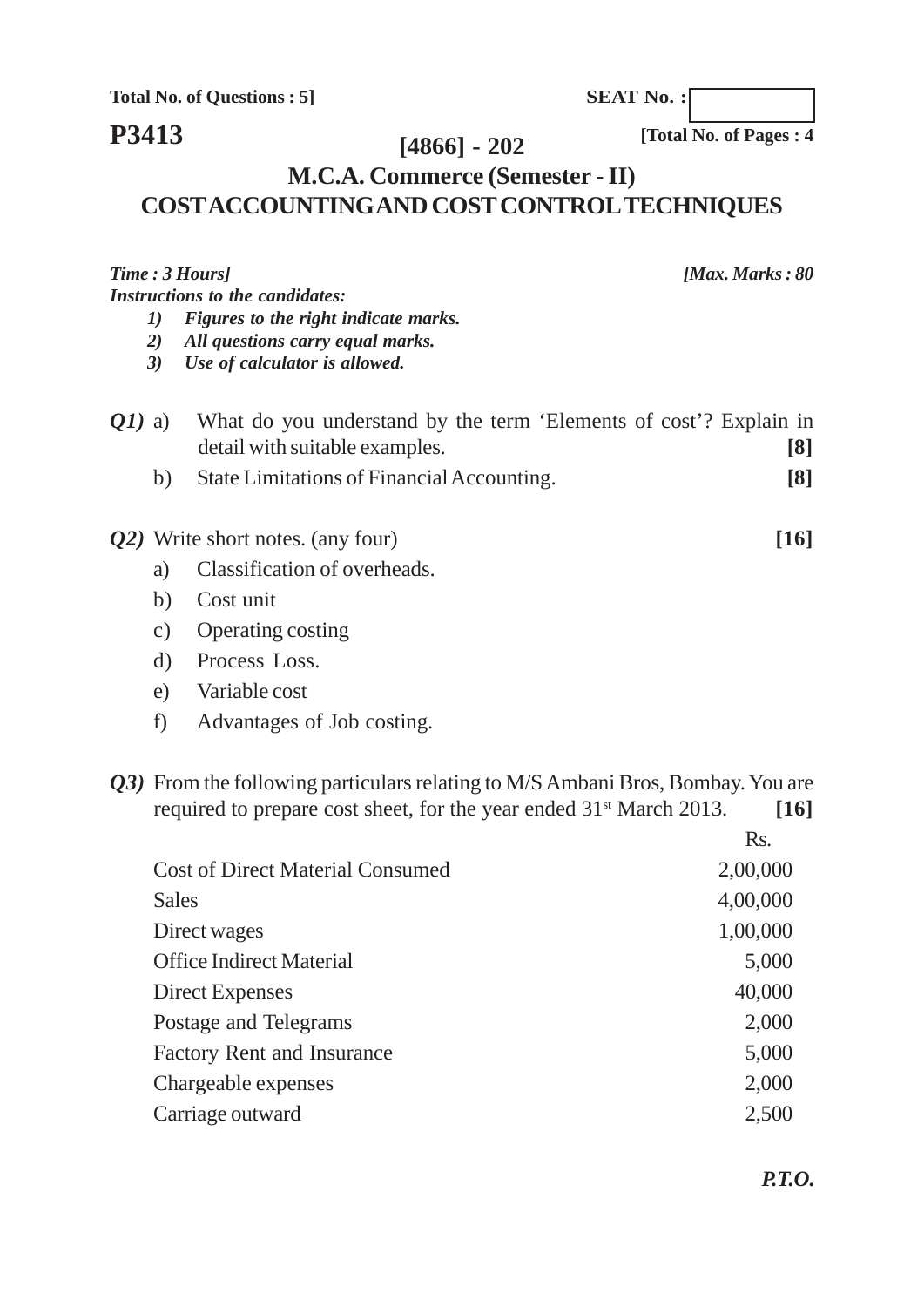| Interest on loan                                    | 2,150 |
|-----------------------------------------------------|-------|
| Printing and stationery                             | 500   |
| <b>Factory Indirect Wages</b>                       | 3,000 |
| Selling on cost                                     | 4,000 |
| Sales man's salary                                  | 4,000 |
| <b>Factory Indirect Material</b>                    | 1,000 |
| Royalties                                           | 8,000 |
| <b>General Works overhead</b>                       | 2,000 |
| Bad debts written off                               | 1,000 |
| Calculate the percentage of profit earned to sales. |       |

*Q4)* Prepare cash Budget for 3 months ; January, February and March from the following particulars. **[16]**

| Month               | Credit sales     | Purchases | <b>Wages</b> |
|---------------------|------------------|-----------|--------------|
|                     | R <sub>s</sub> . | Rs.       | Rs.          |
| November - 2012     | 1,00,000         | 80,000    | 5,000        |
| December - 2012     | 90,000           | 70,000    | 6,000        |
| January - 2013      | 1,10,000         | 1,00,000  | 4,500        |
| February - 2013     | 60,000           | 1,25,000  | 5,500        |
| <b>March - 2013</b> | 80,000           | 1,30,000  | 7,000        |

Additional information :

- 1) 40% of the credit sales will be realised in the month following the sales and the remaining 60% in the second month following.
- 2) Creditors will be paid in the month following the purchases.
- 3) Interest of Rs. 5,000 will have to be paid in the month of February.
- 4) Income-Tax of Rs. 15,000 will have to be paid in the month of March.
- 5) Wages are to be paid in the same month.
- 6) The opening cash Balance as on 1-1-2013 was Rs. 20,000

**[4866] - 202 2**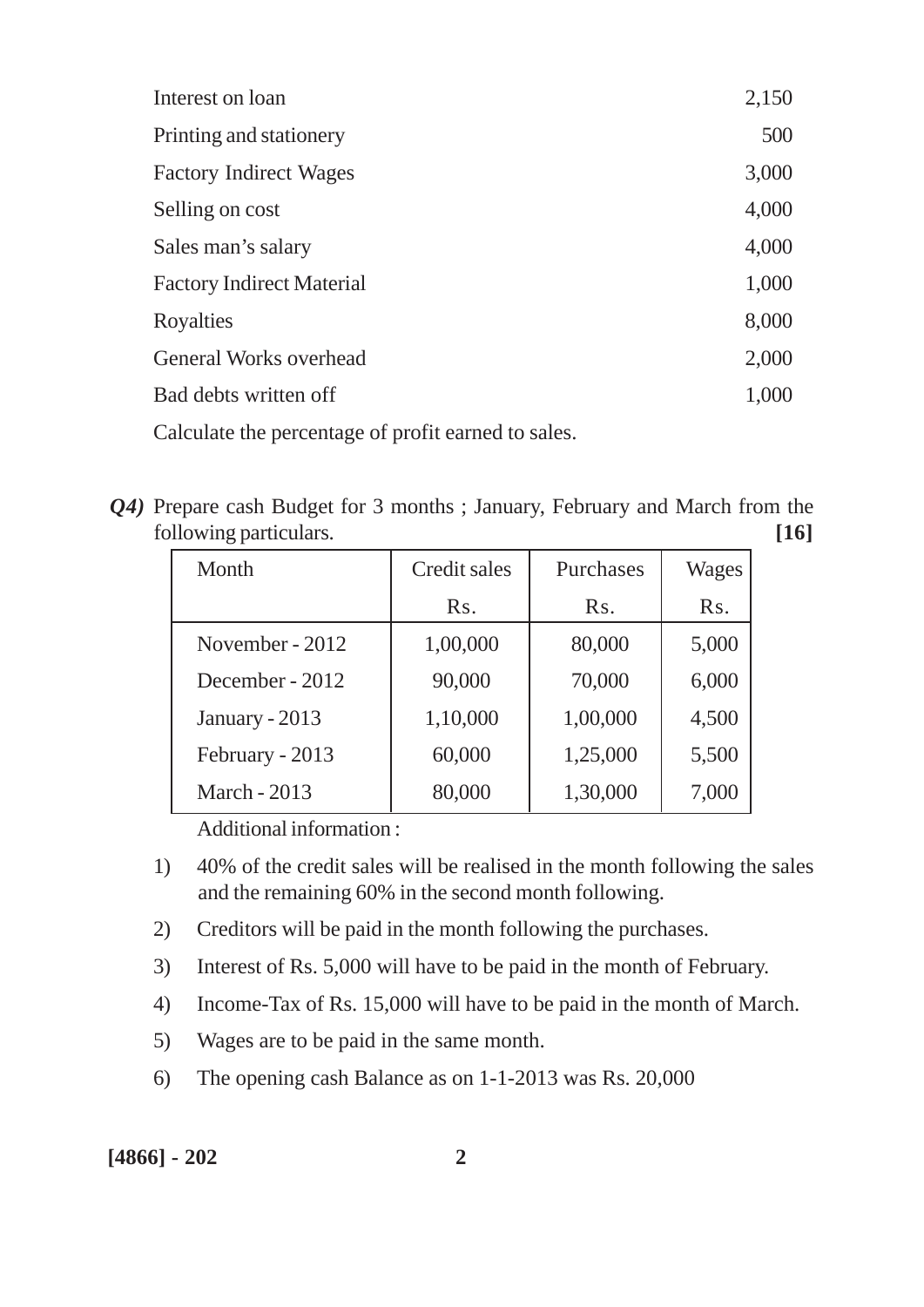You are given the following data for the year 2012 of a company.

| Particulars       | Rs.       | $\%$ |
|-------------------|-----------|------|
| Variable cost     | 6,00,000  | 61   |
| <b>Fixed Cost</b> | 3,00,000  | 30   |
| Net Profit        | 1,00,000  | 10   |
| <b>Sales</b>      | 10,00,000 |      |

You are required to calculate the following

- i) P/V ratio
- ii) Break Even Point
- iii) Margin of safety
- vi) Sales if profit is Rs. 1,20,000.
- *Q5)* A product passes through three processes A,B and C. 10,000 units were issued to process A in the beginning at a cost of Rs. 10 per unit. Prepare process Accounts assuming that there was no opening or closing stock. The following information is available (working note is part of solution) **[16]**

| Particulars            | Process A | Process B        | Process C |
|------------------------|-----------|------------------|-----------|
|                        | Rs.       | R <sub>s</sub> . | Rs.       |
| Material (sundry)      | 10,000    | 15,000           | 5,000     |
| Wages                  | 50,000    | 80,000           | 65,000    |
| <b>Direct Expenses</b> | 15,300    | 18,100           | 30,828    |
| Scrap                  | 3%        | 5%               | 8%        |
| Value of Scrap         |           |                  |           |
| per unit               | 2.50      | 5.00             | 8.50      |
| Actual output          | 9,500     | 9,100            | 8,100     |
|                        | units     | units            | units     |

OR

The following balances have been extended from the books of Shivam Construction, Borivali on 31<sup>st</sup> March 2013.

 $\mathbf{D}$   $\alpha$ 

|                                 | 13. O    |
|---------------------------------|----------|
| Contract price                  | 6,00,000 |
| Plant & Machinery on $1/4/2012$ | 30,000   |
| Material                        | 1,70,600 |
| Labour charges                  | 1,48,750 |

**[4866] - 202 3**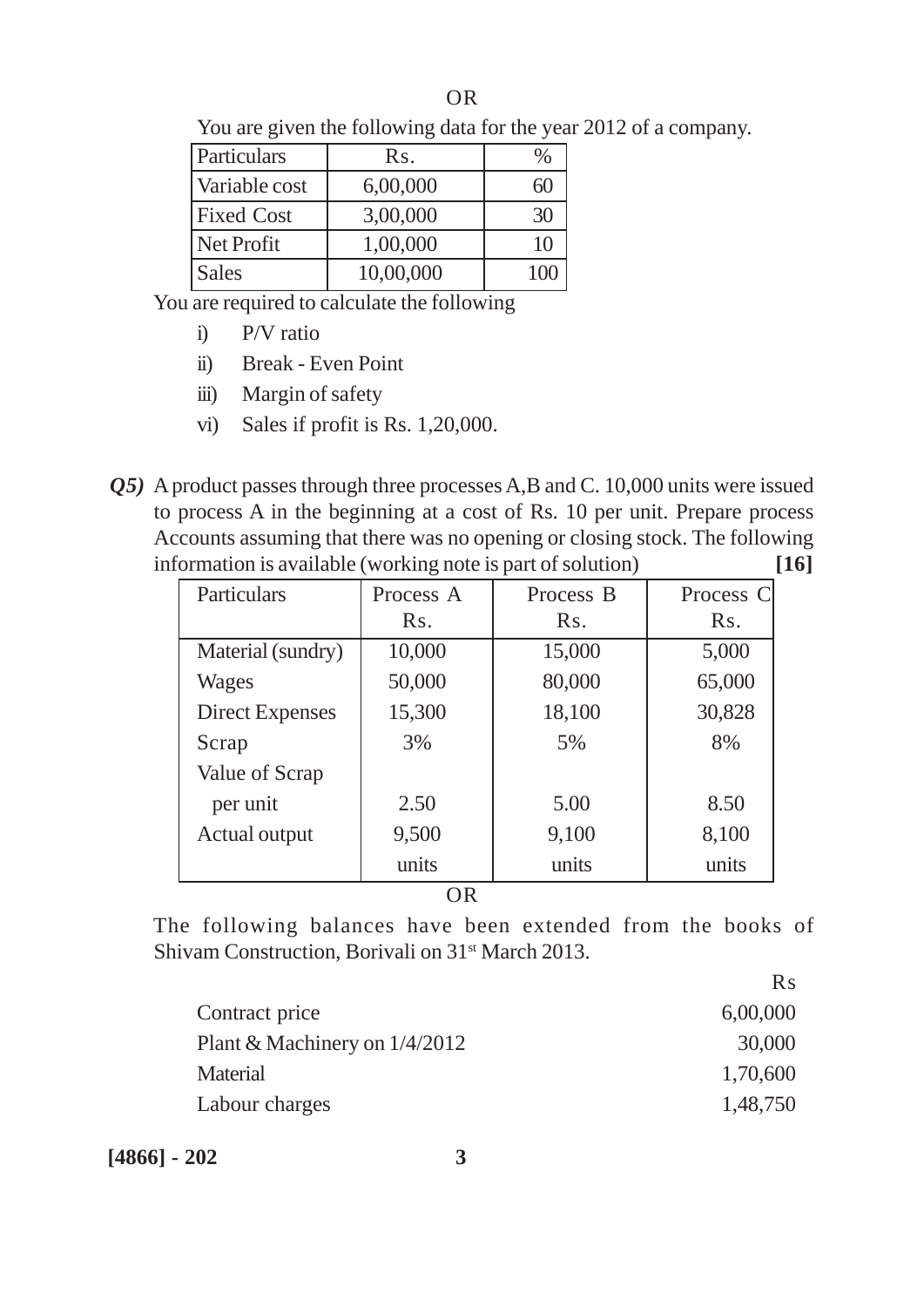| Engineer's Fees                        | 6,330    |
|----------------------------------------|----------|
| <b>Outstanding wages</b>               | 5,380    |
| Uncertified work                       | 12,000   |
| Overhead expenses                      | 8,240    |
| Material returned to stores            | 1,600    |
| Material on hand at site               | 3,700    |
| Plant & Machinery at site on 31/3/2013 | 22,000   |
| Value of work certified                | 3,90,000 |
| Cash received                          | 3,51,000 |

Prepare Contract Account for the year ended 31<sup>st</sup> March 2013, showing separately the profit that may be taken to the credit of profit and loss A/c.

(Working notes is part of solution)

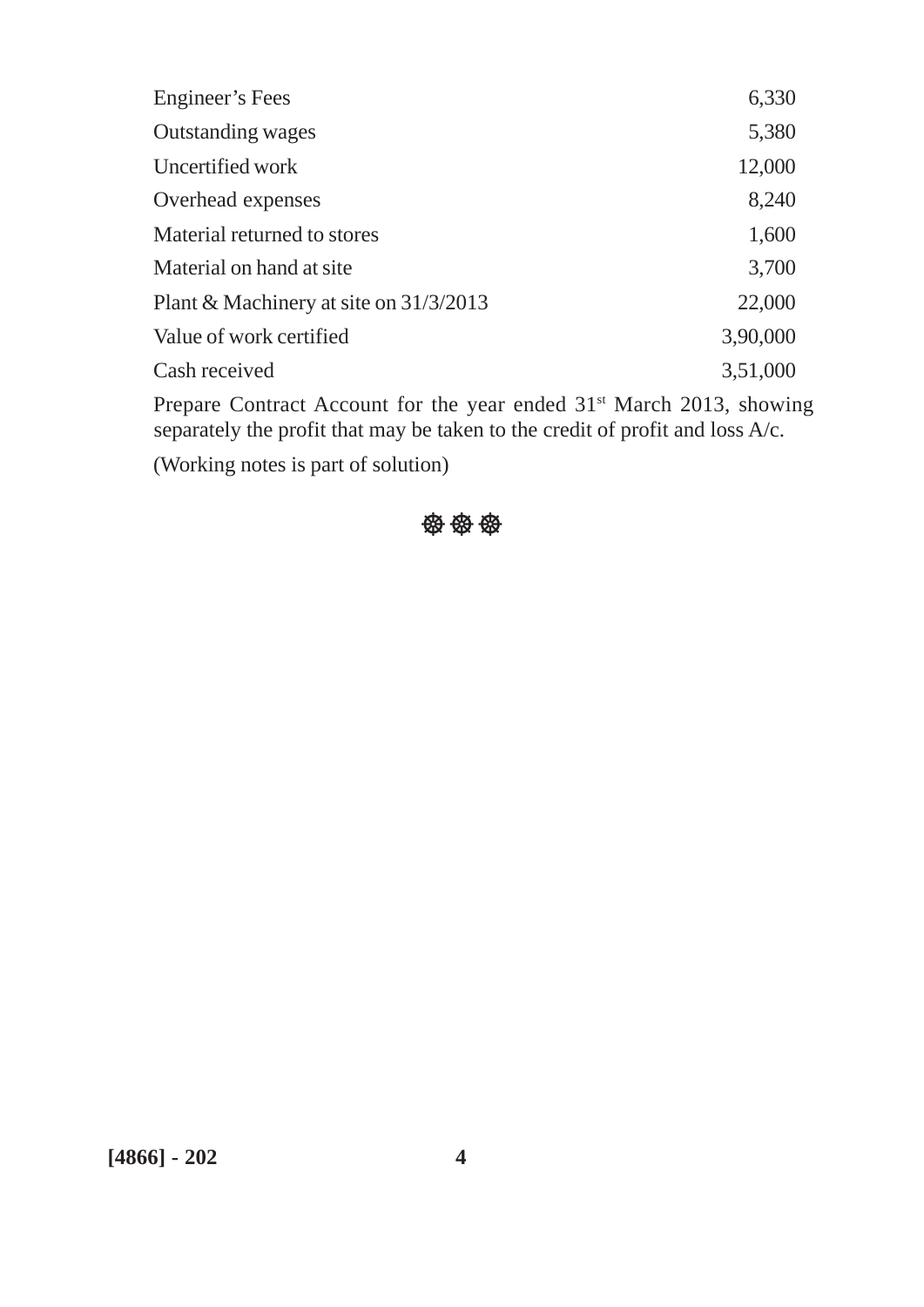Total No. of Questions : 5] SEAT No. :

**P3414**

**[4866] - 203**

**[Total No. of Pages : 4**

# **M.C.A. (Commerce Faculty) (Semester - II) 204 : ACCOUNTING FOR MANAGEMENT (2008 Pattern) (Compulsory Paper)**

*Time : 3 Hours] [Max. Marks : 80*

*Instructions to the candidates:*

*1) All questions are compulsory.*

*2) All questions carry equal marks.*

*Q1*) Define Management Accounting. How does it defer from other branches of accounting?

OR

What is Financial Statement Analysis? Explain the utility of Financial Statement Analysis to various parties interested in business.

## *Q2)* Balance Sheet of NS Co. Ltd. as on 31.03.2013

| <b>LIABILITIES</b>     | <b>AMOUNT</b> | <b>ASSETS</b>     | <b>AMOUNT</b> |
|------------------------|---------------|-------------------|---------------|
| <b>Share Capital</b>   | 20,00,000     | Land $&$ Building | 12,00,000     |
| Reserves & Surplus     | 5,80,000      | Machinery         | 15,00,000     |
| Debentures             | 10,00,000     | Investments       | 80,000        |
| S. Creditors           | 4,00,000      | <b>Stock</b>      | 8,00,000      |
| <b>Bills Payable</b>   | 2,00,000      | S. Debtors        | 4,50,000      |
| <b>Unpaid Dividend</b> | 20,000        | Cash & Bank       | 1,70,000      |
|                        | 42,00,000     |                   | 42,00,000     |

Other Information :

Sales Rs. 40,00,000/-, Gross Profit Rs. 16,00,000/-, Opening Stock Rs. 4,00,000/-

Calculate :

- a) Current Ratio
- b) Liquid Ratio
- c) Inventory Turnover Ratio
- d) Average Collection Period
- e) Proprietary Ratio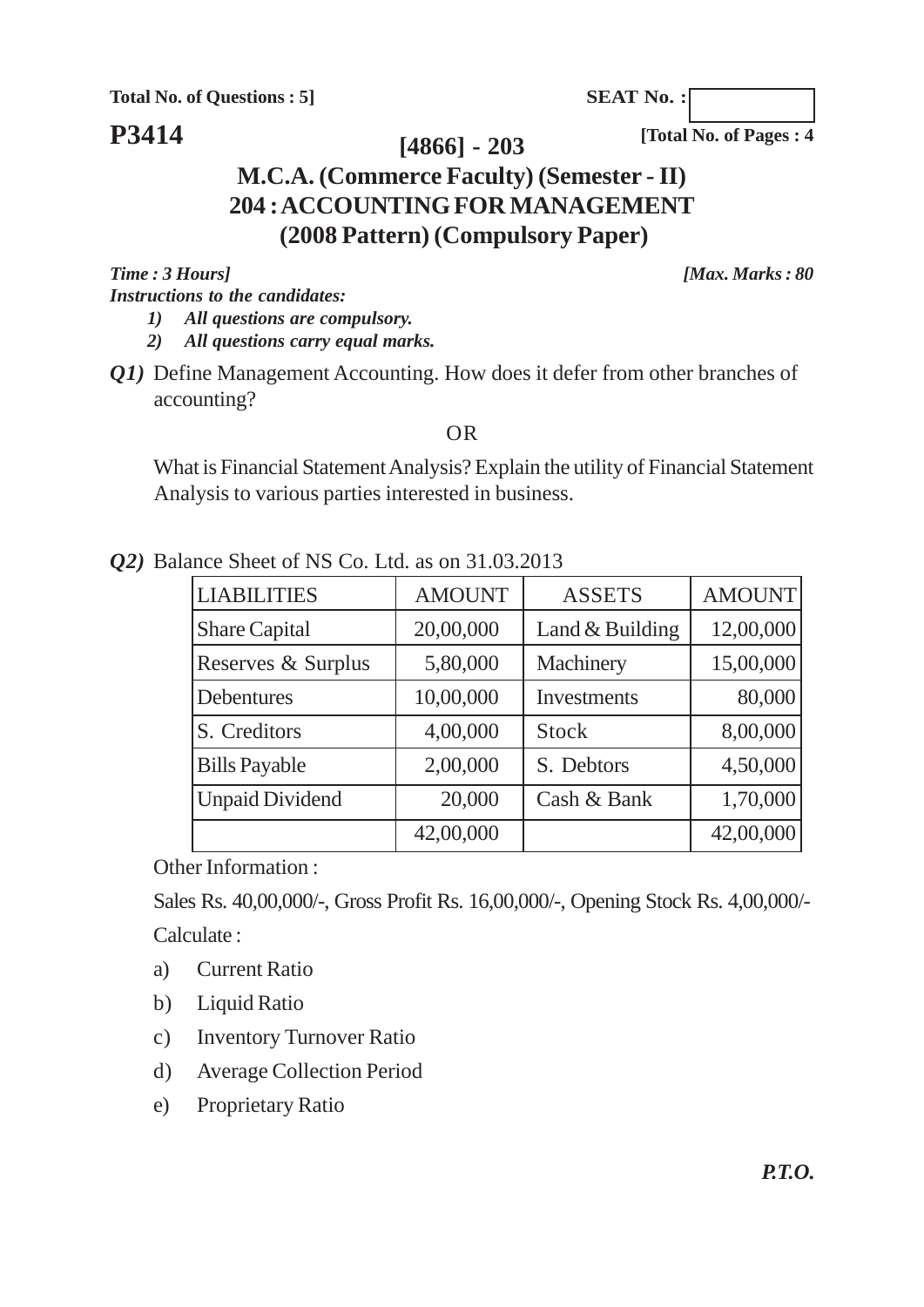What do you mean by budget and budgetary control? State advantages and limitations of budgetary control

| Liabilities            | 31-03-2012 | 31-03-2013 Assets |                     | 31-03-2012 | 31-03-2013 |
|------------------------|------------|-------------------|---------------------|------------|------------|
| <b>Share Capital</b>   | 10,00,000  | 11,00,000         | Goodwill            | 2,70,000   | 2,00,000   |
| <b>General Reserve</b> | 3,50,000   | 3,00,000          | <b>Fixed Assets</b> | 11,70,000  | 16,90,000  |
| Profit & Loss $A/c$    | 80,000     | 70,000            | <b>Investments</b>  | 2,00,000   | 1,50,000   |
| 10% Debentures         | 6,00,000   | 8,00,000          | <b>Stock</b>        | 4,50,000   | 3,90,000   |
| S. Creditors           | 3,10,000   | 2,90,000          | S. Debtors          | 4,70,000   | 4,30,000   |
| Provision for          | 2,10,000   | 2,40,000          | Cash and            | 90,000     | 60,000     |
| Taxation.              |            |                   | <b>Bank</b>         |            |            |
| Proposed               | 1,00,000   | 1,20,000          |                     |            |            |
| Dividend               |            |                   |                     |            |            |
|                        | 26,50,000  | 29,20,000         |                     | 26,50,000  | 29,20,000  |

#### *Q3)* Balance Sheets of Dee Cee Limited

The following information is also available.

- a) Investments were sold during the year at a loss of 20% on cost.
- b) An item of Fixed Assets having cost of Rs. 70,000/-, depreciation provided for Rs. 66,000/-, had to be discarded during the year without any scrap value.
- c) The increase in Share Capital was because of issue of bonus shares out of balance of General Reserve.
- d) Depreciation provided during the year amounting to Rs. 1,80,000/-
- e) Taxes paid during the year amounted to Rs. 2,00,000/-

You are required to prepare Schedule of Changes in Working Capital and a Fund Flow Statement with working noted.

**[4866] - 203 2**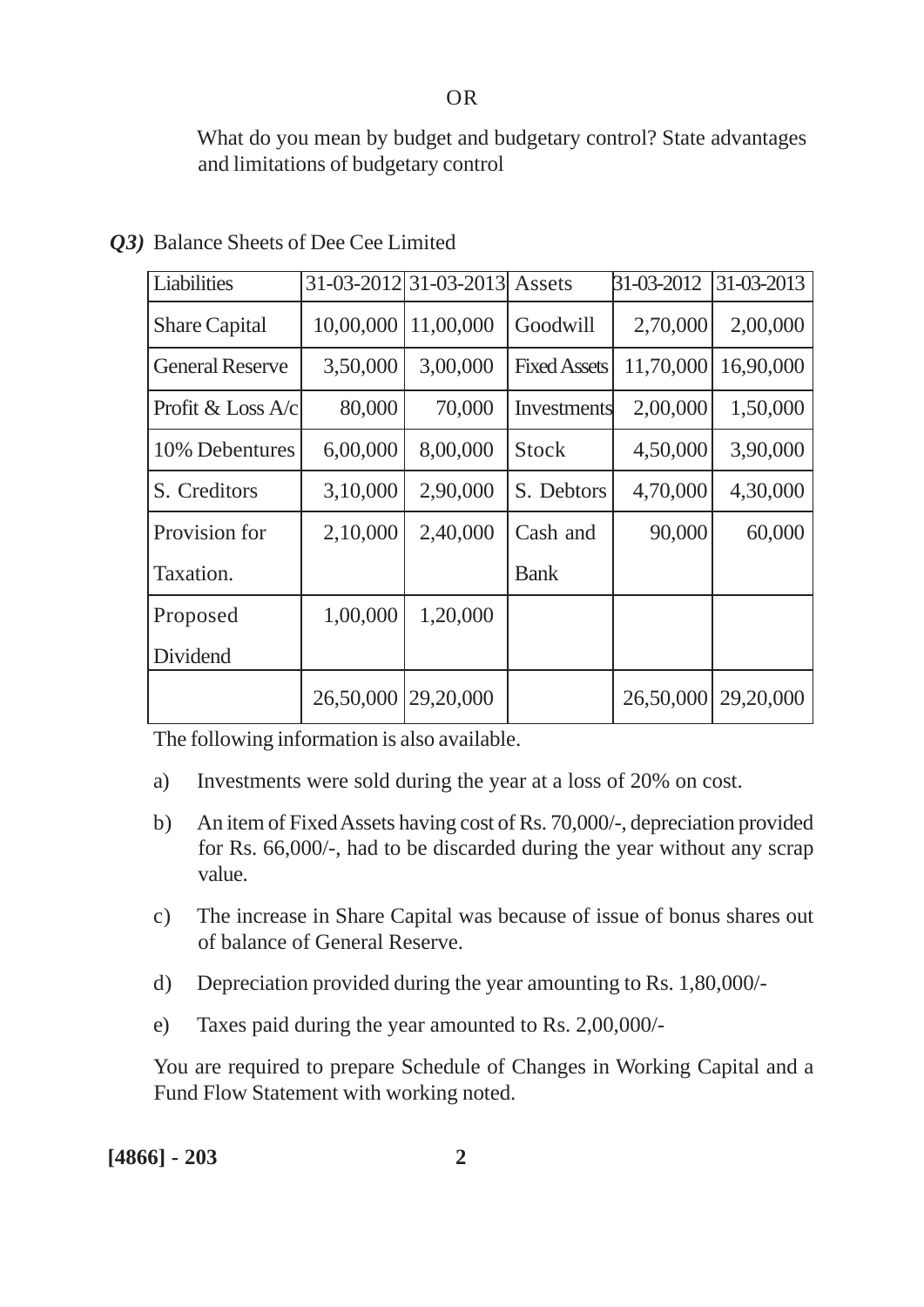OR

Giving reasons, classify the following into cash flows from-

- a) Operating Activities
- b) Investing Activities
- c) Financing Activities
	- i) Cash sales of goods in trade.
	- ii) Cash payment of salaries and wages to employees.
	- iii) Payment of dividend.
	- iv) Cash proceeds from issuing shares at premium.
	- v) Cash payment to acquire a fixed asset.
	- vi) Repayment of long term loan.
	- vii) Payment of income tax.
	- viii) Cash advances and loans made to third party.

*Q4)* B Tell Limited provides following cost data.

| <b>TotalSales</b>       | $Rs. 8,00,000/$ - |
|-------------------------|-------------------|
| Variable Costs          | Rs. 4,00,000      |
| <b>Fixed Costs</b>      | Rs.2,00,000       |
| <b>Total Units Sold</b> | 2,00,000          |

Calculate,

- a) Contribution per unit
- b) P/V Ration
- c) BEP Sales and Units
- d) Units to be sold to earn a profit of Rs. 2.80,000/-
- e) Profit when sales are Rs. 12,00,000

# OR

Indra Limited is currently operating at 50% capacity and produces 10,000 units at a cost of Rs. 200/- per unit, the details of which are as follows-

Raw Material Rs. 100/- per unit.

Wages Rs. 30/- per unit.

Factory Overheads Rs. 30/- per unit (40% Fixed).

Administration Overheads Rs. 20/- per unit (50% Variable).

Selling price Rs. 200/- per unit.

**[4866] - 203 3**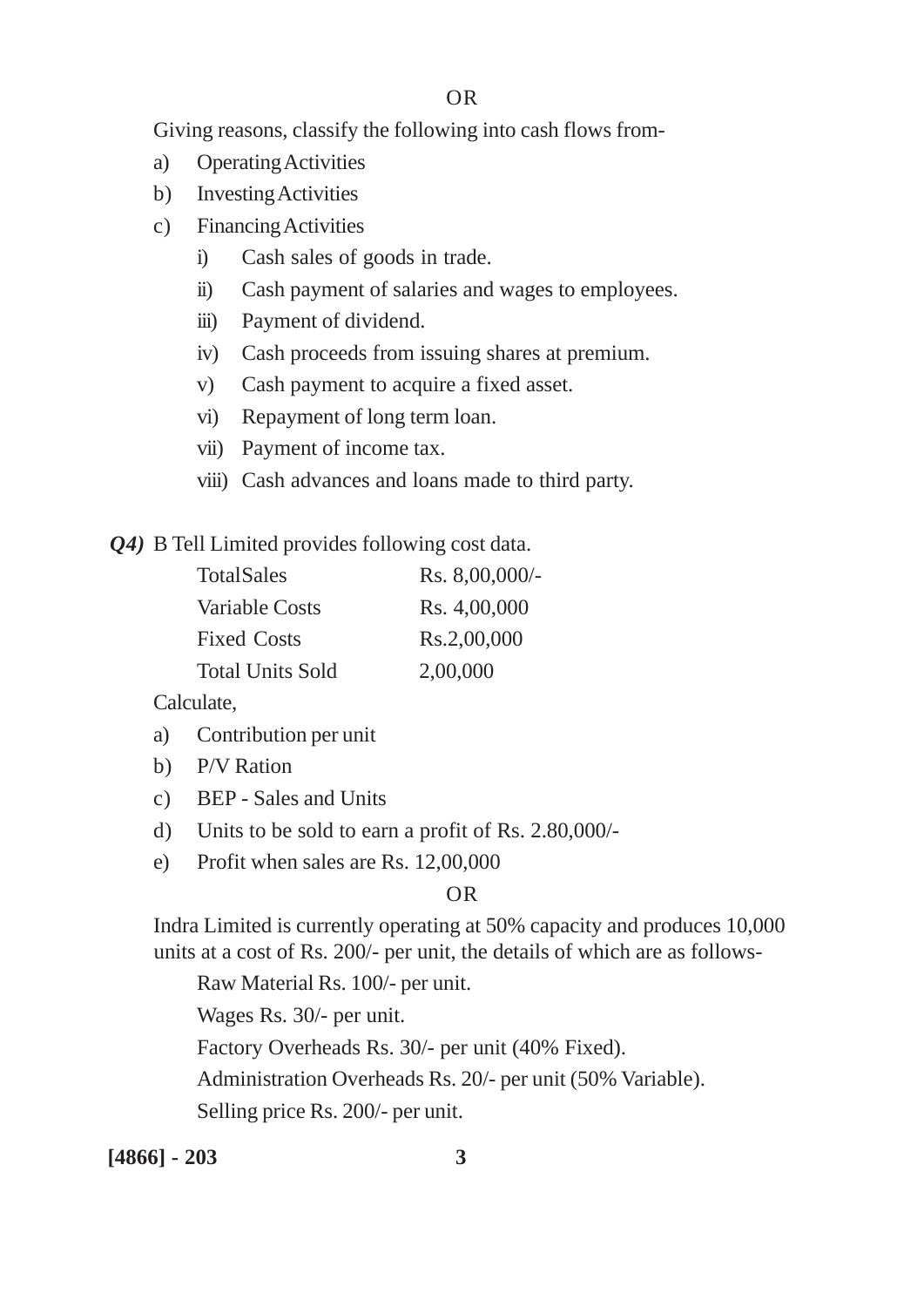Prepare Flexible Budget and find out profits at 50%, 60% and 80% capacity if,

- a) At 60% capacity, the Material cost per unit increased by 2% with decrease in selling price at 2%
- b) At 80% capacity, the Material cost per unit increased by 5% with decrease in selling price at 5%
- *Q5)* Write Short Notes (any two)
	- a) Limitations of Ratio Analysis.
	- b) Scope of Management Accounting.
	- c) Break Even Analysis
	- d) Common Sized Statement

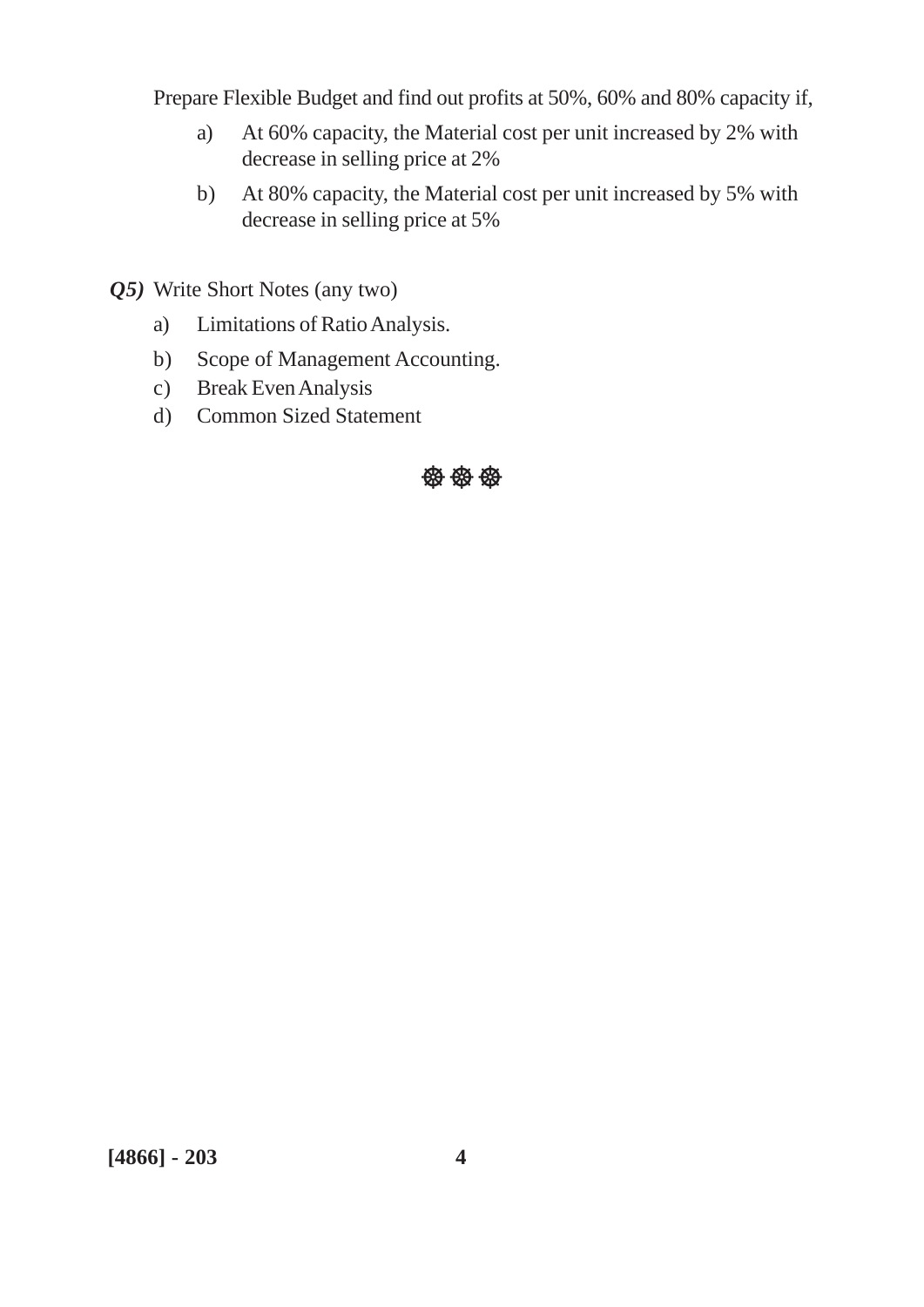Total No. of Questions : 5] SEAT No. :

# **P3415**

**[4866] - 204**

# **M.C.A. (Commerce Faculty) (Semester - II) 205 : NETWORKING OPERATIONS (2008 Pattern)**

*Time : 3 Hours] [Max. Marks : 80 Instructions to the candidates: 1) All questions are compulsory.*

*2) Figures to the right indicate full marks.*

*Q1*) Answer the following (any four)  $[4 \times 4 = 16]$ 

- a) What is computer network? Write goals of computer network.
- b) Explain star and mesh topology.
- c) Explain SAP terminology.
- d) Explain unguided transmission media.
- e) Write note on router.

*Q2*) Answer the following (any four)  $[4 \times 4 = 16]$ 

- a) Compare synchronous and asynchronous communication types.
- b) Write note on protocol hierarchy.
- c) Explain propogation methods.
- d) Explain passive and active hubs.
- e) Write functions of NIC.
- *Q3*) Answer the following (any four)  $[4 \times 4 = 16]$ 
	- a) Write note on search engines.
	- b) Explain network security devices.
	- c) Explain Bluetooth in details.
	- d) Write note on connectors of transmission media.
	- e) Write protocols of computer network.

*P.T.O.*

**[Total No. of Pages : 2**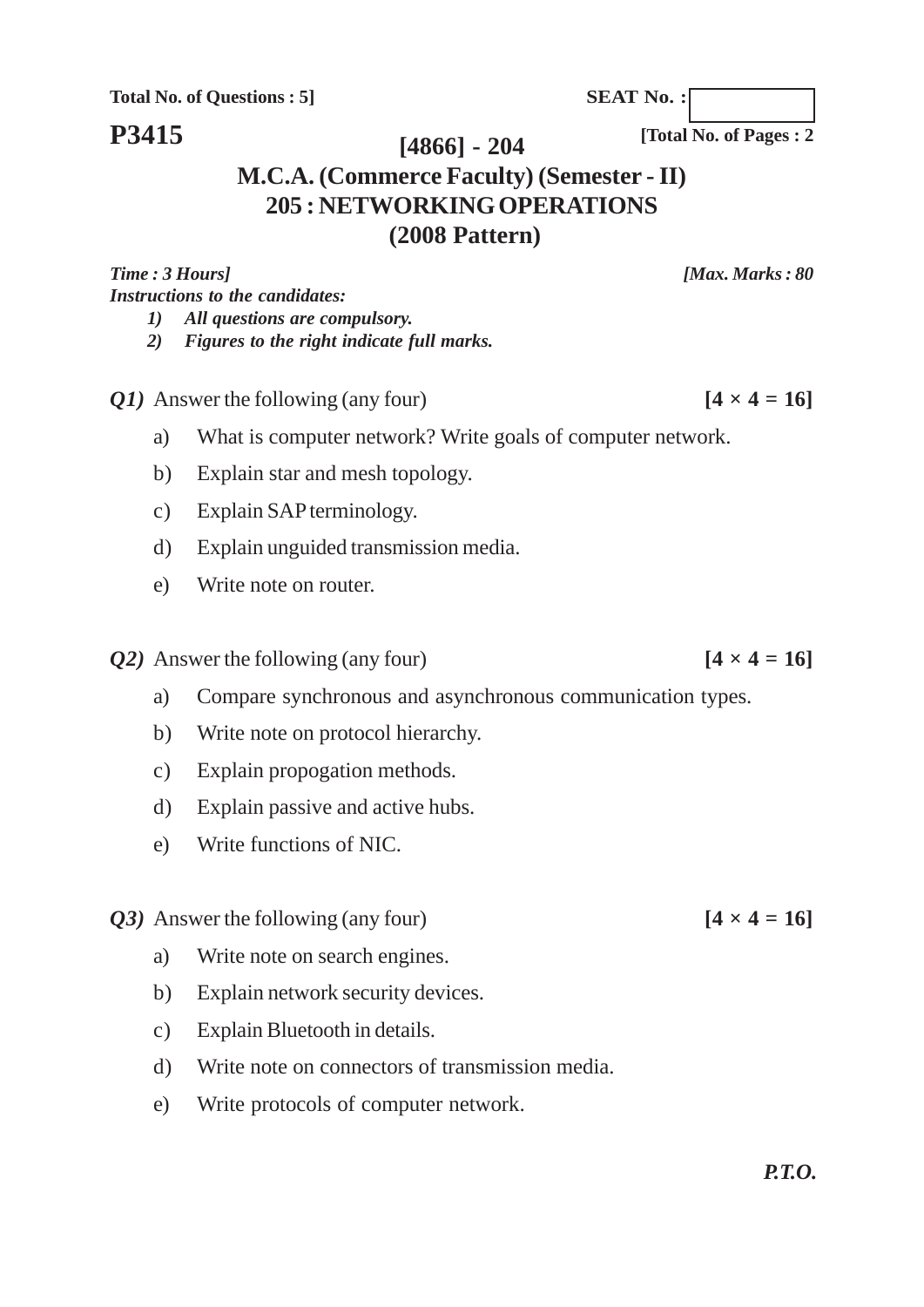- *Q4*) Answer the following (any four)  $[4 \times 4 = 16]$ 
	- a) Explain modes of communication.
	- b) Write functions of network layer.
	- c) Write note on scatternet.
	- d) Explain source routing bridges and Transparent bridges.
	- e) Write note on web server.
- *Q5*) Answer the following.  $[2 \times 8 = 16]$ 
	- a) Explain ISO-OSI model in detail.
	- b) Write note on any two
		- i) Infrared
		- ii) IEEE 802.5 frame format
		- iii) Mac sublayer

**BD BD BD**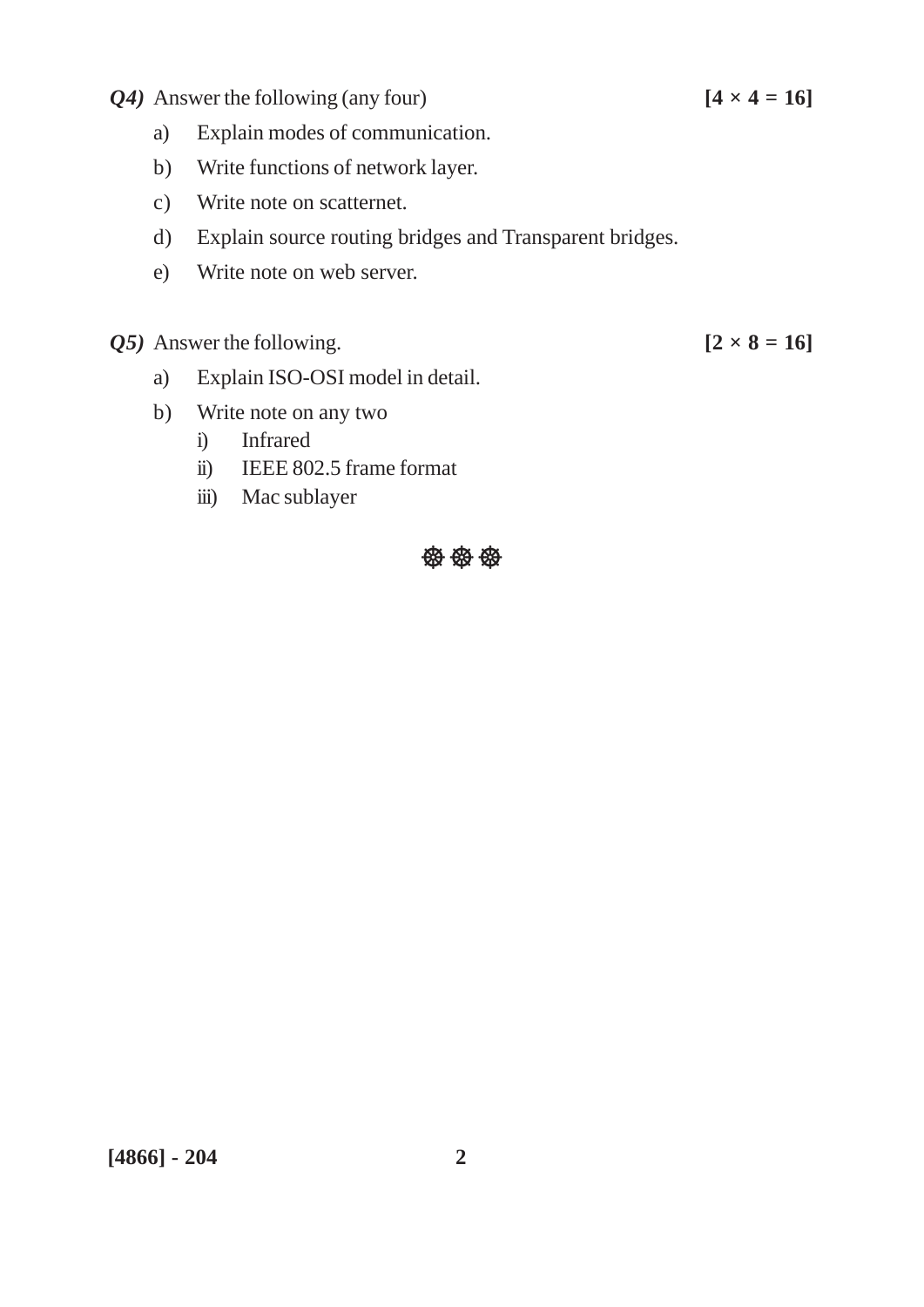Total No. of Questions : 5] SEAT No. :

**P3416**

**[4866] - 205**

**[Total No. of Pages : 3**

# **M.C.A. (Commerce Faculty) (Semester - II) 206 : OBJECT ORIENTED PROGRAMMING**

*Time : 3 Hours] [Max. Marks : 80*

*Instructions to the candidates:*

- *1) All questions are compulsory.*
- *2) Figures to the right indicate full marks.*
- *3) All questions carry equal marks.*
- *4) Assume suitable data if necessary.*
- *Q1*) Attempt any four :  $[4 \times 4 = 16]$ 
	- a) Why Java is more secure language than other programming language?
	- b) "Destructor does not take any argument in  $C++$ ". Justify (T/F).
	- c) Describe typical structure of C++ programming.
	- d) Explain the features of object oriented programming using JAVA.
	- e) Explain the difference between function overloading and overriding.
- *Q2*) Attempt any four : **[4 × 4 = 16]** 
	- a) What is constructor? Explain with example parameterized and overloaded constructor.
	- b) What is friend function ? What are their implications on information hiding ?
	- c) Explain how allocation and deallocation of memory is handled using Java.
	- d) Give difference between Static and Final keyword.
	- e) Explain inline function with its limitation.
- *Q3*) Attempt any four:  $[4 \times 4 = 16]$ 
	- a) Write similarities of Abstract class and interface in java.
	- b) Write a note on Type casting.
	- c) Explain the need of scope resolution operator.
	- d) Explain primitive data types in java.
	- e) Explain operator overloading with unary operators.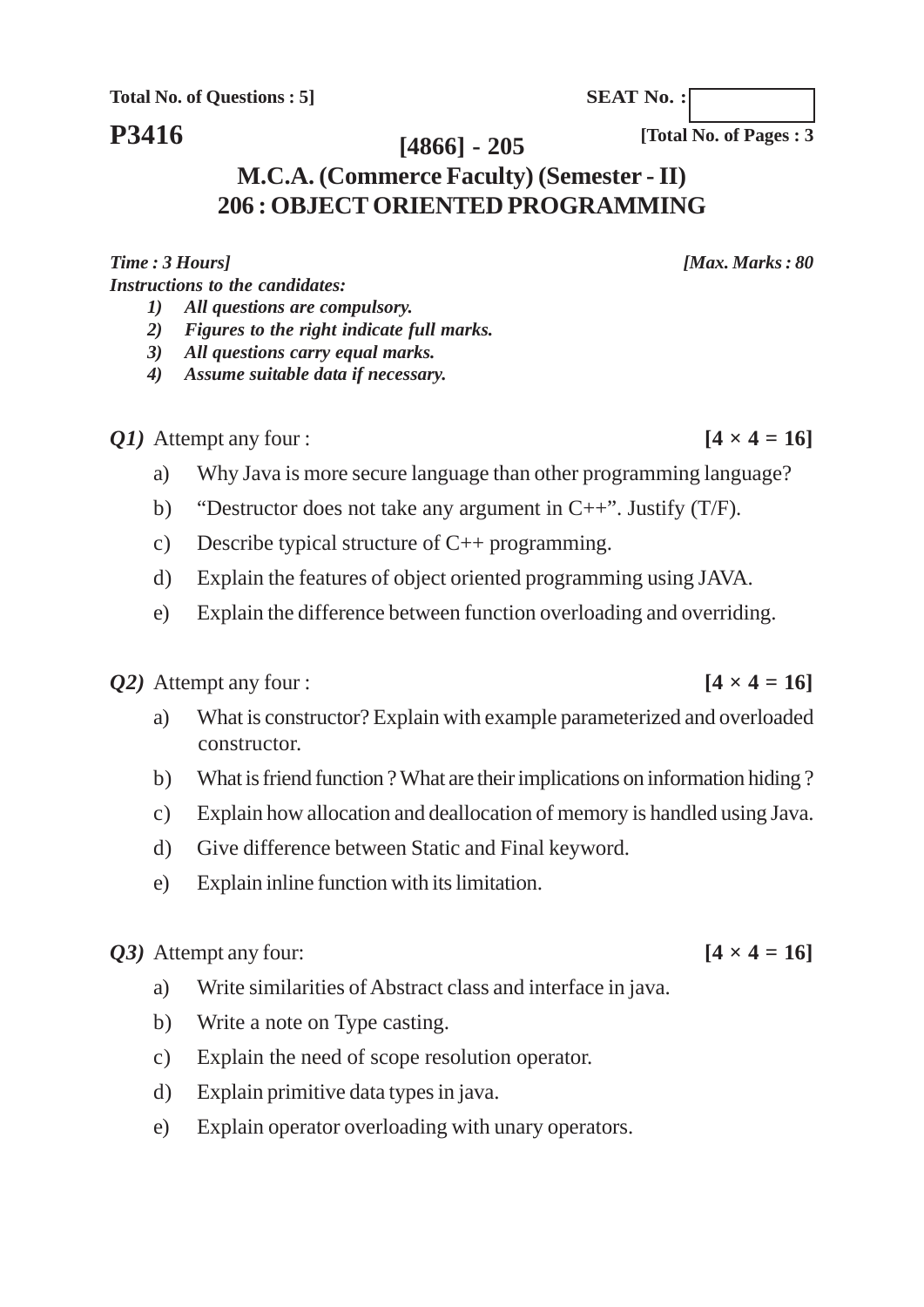*Q4*) Attempt any four: **[4 × 4 = 16]** 

- a) Write a C++ program to accept the item no, name, qty, rate, for five items using array of objects. Calculate amt. and total bill and display the output.
- b) Write a program to declare a class book having data members as title and author. Accept this data for five books and display this accepted data.
- c) Write a Java program which throws a user defined exception when user inputs the string "Hello".
- d) Create a super class Student (rno, name, class) and a sub class Marks (ml, m2, m3). Write a program in java which will calculate total marks and percentage of 3 students.
- e) Write a java program which creates an interface IterFl having 2 methods add () and sub( ). Create a class which overloads the given methods for addition and subtraction of two numbers respectively.
- *Q5)* a) Trace output (Consider there is no syntax error in given code) **[2 ×4 = 8]**

```
i)
```

```
public class Test
     {
     static void nPrint(String msg,int n)
     \{\text{while}(n>0)\}\System .out.println(msg);
                          n--;}}
     public static void main(String a[])
     {
                          Test t=new Test();
                          t.nPrint("A Message",2);
     }
}
What will be the output, when executed? Explain Why?
```
**[4866] - 205 2**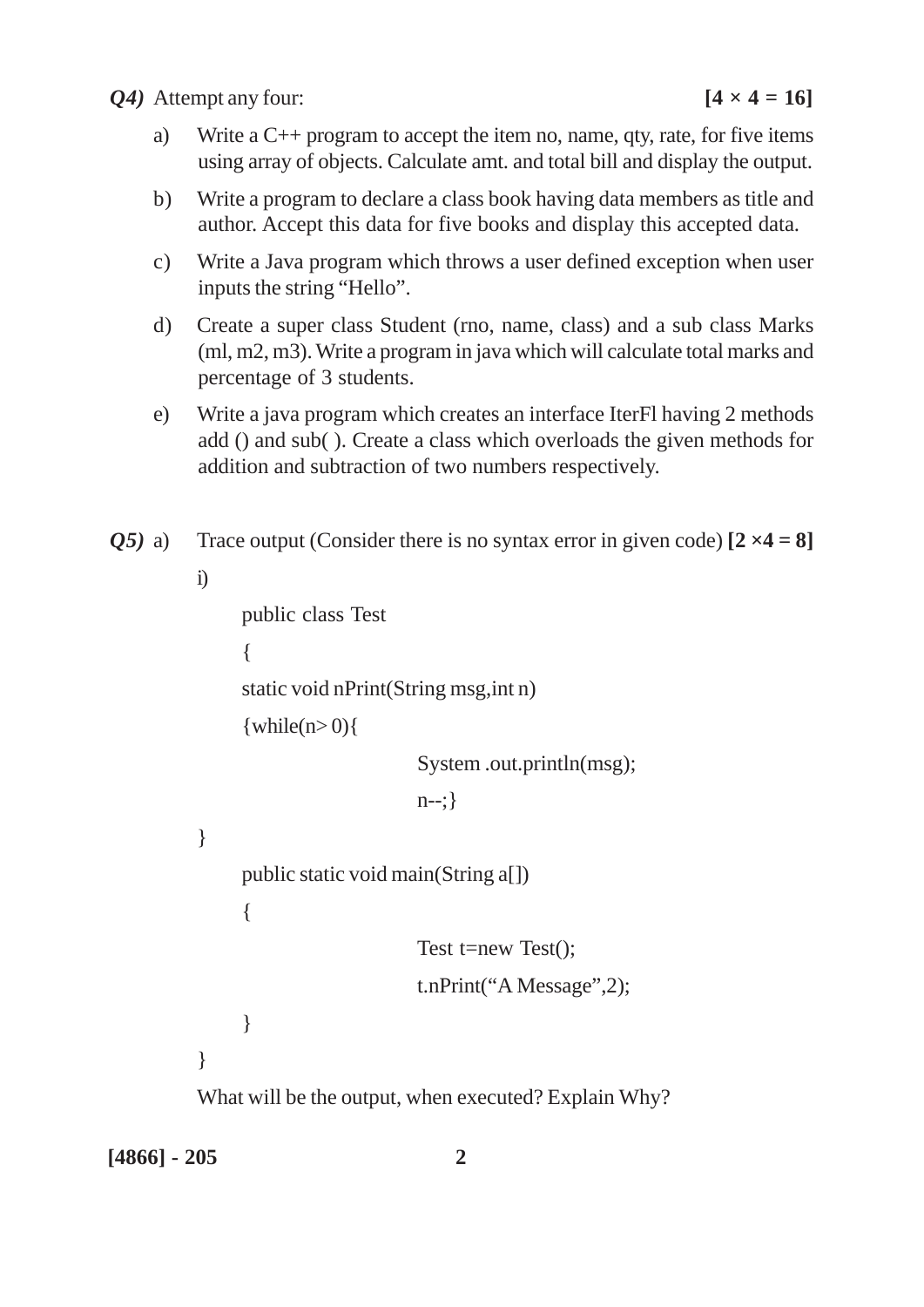```
#include <iostream.h>
\#include \ltmath.h>main()
    cout.precision(3);
    cout << sqrt(4) << "\n";
    cout.precision(2);
    cout << 2.3456 << 'n";
    cout <<3.50012 <<"\n";
    cout.width(5);
    cout<< 123;
    cout.width(3);
    cout << 45;
}//end of main
```
What value is printed out, when executed? Explain Why?

b) Attempt any two :  $[2 \times 4 = 8]$ 

ii)

{

- i) Write a program in Java to create an abstract class volume. Derive two classes Cylinder and Cone. Calculate volume of both.
- ii) Write a C++ program to calculate simple interest amount. Use default value for rate.
- iii) Write a java program which accepts a number and checks whether it is palindrome or not.

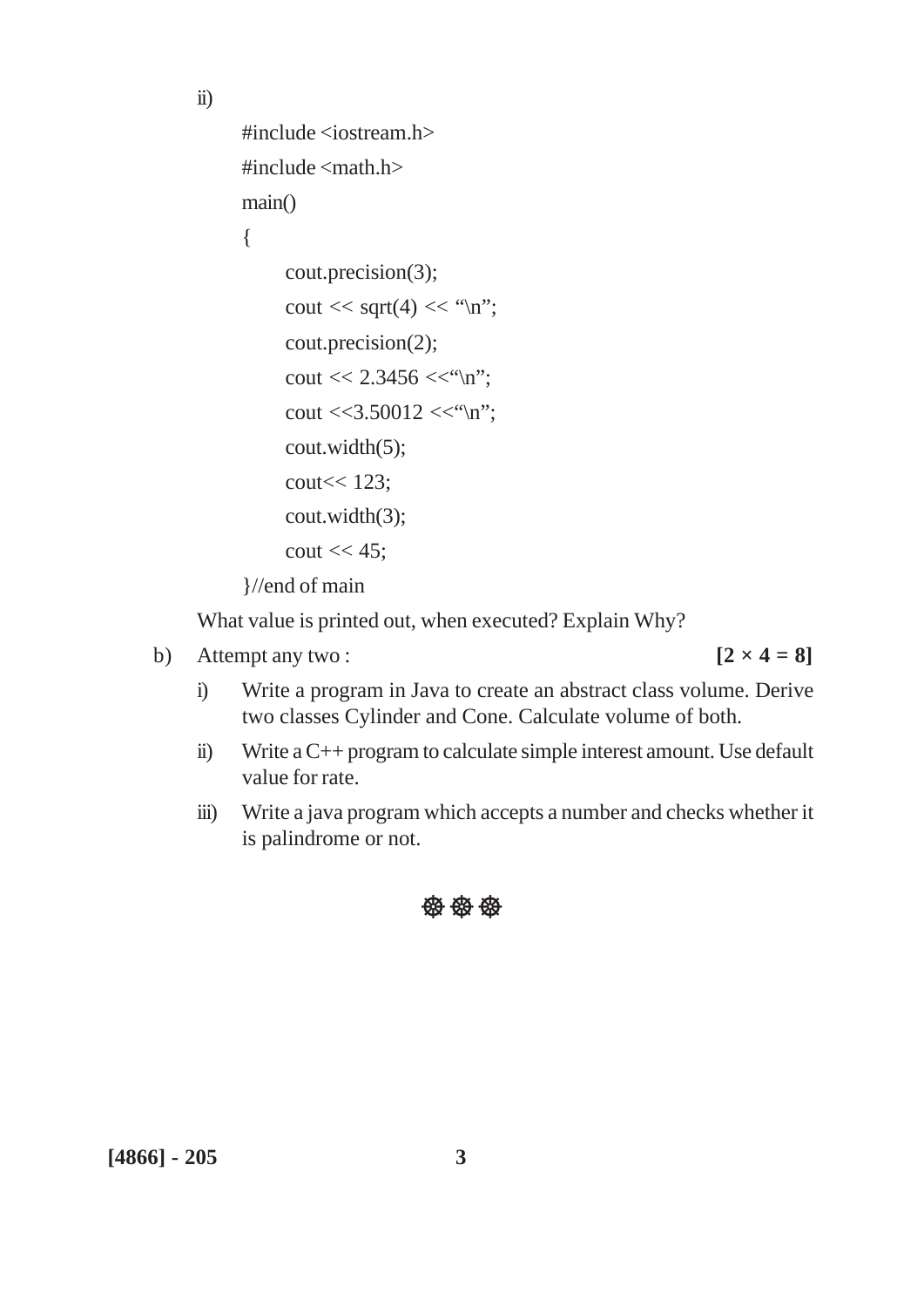Total No. of Questions : 5] SEAT No. :

**P3417**

**[4866] - 301**

# **M.C.A. (Commerce Faculty) (Semester - III) 301 : ADVANCED OPERATING SYSTEMS (2008 Pattern)**

*Time : 3 Hours] [Max. Marks : 80 Instructions to the candidates: 1) All questions are compulsory.*

*2) All questions carry equal marks.*

*Q1*) Attempt the following (any four)  $[4 \times 4 = 16]$ 

- a) Explain preemptive and non-preemptive multitasking.
- b) Write short note on Hungarian notation.
- c) Explain Mapping modes in detail.
- d) List all the Client\_area mouse messages, also write which message is most important of all client and non-client area mouse message.
- e) Explain features of Unix operating System.
- *Q2*) State true or false and justify your answer (any four)  $[4 \times 4 = 16]$ 
	- a) An Invalid rectangle is the area on the screen which is not part of any Window.
	- b) WM\_TIMER is a low Priority message.
	- c) Predefined control send WM\_NOTIFY message while common controls send WM\_COMMAND message to their Parents.
	- d) Functionality of Child Window can be modified.
	- e) WM\_PAINT message is generated only when window is resized.

#### *Q3*) Answer the following (any eight)  $[8 \times 2 = 16]$

- a) What is Handle?
- b) Define Caret.
- c) Enlist Scrollbar messages.

*P.T.O.*

**[Total No. of Pages : 2**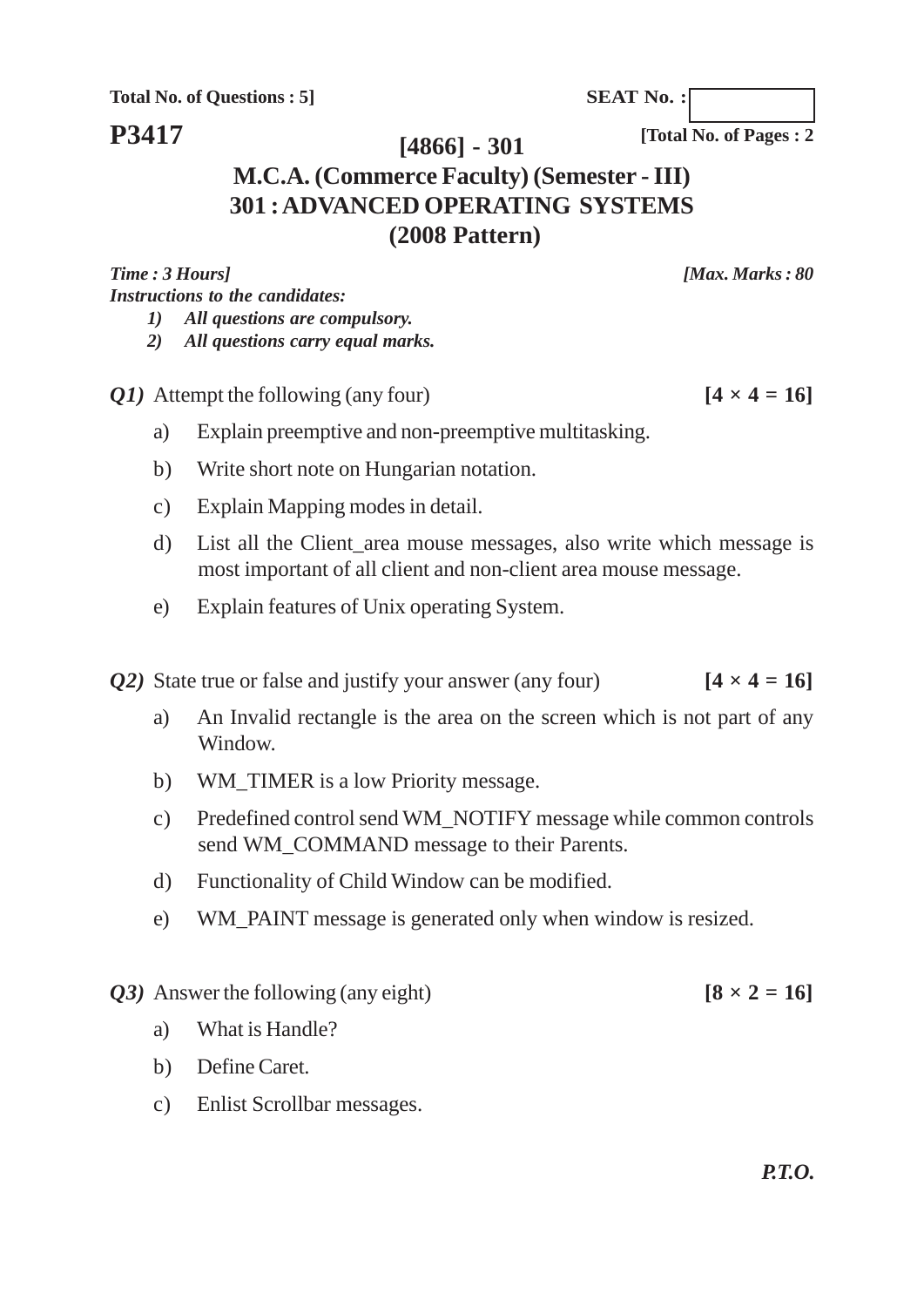- d) Give Syntax of Message Box API?
- e) In which circumstances Kernel do Context Switch?
- f) Define Pages and Page Table.
- g) Enlist typical Interrupt levels.
- h) Define GDI.
- i) How to execute and create Shell Program?
- j) What is Callback function?

*Q4*) Attempt the following. (any four)  $[4 \times 4 = 16]$ 

#### a) Create an application that displays a message box asking for confirmation before exiting from the application.

- b) Display seven days of week (Sunday ............... Saturday) in client area on separate lines.
- c) Write shell script to determine entered number is perfect or not.
- d) Write a Window's procedure that displays "Best of Luck" in center of client area. Resize the window and accordingly position the string in the new centre of the client area of window.
- e) Explain decision control statement of Shell.
- *Q5*) Attempt the following. (any four)  $[4 \times 4 = 16]$ 
	- a) Write any four Linux/Unix commands.
	- b) Explain Unix architecture with diagram.
	- c) What are the cases of reading and writing pipes.
	- d) Write deadlock scenario for Linux system call and explain it.
	- e) Explain algorithm for Sleep and Wake-up.

### RD-6RD-6RD

#### **[4866] - 301 2**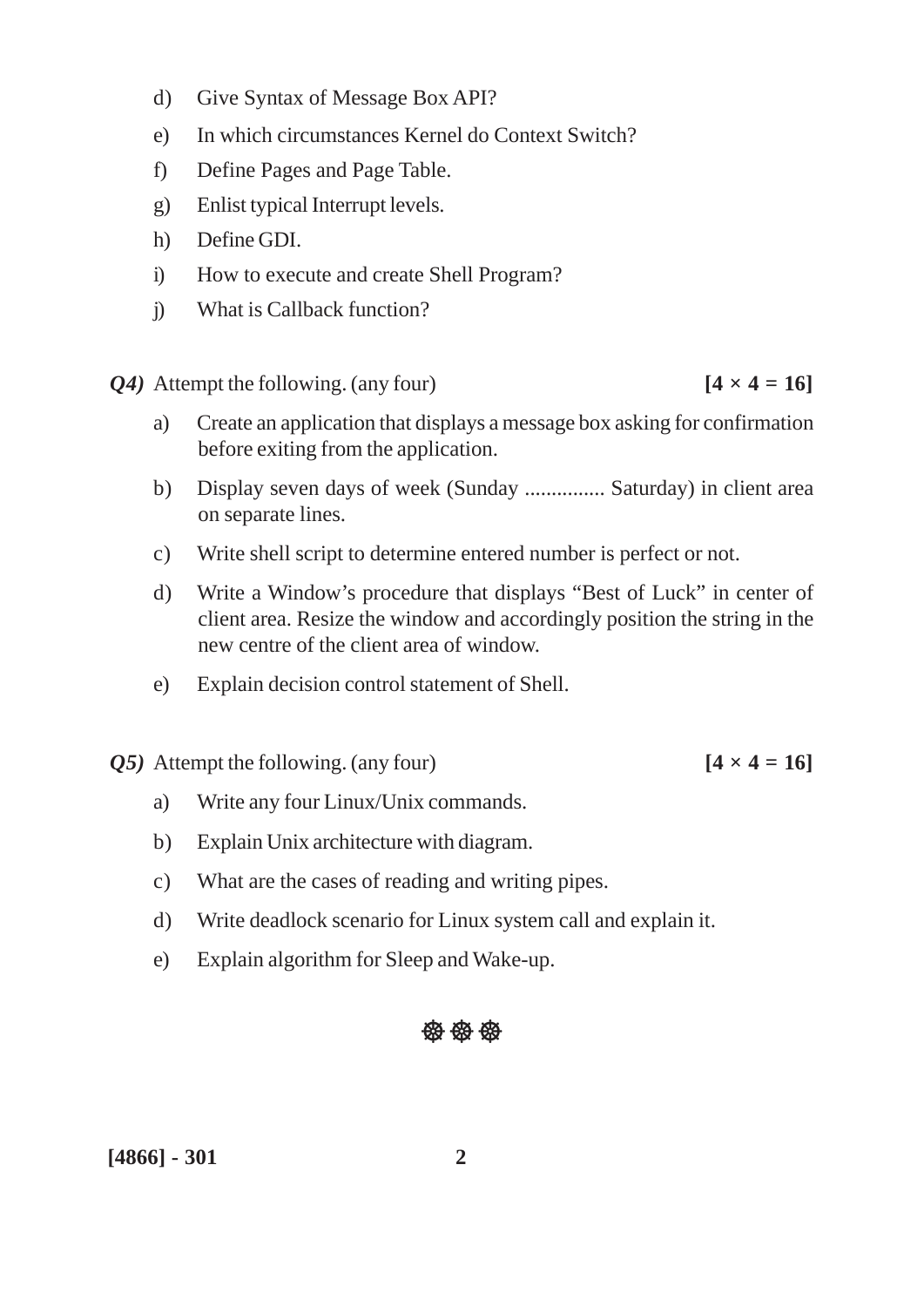Total No. of Questions : 8] SEAT No. :

# **P3418**

#### **[4866] - 302**

**[Total No. of Pages : 1**

**M.C.A. (Commerce) (Semester - III)**

# **303 : ENTERPRISE RESOURCE PLANNING AND MANAGEMENT**

*Time : 3 Hours] [Max. Marks : 80*

- *Instructions to the candidates:*
	- *1) Solve any five questions. 2) All questions carry equal marks.*
	- *3) Give illustrations, draw diagrams whenever necessary.*
- *Q1)* Explain the term Enterprise. Discuss the role of enterprise.
- *Q2)* What is Consultant? Describe the role of Consultant for ERP.
- *Q3)* What is Data warehousing? Explain its structure.
- *Q4)* Define ERP. Explain the advantages of ERP.
- *Q5)* Write short notes :
	- i) People soft
	- ii) QAD
	- iii) SAP R/3 modules
	- iv) Baan company
- *Q6)* What is EIA? Explain two flavours of EIA.
- *Q7)* Explain in detail different phases of BPR. (Business Process Re-Engineering).
- *Q8)* Explain the term EDI. Describe EDI standards and EDI Components in brief.

# PDA PDA PDA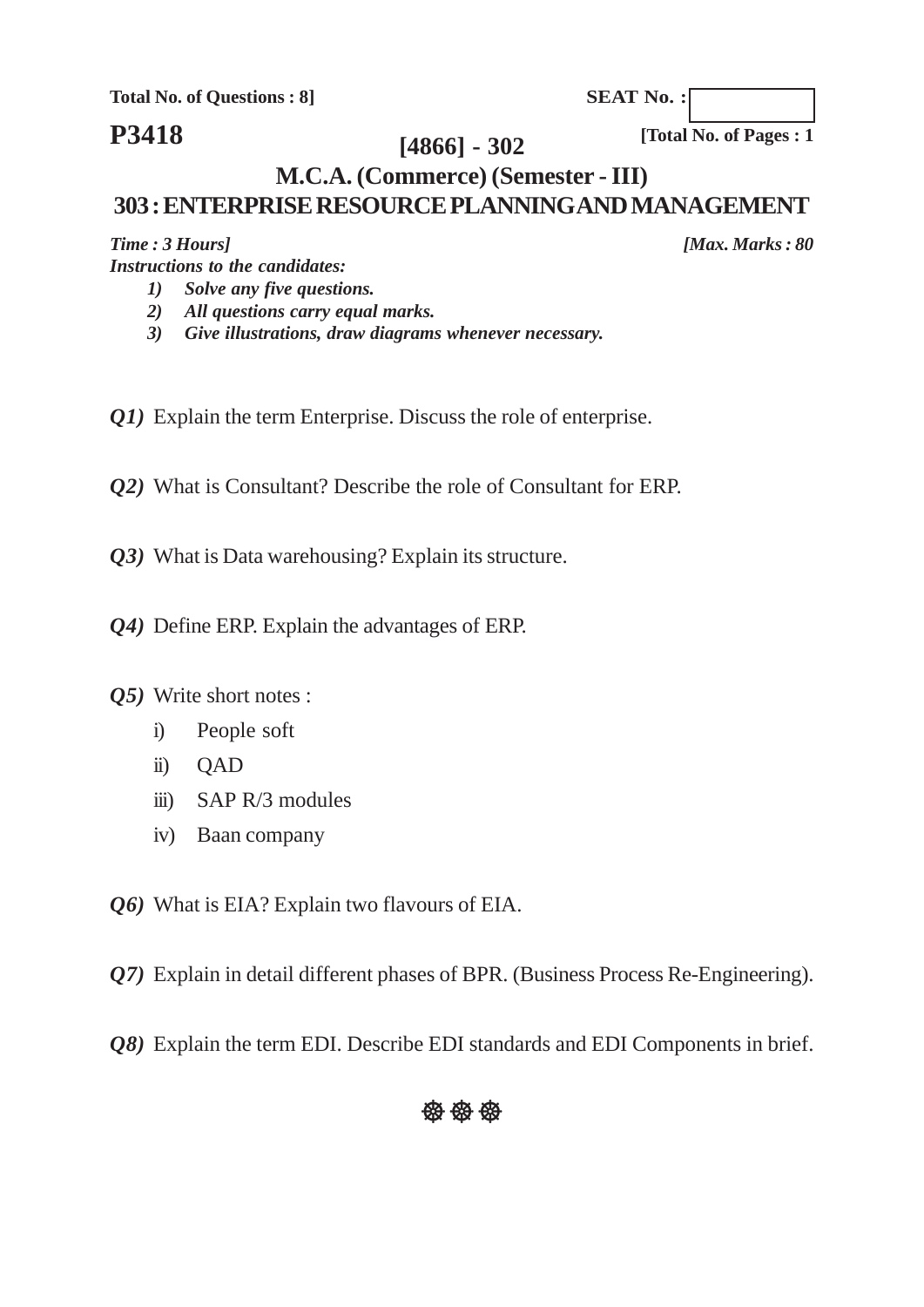Total No. of Questions : 5] SEAT No. :

**P3419**

**[4866] - 303**

**[Total No. of Pages : 2**

# **M.C.A. (Commerce) (Semester - III) 304 : BUSINESS STRATEGIES (2008 Pattern)**

*Time : 3 Hours] [Max. Marks : 80 Instructions to the candidates:*

*1) All questions are compulsory.*

*2) Figures to the right indicate full marks.*

*Q1)* Answer the following questions : (Any Four) **[16]**

- a) What do you mean by Business strategies?
- b) What do you mean by Internal environment Analysis?
- c) Explain the process of Strategic decision making.
- d) Define 'Mission'. State the essentials of Mission Statement.
- e) State the Advantages of strategic planning.
- f) Explain the need of Personnel strategies.

*Q2)* Answer the following questions : (Any four) **[16]**

a) State and explain the concept of corporate level strategy.

- b) State the objectives of production policies.
- c) "SWOT as a technique of environment analysis" Discuss.
- d) Describe the issues involved in Mergers.
- e) Explain the concept of Value chain Analysis.
- f) What are the criteria on the basis of which evaluation of strategic Alternatives can be done?

# *Q3)* Answer the following questions : (Any four) **[16]**

- a) Explain the natural environment of business.
- b) Explain the concept of competitive advantage.
- c) Describe the process of strategic control.
- d) Discuss the role & importance of Marketing strategies.
- e) What do you mean by Functional Strategies?
- f) Write a short note on Growth strategy.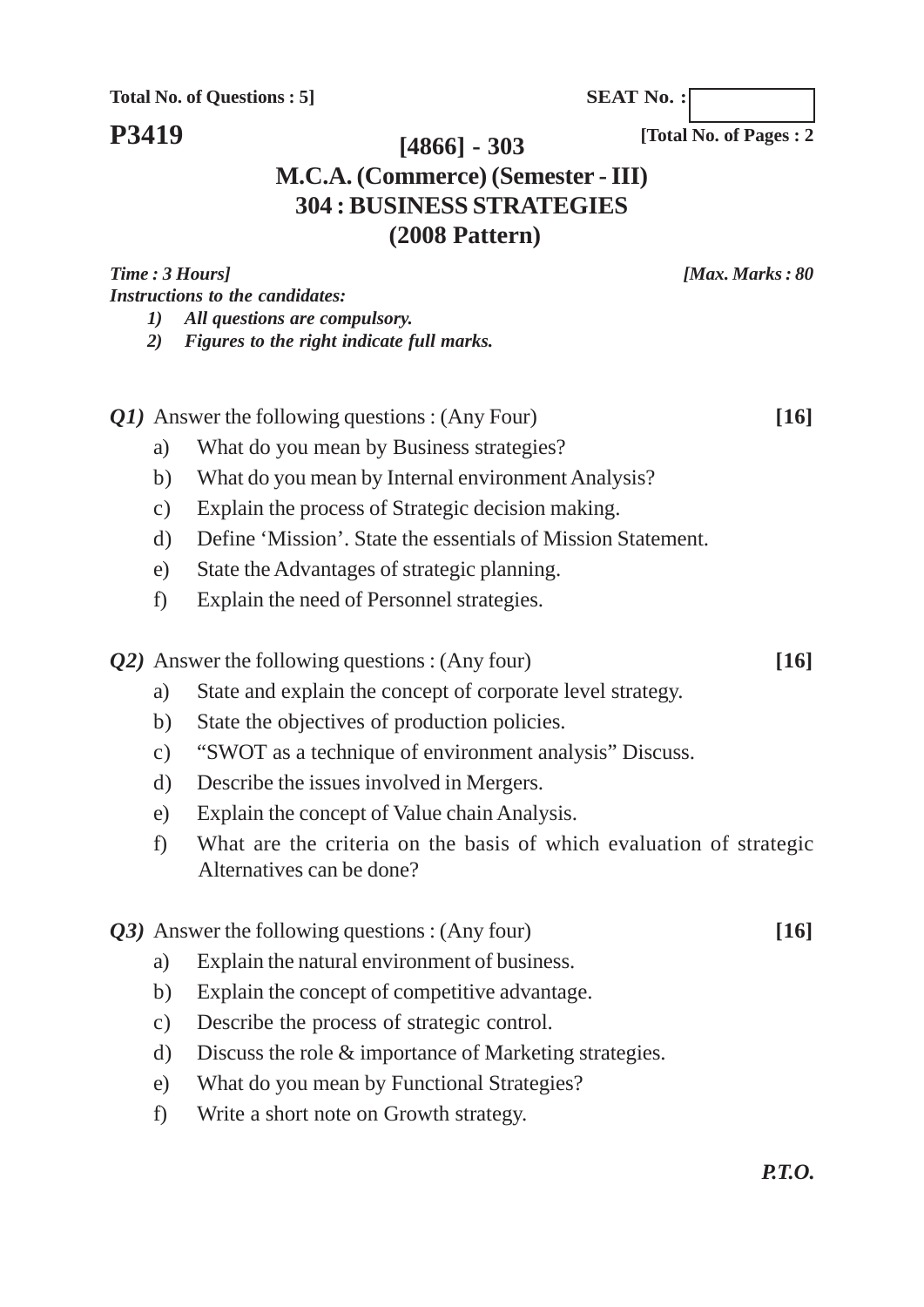*Q4)*Answer the following questions : (Any two) **[16]**

- a) Describe in detail the benefits and limitations of Environmental Analysis.
- b) What do you mean by strategic choice? Explain the factors influencing Strategic Choice.
- c) Write a detailed note on the scope and importance of Strategic Management.
- *Q5)* Write short notes : (Any four) **[16]**

- a) Political Environment
- b) Sources of information for environmental scanning
- c) Principles of good Strategy
- d) Recruitment policies
- e) Role of Strategists
- f) Reasons for failure of strategic implementation

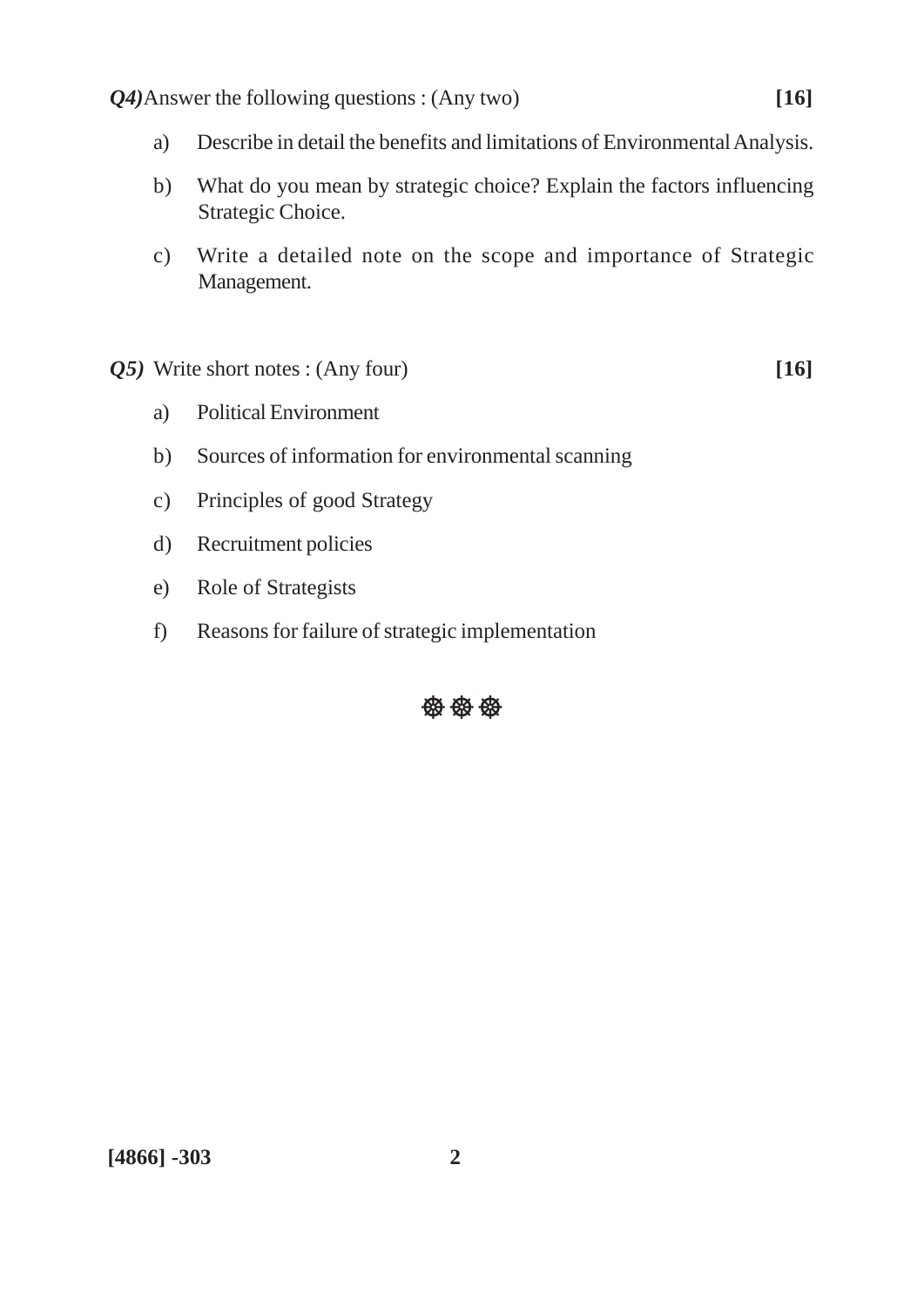**Total No. of Questions: 5]** 

**P3420** 

[Total No. of Pages: 2]

**SEAT No.:** 

# [4866]-304

# M.C.A. (Commerce Faculty) (Semester-III) **305: CYBER LAW AND ETHICS**

Time: 3 Hours]

**[Maximum Marks: 80** 

**Instructions to the candidates:** 

- All questions are compulsory.  $\mathbf{I}$
- $2)$ Figures to the right indicate full marks.

*Q1*) Attempt any four of the following:

- What are the key factors of cyber stalking? a)
- Explain legal recognition of electronic records & Digital signature.  $b)$
- What is mathematical Basis of RSA? Explain with example.  $c)$
- List some multifaceted issues of E-commerce.  $d)$
- What are the real problems in the virtual world?  $e)$

Q2) Attempt any four of the following:

- Explain Intellectual property in cyberspace. a)
- Explain logic Bomb in detail.  $b)$
- Explain the section 29 access to computer and data.  $c)$
- Explain different techniques used to identify the parties.  $\mathbf{d}$
- Give brief description about www and email. e)

03) Attempt any four of the following

- What are the series of activities involved in online Harassment? a)
- $b)$ Explain with example Asymmetric cryptosystem for Authentication.
- List the duties of subscriber.  $c)$
- List some Indian scheme of offences and punishment with its section.  $d)$
- Explain with diagram triple DES with 3 keys.  $e)$

 $[4 \times 4 = 16]$ 

 $[4 \times 4 = 16]$ 

 $[4 \times 4 = 16]$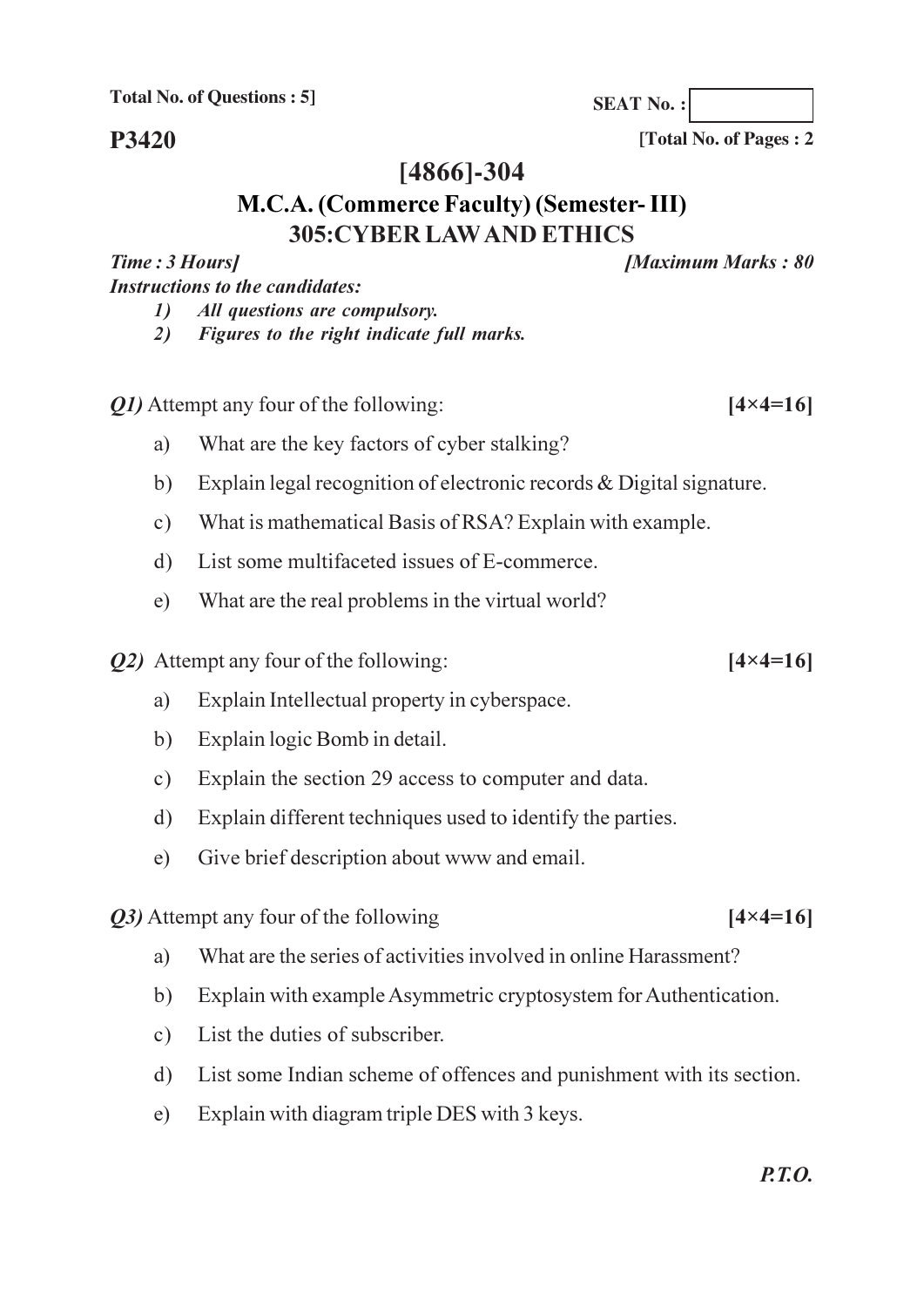- Q4) Attempt any four of the following
	- Is Hacking a cyber crime? Justify. a)
	- What is Jurisdiction? Explain.  $b)$
	- $c)$ What are the applications of mirror Image rules?
	- Write a note on user datagram protocol attack.  $\mathbf{d}$
	- List the 3 primary ways in which cyber stalking is conducted? Explain  $e)$ any one in detail.
- *O5*) Attempt any four of the following.

 $[4 \times 4 = 16]$ 

- Explain communications Act of 1996, section 23. a)
- Explain Attribution and Aknowledgement of electronic Records.  $b)$
- What is proprietary algorithm? Explain.  $c)$
- What is computer virus? Write down the different types of viruses.  $\mathbf{d}$
- Explain Trojan Harse Programme.  $e)$



# $[4 \times 4 = 16]$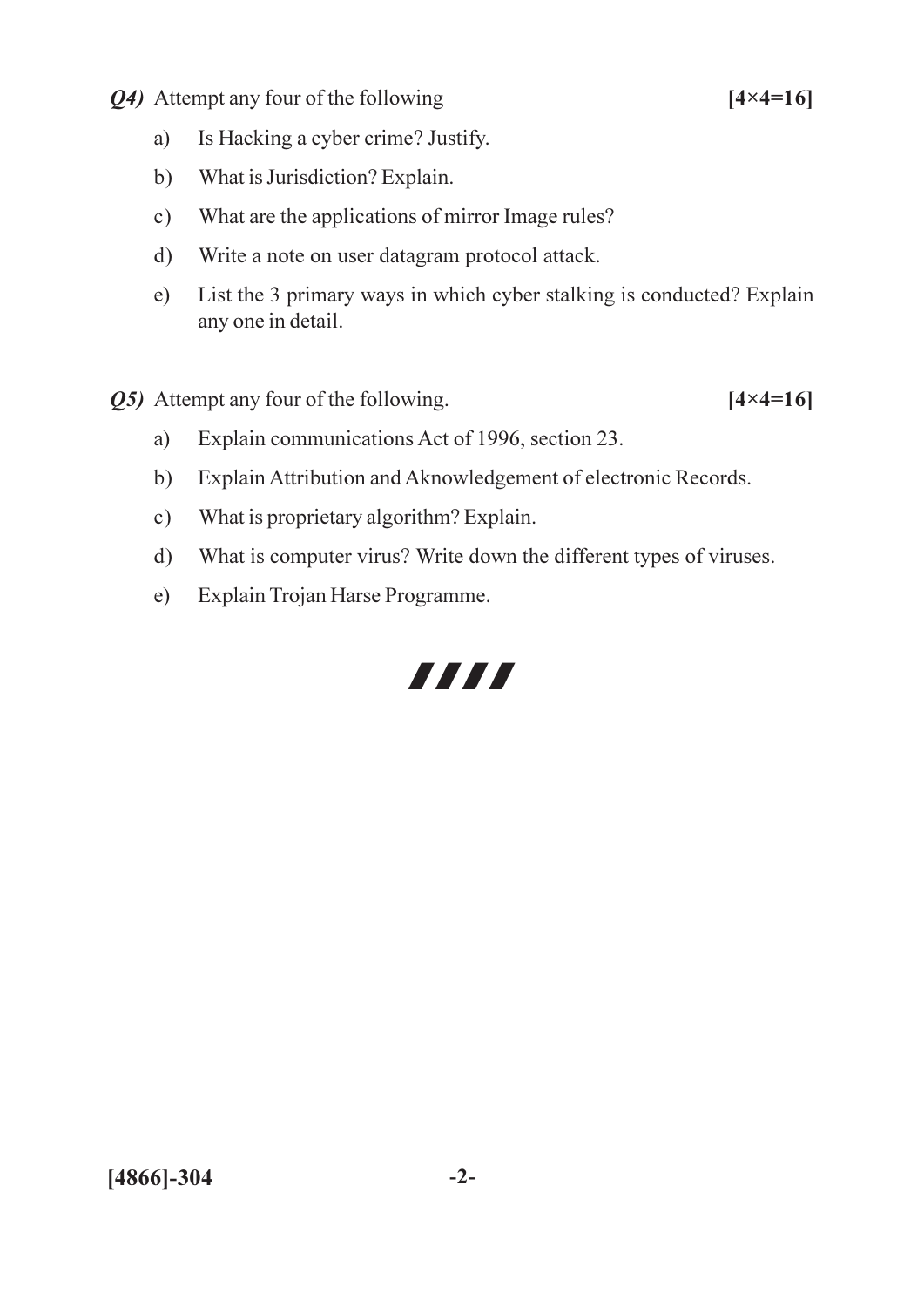**Total No. of Questions: 5]** 

P3421

[Total No. of Pages: 2]

**SEAT No.:** 

# [4866]-305 M.C.A. (Commerce) (Semester-III)

# **306: FINANCIAL AND INVESTMENT ANALYSIS**

Time: 3 Hours] [Maximum Marks: 80] **Instructions to the candidates:** 1) All questions are compulsory and carry equal marks.

*O1*) What is Mutual Fund? List out in brief the RBI guidelines on Mutual Fund.

 $OR$ 

What do you understand by 'Derivative Trading'? Explain the various categories of derivative trading.

*O2*) What is 'Technical Analysis'? Explain the various tools of Technical Analysis.

 $OR$ 

What is Primary and Secondary market? Explain the important regulations relating to the Primary Market.

*O3*) What do you understand by Portfolio Investment Performance? Explain the various components of Portfolio Investment Performance.

### $OR$

What is 'Industry Analysis'? Explain the various factors in Industry Analysis.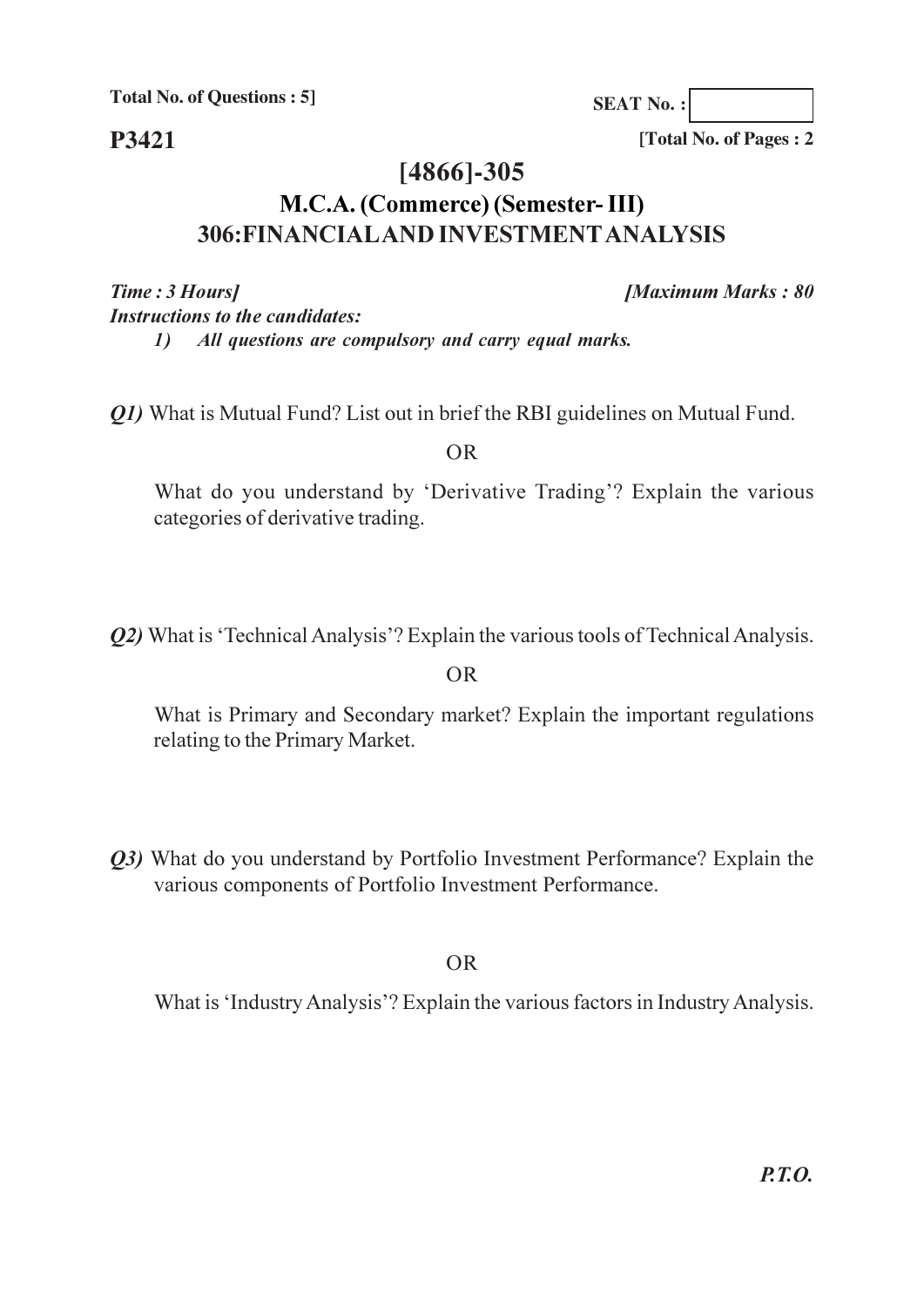Q4) What is MARKOWITZ Model? Explain the assumptions and parameters of Markowitz diversification.

## **OR**

What is 'Company Analysis'? Explain in detail how company analysis is made.

- Q5) Write detailed notes on any two of the following:
	- a)  $B.S.C.$
	- b) Charting tools
	- c) Risk adjustment and performance measurement
	- Stock selection and market timing  $d)$

# 1111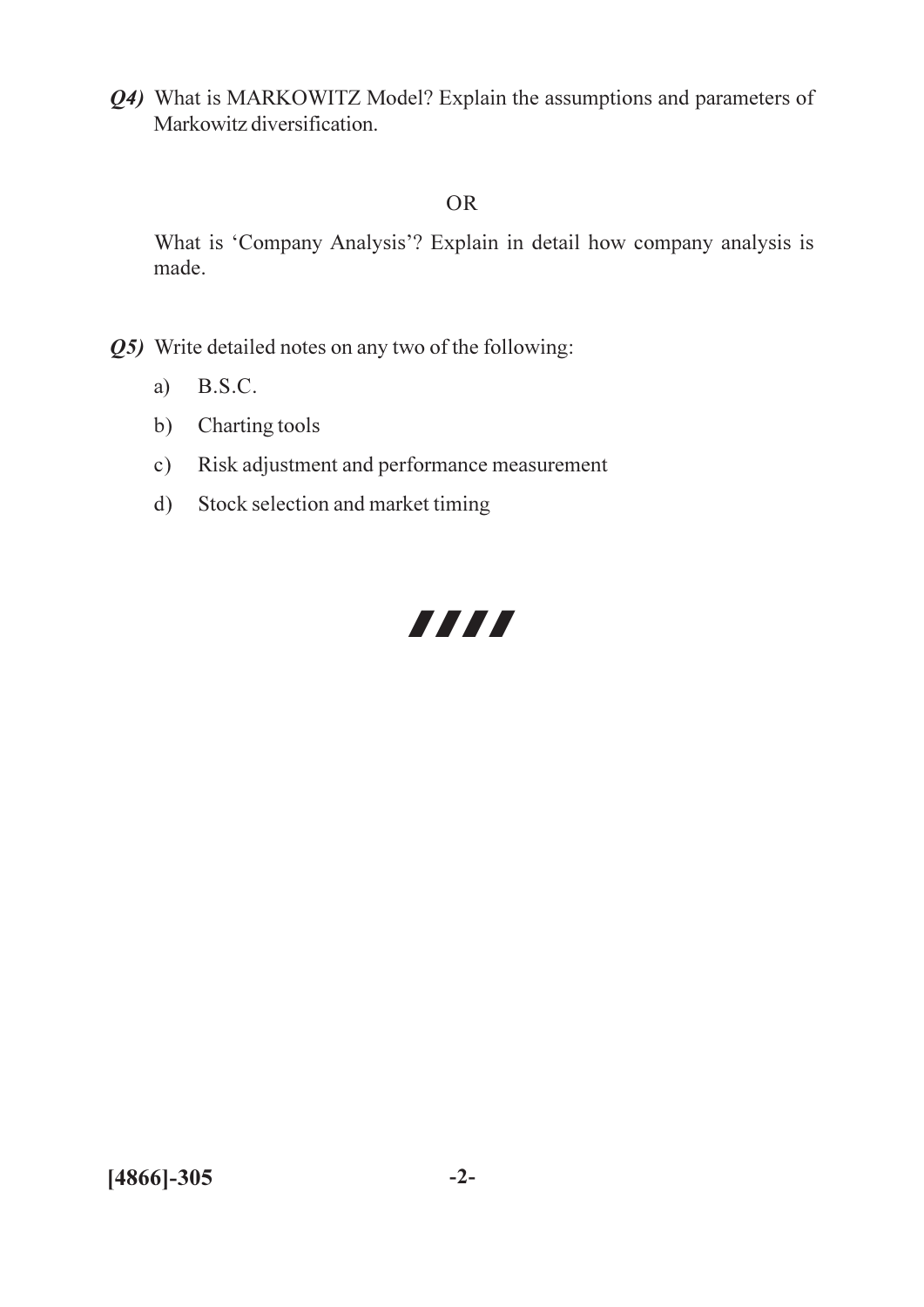**Total No. of Questions: 5]** 

P3422

[Total No. of Pages: 3

**[Maximum Marks: 80** 

**SEAT No.:** 

# $[4866] - 401$

# M.C.A. (Commerce Foculty) (Semester-IV) **401: ADVANCED DATABASE MANAGEMENT SYSTEM**

#### Time: 3 Hours]

**Instructions to the candidates:** 

- 1) All Questions are compulsory.
- All Ouestions carry equal marks.  $2)$
- Figure to the right indicate full marks.  $3)$

#### *O1*) Write a note on. (Any four)

- Multimedia Databases a)
- b) SOAP
- **HITS** Algorithm  $c)$
- $d)$ **KDD**
- e) Vertical fragmentation

### *Q2*) Attempt any four

- What are applications of Spatial Data? a)
- What are responsibilities of transaction manager and transaction co $b)$ ordinator.
- Write a note on partitioned Join  $c)$
- $\mathbf{d}$ Differenciate RDBMS vs ORDBMS.
- Explain R-Trees with example.  $e)$

*Q3* Attempt any four

- What is Data Mart? What are advantages and disadvantages of Data Mart? a)
- $b)$ Differentiate OLAP vs OTLP.
- What is use of vector space model?  $c)$

 $[4 \times 4 = 16]$ 

 $[4 \times 4 = 16]$ 

 $[4 \times 4 = 16]$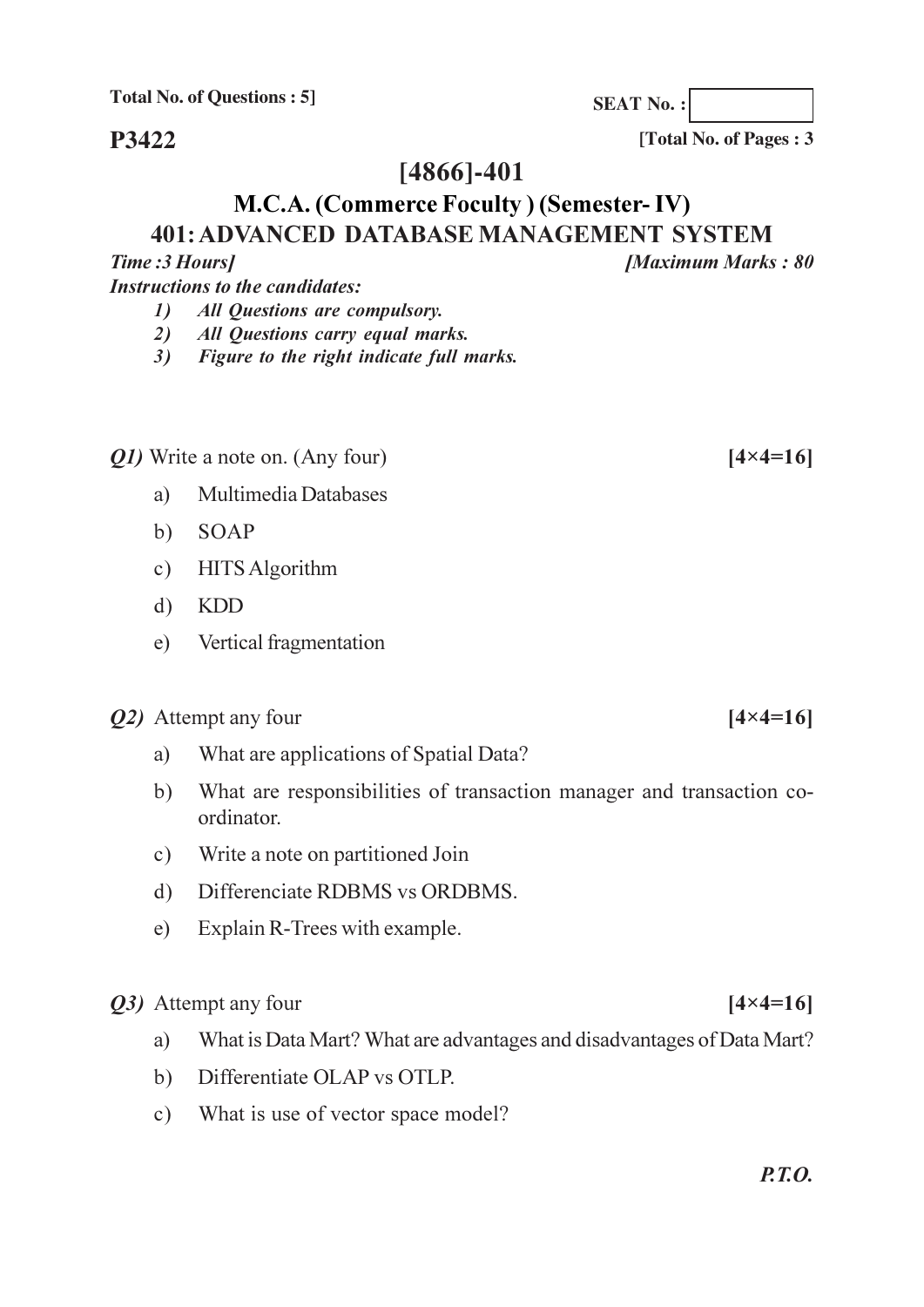- $\mathbf{d}$ Explain Replication, its advantages and disadvantages.
- Discuss characteristics of object oriented database.  $e)$
- Q4) Attempt any four
	- Write a note on Data Warehouse. a)
	- $b)$ Define
		- lexicon  $i)$
		- $\ddot{u}$ ) Term frequency
		- iii) Precision
		- iv) Re coll.
	- What is XML DTD?  $c)$
	- Why there is need of parallel database system? Differentiate between  $d)$ shared disk and shared memory architecture.
	- Write a note on single lock manager approach in distributed database  $e)$ system.
- Q5) Attempt any four
	- a) Define:
		- Region  $i)$
		- $\ddot{u}$ ) **Region Data**
		- iii) GIS
		- iv) Point data
	- Write a note on object  $b)$
	- $c)$ What is fragmentation? Discuss it's advantages and disadvantages.
	- Consider the following Relational schema Emp (Eno. Ename. Title)  $\mathbf{d}$ Poy (Title, Sal) Let P<sub>1</sub>: Sal<50000 & P<sub>2</sub>: Sal > 50000

### $[4866] - 401$

 $[4 \times 4 = 16]$ 

 $[4 \times 4 = 16]$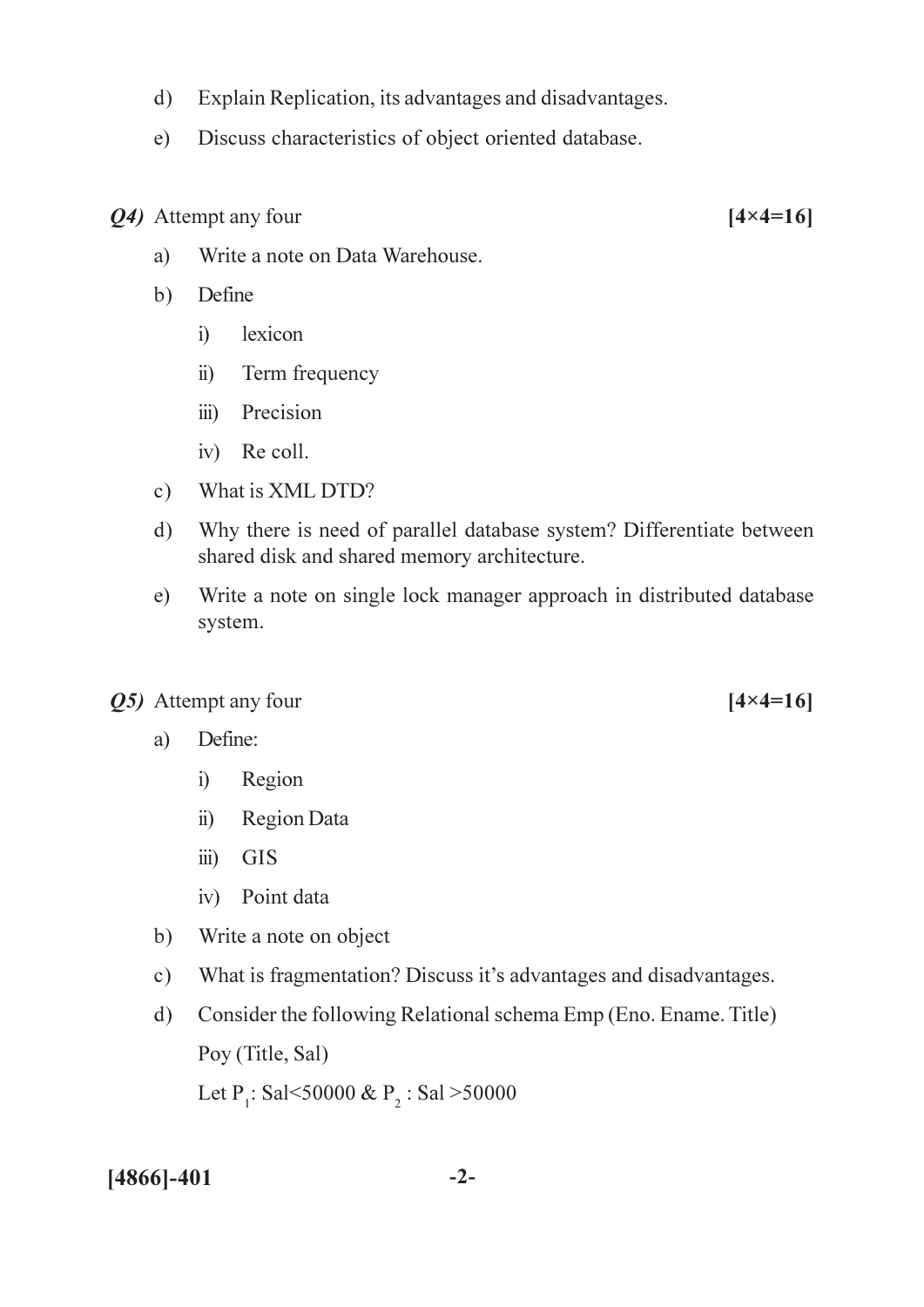be 2 predicates. Perform Horizontal

fragmentation of pay relation.

- Consider the following relational schema Account (Ano, Aname,  $e)$ Bname, Balance) Perform verfical fragmntation of account relation accourding to requirements of site A  $\&$  site B
	- Site A want information of Ano, Aname, Bname  $i)$
	- Site B want information of Bname & Balance  $\ddot{i}$ )

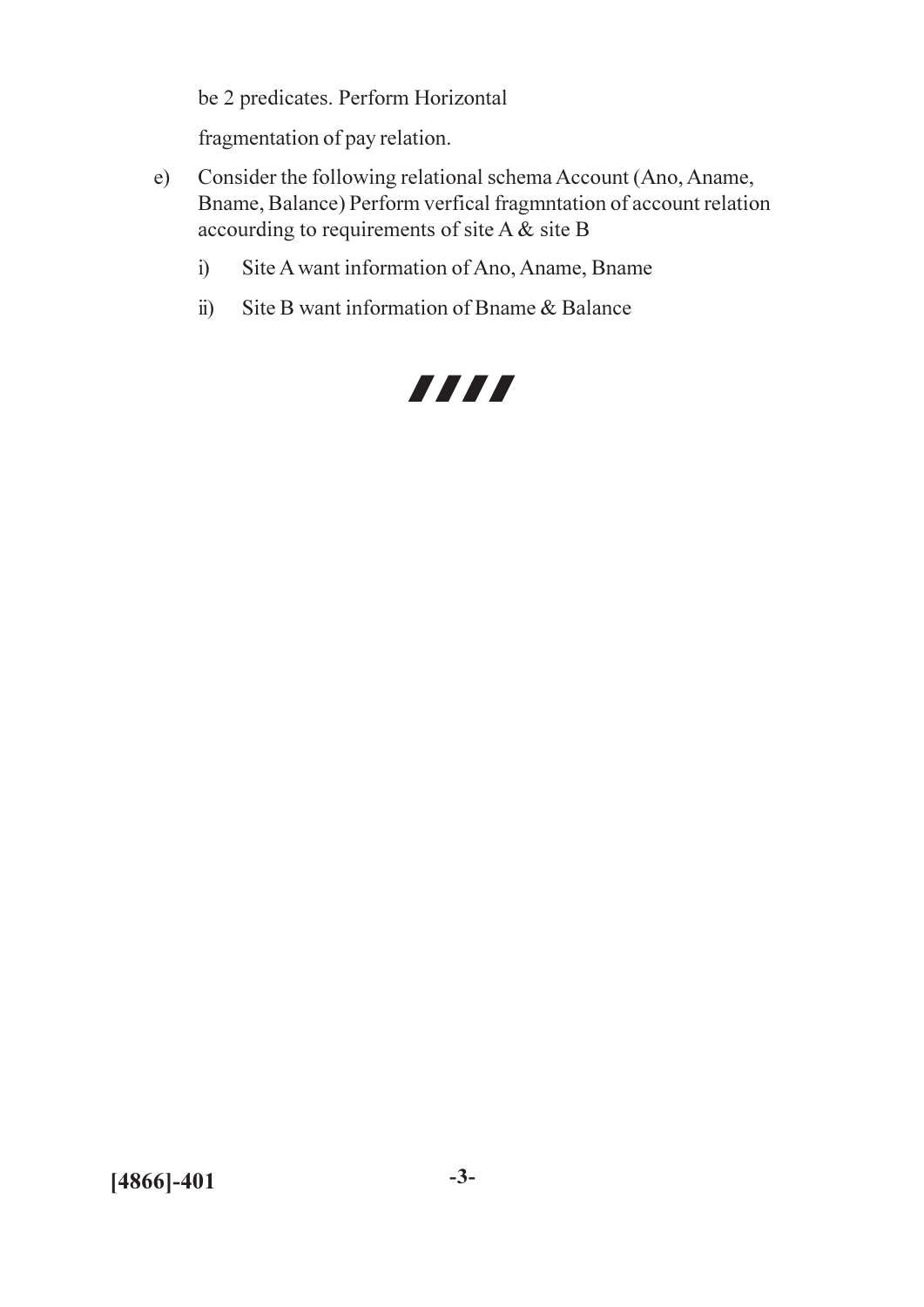**Total No. of Questions: 5]** 

[Total No. of Pages: 3

**SEAT No.:** 

P3423

# [4866]-402

M.C.A. (Com.) (Semester-IV)

**402: DATA CENTRE TECHNOLOGY** 

Time: 3 Hours]

**[Maximum Marks: 80** 

**Instructions to the candidates:** 

- 1) All questions are compulsory.
- Figures to the right indicate full marks.  $2)$
- Give illustrations wherever necessary.  $3)$

*O1*) Answer the following (Any Four)

- Explain the following key terms a)
	- Mean Time Between Failures (MTBF)  $i)$
	- Mean Time To Repair (MTTR)  $\ddot{i}$
- Explain briefly the following Cluster Components  $b)$ 
	- Local Disk  $i)$
	- **Public or Service Network**  $\ddot{u}$
- "In theory, you can get more than enough money for constructing a data  $c)$ center, but in practice, this rarely happens". Comment.
- Write a short note on  $\mathbf{d}$ 
	- In-band Monitoring  $i)$
	- $\ddot{1}$ Out-band Monitoring
- Write a short note on TPC Benchmark.  $e)$
- *Q2*) Answer the following (Any Four)
	- Write a note on Points of Distribution. a)
	- Explain briefly the modular cabling design.  $b)$
	- Write a short note on LINPACK Benchmark  $c)$

 $[4 \times 4 = 16]$ 

 $[4 \times 4 = 16]$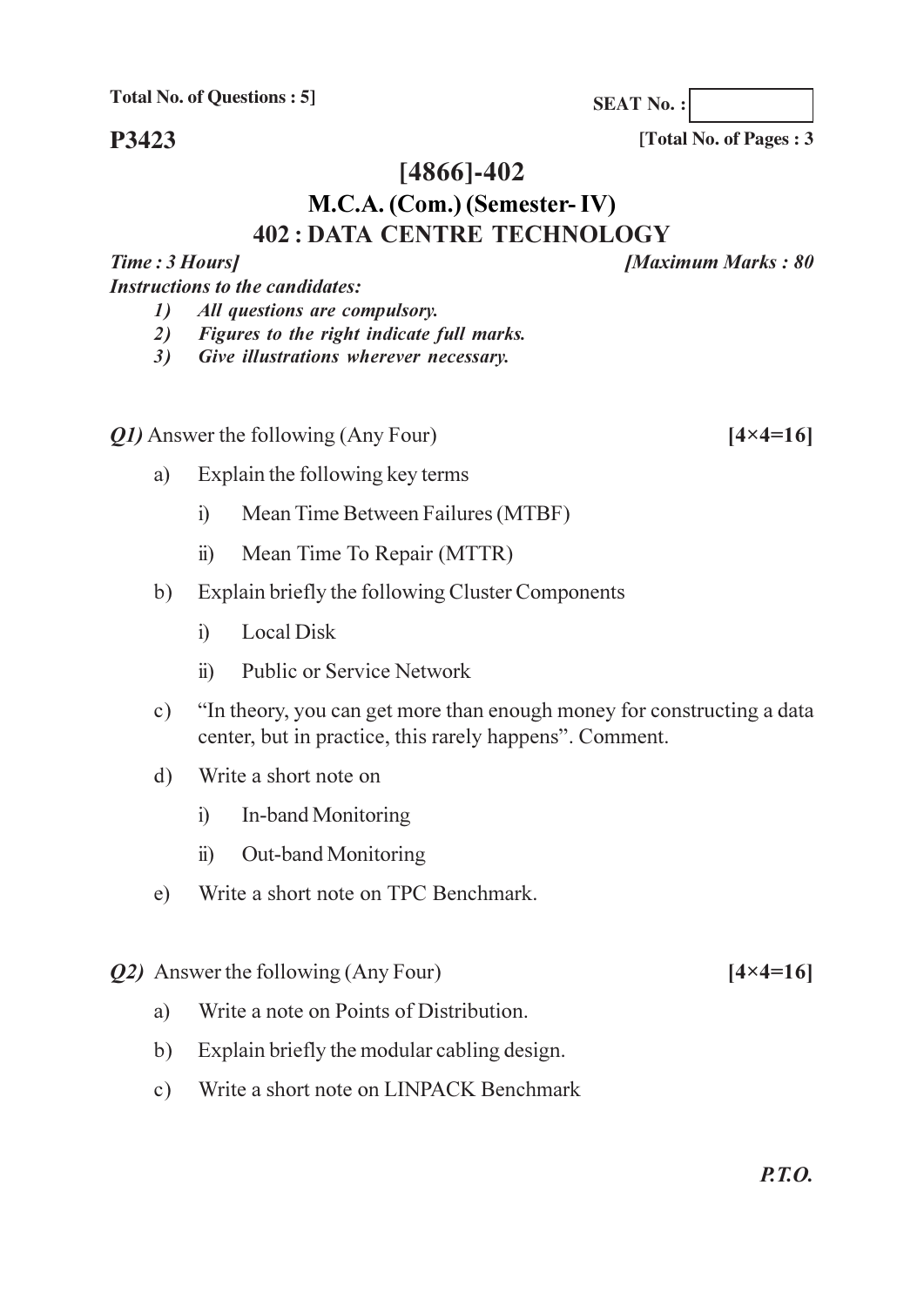- Explain in brief Symmetric Two-Node Clusters  $\mathbf{d}$
- $e)$ Write a short note on Internet Access Components.

Q3) Answer the following (Any Four)

Sony Travels is a full-service travel agency that must keep all its data a) online. It also provides travel- and vacation-related services to several other agencies. It has recently acquired Castro Services, another longestablished travel agency. Sony Travels wants to provide independent travel agents with the ability to use Sony's reservation system remotely for a certain fee.

Study the above data centre case study and give the suitable requirements and solution for the above.

- $b)$ State the causes of planned and unplanned Downtime.
- $c)$ Explain briefly the following terms
	- $\overline{1}$ **UPS**
	- Generators  $\ddot{u}$
- $\mathbf{d}$ Explain briefly the data centre prerequisites.
- $e)$ Differentiate between cold and dry AC System.
- *Q4*) Answer the following (Any Four)

 $[4 \times 4 = 16]$ 

 $[4 \times 4 = 16]$ 

- Explain in brief the following advantages of Load Balancing: a)
	- $\overline{1}$ Performance
	- **Cost Saving**  $\ddot{11}$
- Explain briefly HVAC systems.  $b)$
- What do you understand by ISP Network Infrastructure.  $c)$
- Define system administration. State best practices for system  $\mathbf{d}$ administration.
- What is Cluster? Explain.  $e)$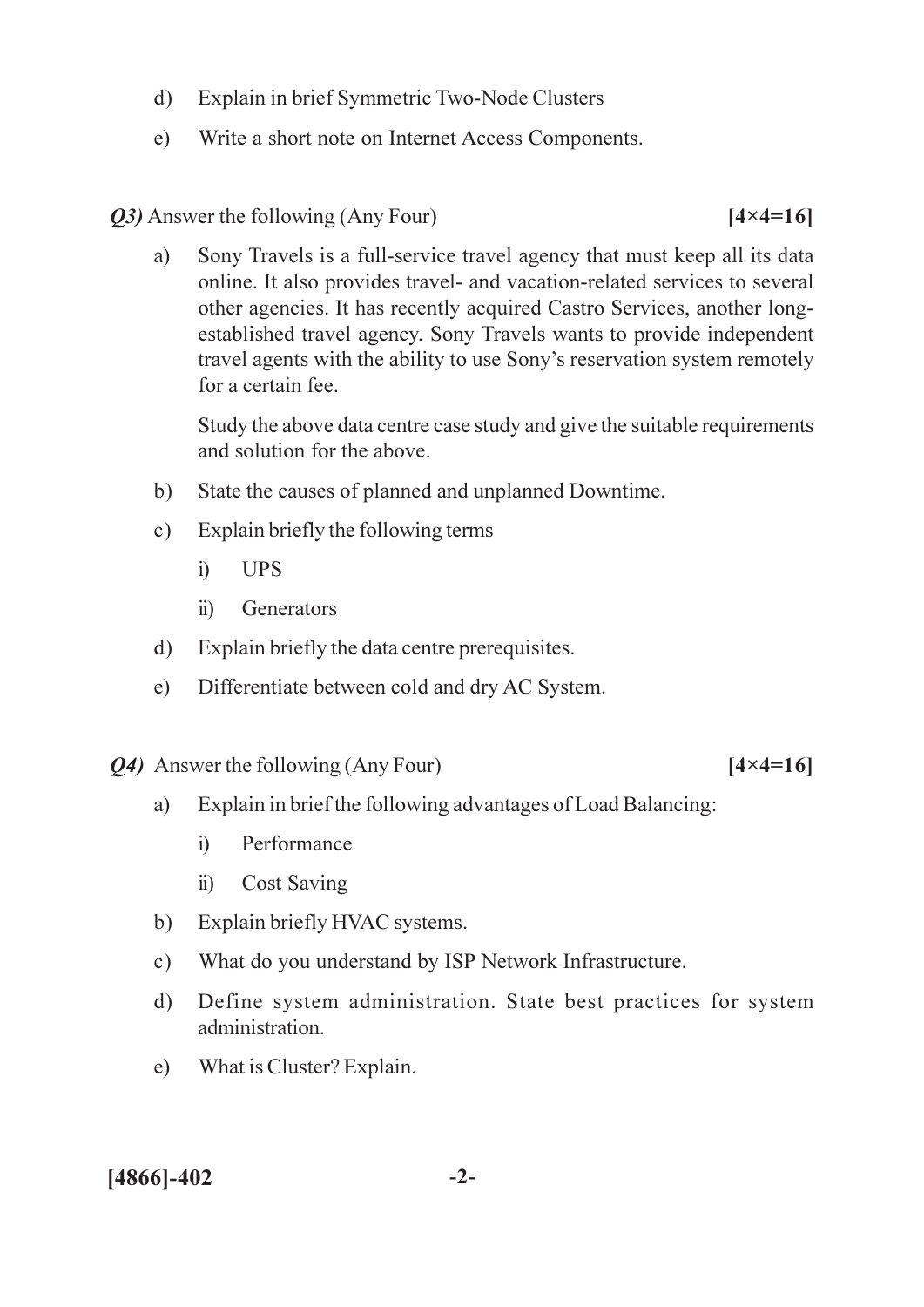Q5) Answer the following (Any Four)

- Explain briefly the common automation tools. a)
- What are the various phases of capacity planning for servers.  $b)$
- What do you understand by network operations centre.  $c)$
- Explain briefly the best practices that one must follow to ease configuration  $d)$ and Maintenance of network infrastructure.
- Identify the important aspects of system performance.  $e)$

# 1111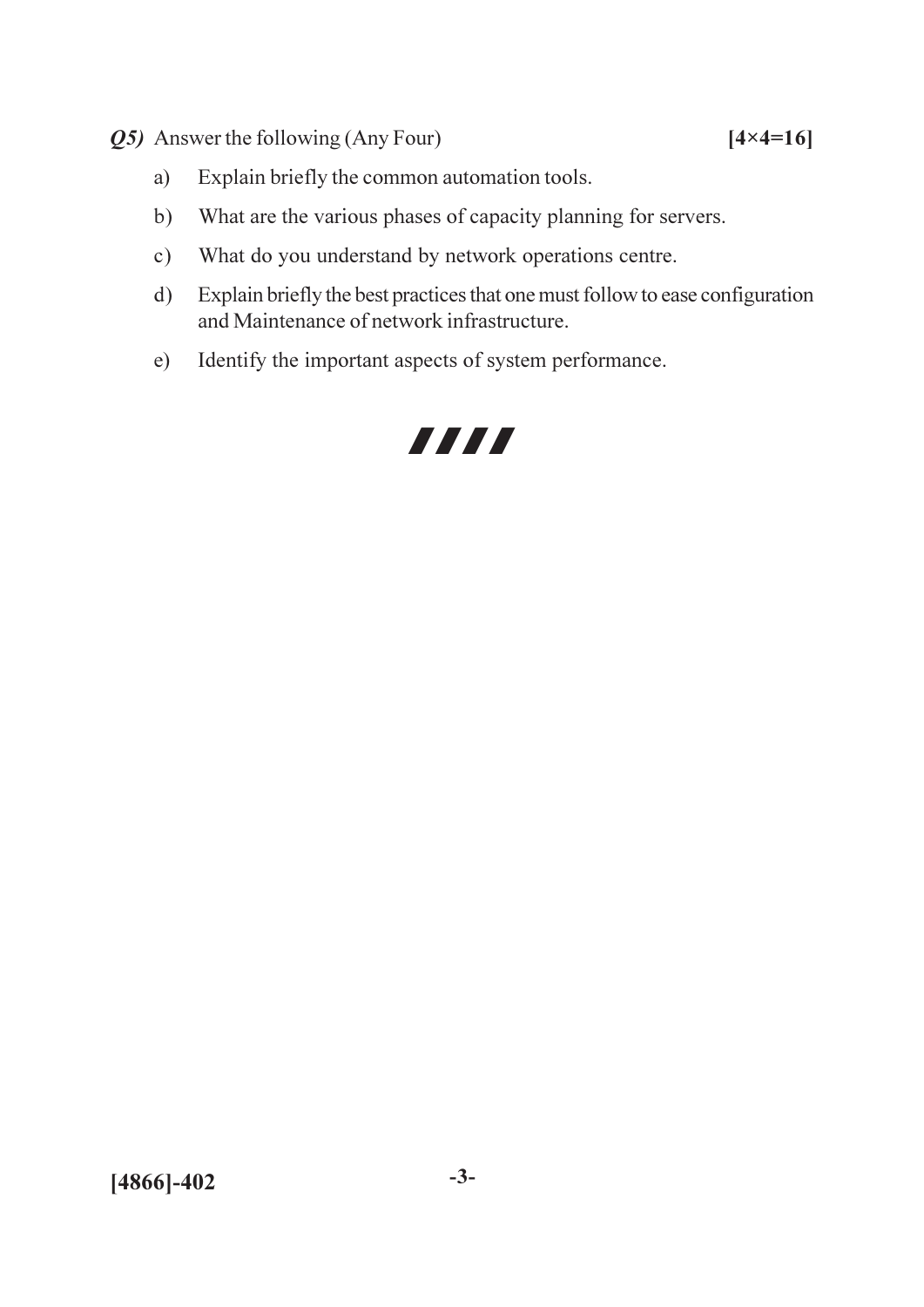**Total No. of Questions: 5]** 

P3424

[Total No. of Pages: 2]

[Maximum Marks: 80]

**SEAT No.:** 

# $[4866] - 403$

# M.C.A. (Commerce Faculty) (Semester-IV) **403: WEB ENABLING SYSTEM AND BUSINESS APPLICATIONS**  $(2008$  Pattern)

Time: 3 Hours] **Instructions to the candidates:** 

- All questions are compulsory.  $\mathbf{I}$
- 2) Figures to the right indicate full marks.
- All questions carry equal marks.  $3)$
- Assume suitable data if necessary. 4)

*O1*) Attempt any four:

- How many development roles are involved in J2EE application? a)
- Explain following with suitable example  $b)$ 
	- $i)$ **Statement**
	- $\ddot{u}$ PreparedStatement
- Can HTML be a web development component? Explain.  $c)$
- $\rm d)$ Write a note on "need of design pattern"
- Explain different e-business components  $e)$
- Explain Client Server Technology.  $\mathbf{f}$

Q2) Attempt any four

- What APIs are available for developing a J2EE application?  $a)$
- Explain various e-business models used in e-business application design.  $b)$
- Write a note on "Application servers".  $c)$
- $\mathbf{d}$ Explain any two JDBC drivers.
- What is the role of XML in E-business?  $e)$

 $P.T.O.$ 

 $[4 \times 4 = 16]$ 

$$
f_{\rm{max}}
$$

 $[4 \times 4 = 16]$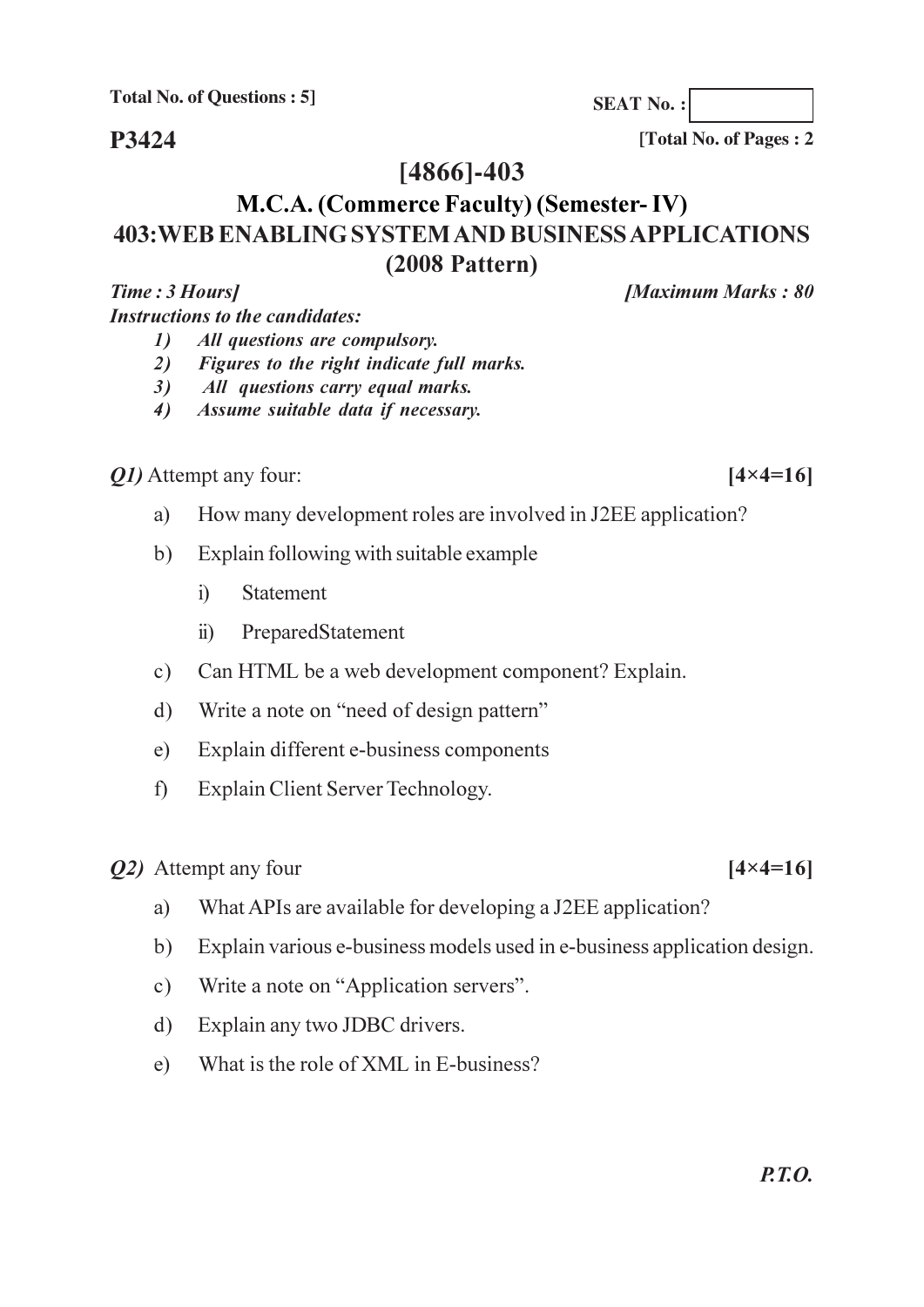Q3) Attempt any four

- Does XML have a place on server? Explain a)
- Explain how session tracking is achieved in JSP?  $b)$
- $c)$ Explain how command pattern is used in database connection pool.
- What are the advantages of e-business over traditional business  $d)$
- Explain J2 EE architecture.  $e)$

*Q4*) Attempt any four

- "Is J2EE application only a web-based?"Justify. a)
- Explain how XML is implemented?  $b)$
- List and explain JDBC Components.  $c)$
- Explain the importance of templates in web-development.  $d)$
- Explain use of tag libraries,  $(e)$

*Q5*) Attempt any four

- a) Write a JDBC Program to display all the student records whose name begins with "A"
- Write HTML page to accept two strings and display the common  $b)$ characters from the string using JSP.
- Write a program using jsp to calculate factorial of a given number.  $c)$
- Create a XML Document that stores information of Movies.  $\mathbf{d}$
- Write a program using servlet which accepts the rollno from user and  $e)$ displays the record from database.

# 7777

 $[4 \times 4 = 16]$ 

 $[4 \times 4 = 16]$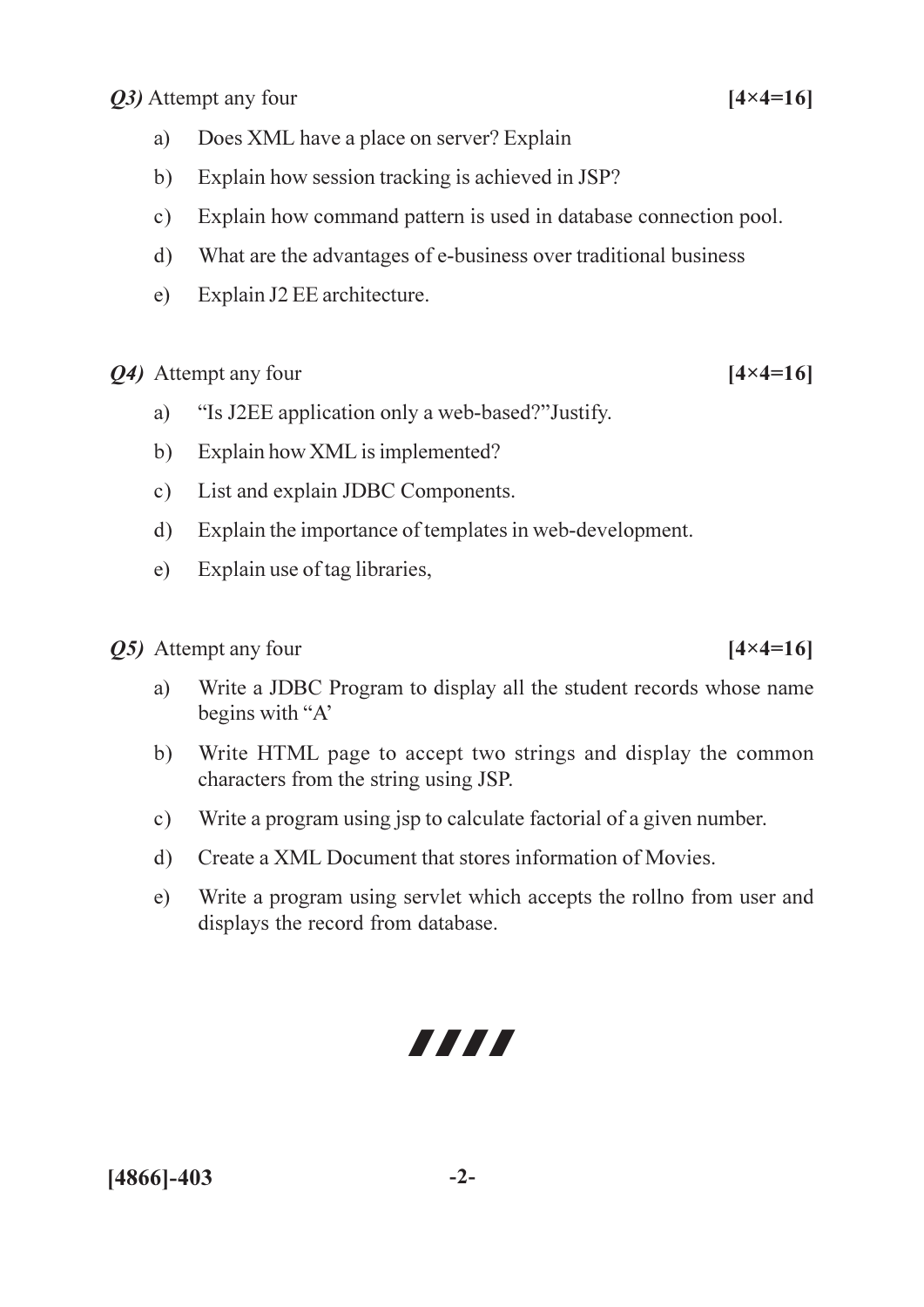P3425

[Total No. of Pages: 2]

# $[4866] - 404$

# M.C.A. (Commerce Faculty) (Semester-IV) **405: CLIENT/SERVER TECHNOLOGY**

Time: 3 Hours] **Instructions to the candidates:** All questions are compulsory.  $\mathbf{D}$ 2) All questions carry equal marks. Draw suitable diagram if necessary.  $3)$ *O1*) Answer the following (Any Four) Explain the characteristics of clinet/server system. a) What is pipe? Explain different types of pipe.  $b)$ Define ASP? State how ASP differ from HTML.  $c)$ Write a short note on 3-tier Architecture with example.  $\mathbf{d}$ ) Explain different types of variables in a Javascript.  $e)$ 

*Q2* Answer the following (Any Four)

- Write a short note on Global. as afile in ASP. a)
- Explain Thin client & Thin server with example.  $b)$
- $c)$ Explain onfocus, on Blur, & onchange Event in Javascript.
- Explain Life cycle of ASP.  $\mathbf{d}$
- $e)$ What is Group ware server? Explain with example.

Q3) Answer the following (Any Four)

a) Write a Javascript to accept two numbers. Display them in textbores find GCD of given no.  $s \&$  print in third textbox

 $P.T.O.$ 

 $[4 \times 4 = 16]$ 

[Max.Marks: 80]

 $[4 \times 4 = 16]$ 

 $[4 \times 4 = 16]$ 

**SEAT No.:**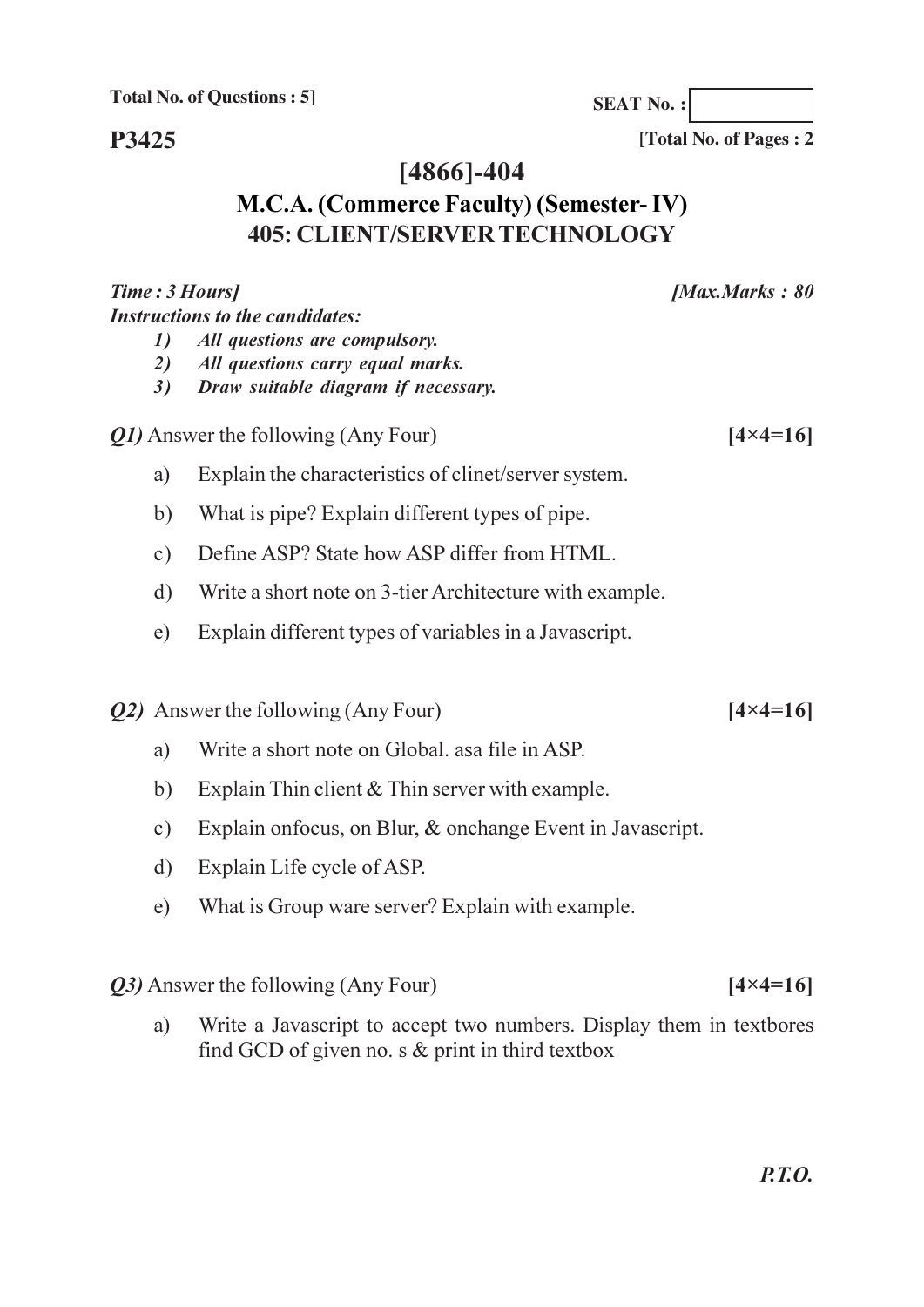- b) Write a prog. Using ASP script to display the following triangle
	- $\mathbf{1}$  $\overline{2}$ 2  $\overline{3}$  $3 \quad 3$  $\overline{4}$  $\overline{4}$  $\overline{4}$  $\overline{4}$  $\overline{5}$  $5\overline{)}$  $5 \quad 5$  $\mathfrak{S}$
- $c)$ Write a Javascript to print perfect number between 1 to 50.
- Write a ASP program which accept name on first page and surname on  $\mathbf{d}$ second page. Display the result on third page using session tracking.
- Write a Javascript to sort n elements in array.  $e)$

*O4*) Answer the following (Any Four)

 $a)$ What is Building Block? Explain the different building block with example.

 $[4 \times 4 = 16]$ 

 $[4 \times 4 = 16]$ 

- Explain client / server for tiny shop and Department.  $b)$
- $c)$ What are the Advantages & disadvantanges of LAN & WAN.
- Explain History, Navigator, Window & Location object in Javascript.  $\mathbf{d}$
- What is Hub? Explain the types of Hub.  $e)$

*Q5*) Answer the following (Any Four)

- How to connect to a database using the connection object? a)
- What is difference between Alert Box, confirm box & prompt box.  $b)$
- Write a short note on RPC.  $c)$
- What is session in ASP? When does a session start and end.  $\mathbf{d}$
- What is connection pooling? Explain with Example.  $e)$

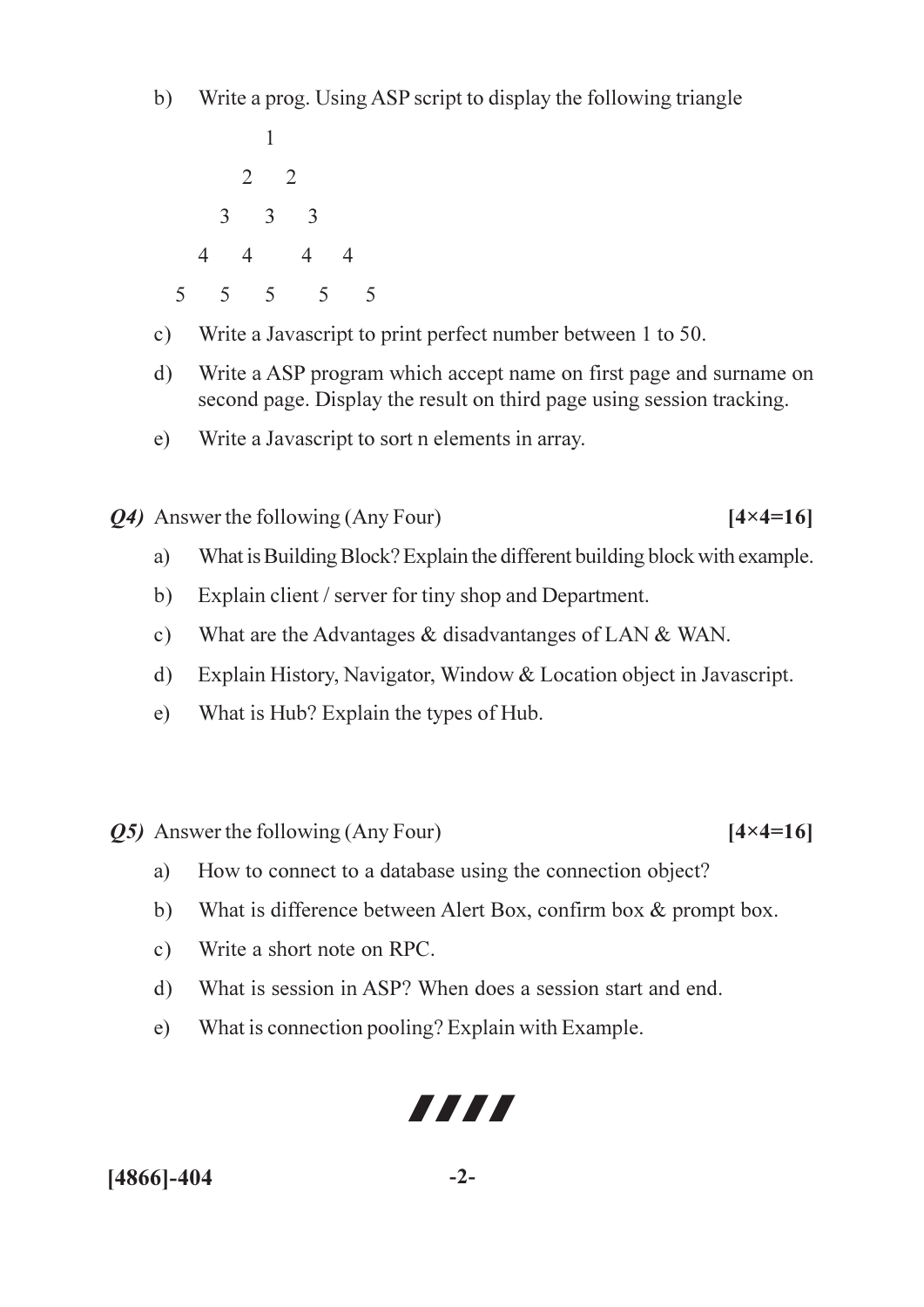**Total No. of Questions: 51** 

P3426

[Total No. of Pages: 2]

# $[4866] - 405$ M.C.A. (Commerce Faculty) (Semester-IV) **406: KNOWLEDGE MANAGEMENT FOR BUSINESS**  $(2008$  Pattern)

Time: 3 Hours] **Instructions to the candidates:** 

- All questions are compulsory.  $\mathbf{D}$
- 2) Figures to the right indicate full marks.
- All questions carry equal marks.  $3)$
- Assume suitable data if necessary. 4)

#### *O1*) Attempt any four

- List the steps in Knowledge Management implementation. a)
- b) Explain Artificial Intelligence.
- Discuss the major task performed by knowledge engineers  $c)$
- What is a demon? What is its role in frame?  $\mathbf{d}$
- Define backward chaining and contrast it with forward chaining.  $e)$

*Q2*) Attempt any four

- a) Explain why it is important to capture and manage knowledge
- List the major benefits of intelligent computer aided instruction.  $b)$
- Give four reasons why knowledge acquisition is difficult?  $c)$
- List the major knowledge representation methods  $d)$
- Give the advantages of case based reasoning.  $e)$

#### *Q3* Attempt any four

- Lain Knowledge Management Activities  $a)$
- List and define the major components of ES.  $b)$
- Why knowledge acquisition is often considered the most difficult step in  $c)$ knowledge engineering?

[Maximum Marks: 80

 $[4 \times 4 = 16]$ 

 $[4 \times 4 = 16]$ 

 $[4 \times 4 = 16]$ 

**SEAT No.:**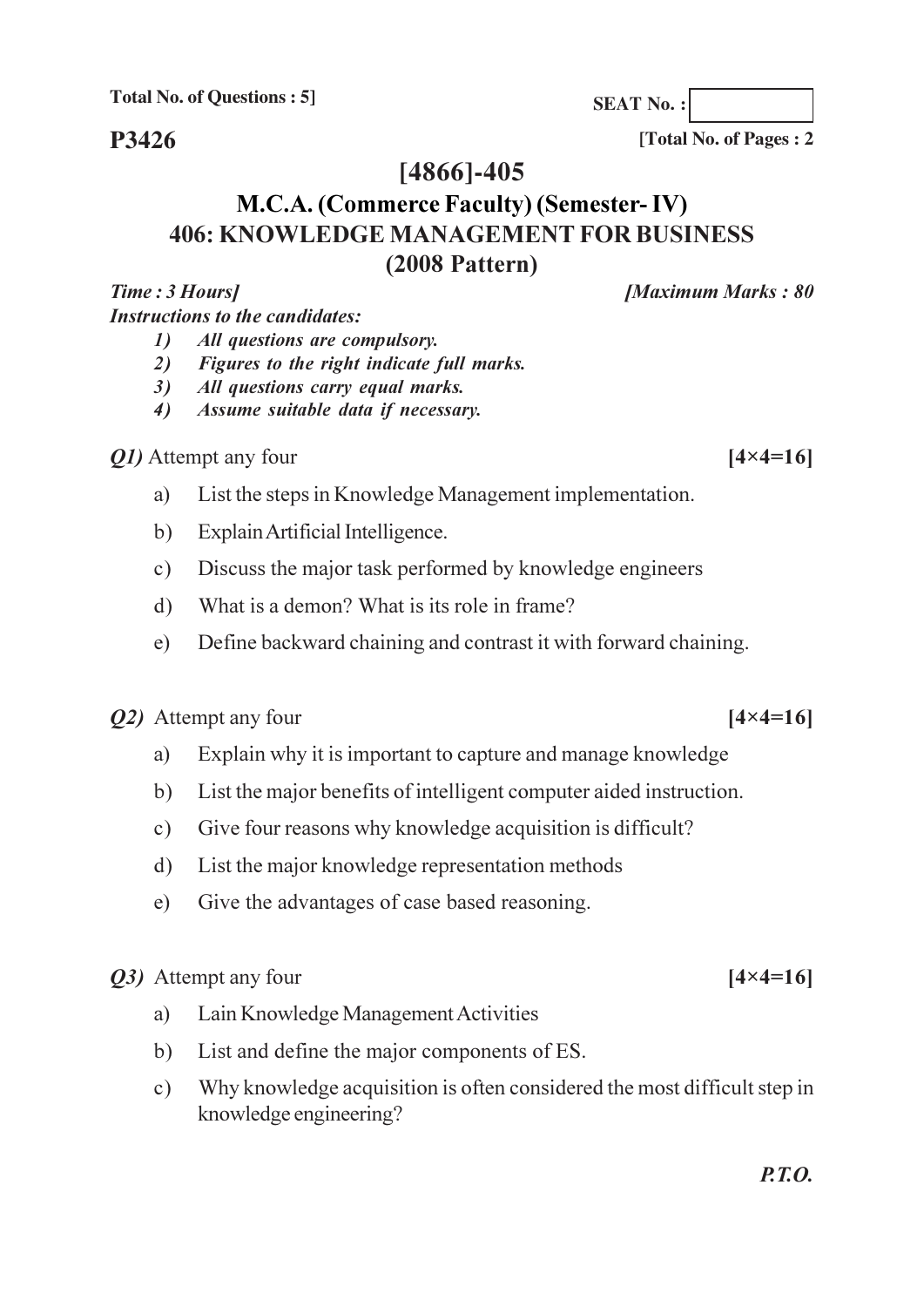- List two advantages and two limitations of semantic networks.  $\mathbf{d}$
- Describe the general process of dealing with uncertainty  $e)$
- Q4) Write short notes any four
	- Structure of Expert System. a)
	- b) Inference tree
	- c) Role of CKO
	- d) Rapid Prototyping
	- e) Feasibility Study

Q5) Attempt any two:

- Explain different task used to develop k based in phase IV.  $a)$
- Explain AI Development Strategy.  $b)$
- Explain ten different Strategies for Knowledge Management  $c)$ Implementation

# 7777

 $[4 \times 4 = 16]$ 

 $[2 \times 8 = 16]$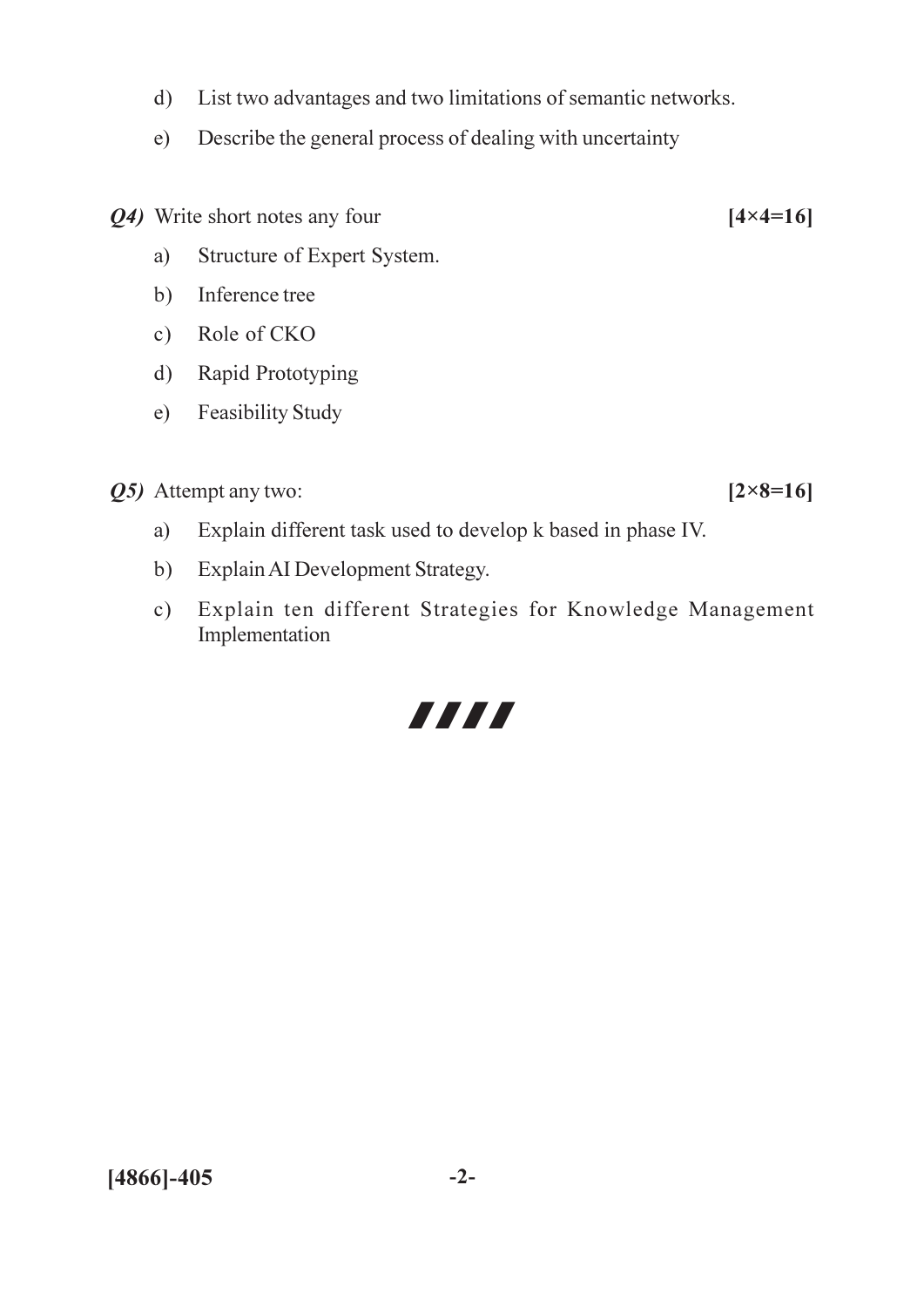P3427

[4866]-501

# M.C.A. (Commerce) (Semester-V) **501: CONTENT MANAGEMENT SYSTEM**

Time: 3 Hours] **Instructions to the candidates:** 

All questions are compulsory.  $\mathcal{D}$ 

2) Draw the diagrams & screenshots wherever necessary.

*O1*) Attempt any four of the following

- Explain content organization starts with purpose. Also explain which a) activities it involves
- Write the types of structure? Explain any one type.  $b)$
- Explain-cm is distributing Business Value.  $c)$
- How to gauge complescity by no. of publications.  $\mathbf{d}$
- What is Administration system? Explain the ways in which it is effective  $e)$ in CMS.

**Q2)** Attempt any four of the following

- What is CMS? Explain-CM is collection, Management and Publishing. a)
- What is publication system? Explain other publications.  $b)$
- What is difference between Monolythic vs mix-&-match functionality.  $c)$
- What are the principles of moodles.  $\mathbf{d}$
- What is content, context and meaning. Explain.  $e)$
- *O3*) Attempt any four of the following
	- Explain web-cms. a)
	- Explain 'Authoring' from collection system.  $b)$

 $P.T.O.$ 

 $[4 \times 4 = 16]$ 

 $[4 \times 4 = 16]$ 

 $[4 \times 4 = 16]$ 

**SEAT No.:** 

[Total No. of Pages: 2]

**Maximum Marks: 80**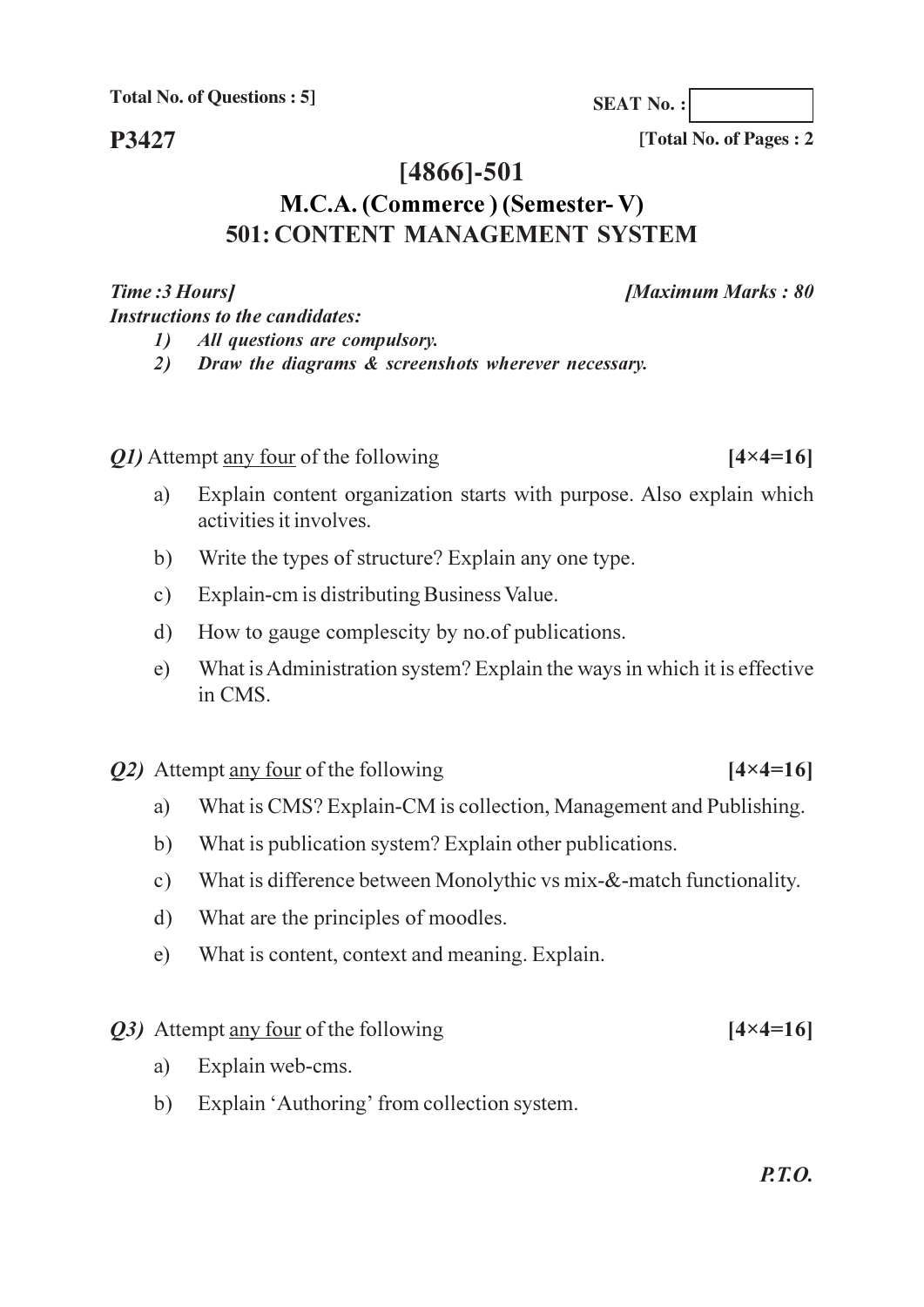- How to gauge the complescity by amount of content.  $c)$
- $\mathbf{d}$ What is data? Explain-content is not data.
- Explain Rendering format.  $(e)$

*Q4*) Attempt any four of the following

- What is mean by static website? Explain with diagram. a)
- What are publishing templates.  $b)$
- Write any four teaching do's and four teaching don'ts of moodle.  $c)$

 $[4 \times 4 = 16]$ 

- Explain formatting by method.  $\mathbf{d}$
- $e)$ Content is information plus data-Explain.
- $\overline{O5}$ ) Write the steps for the following in Joomla.(any four)  $[4 \times 4 = 16]$ 
	- a) Create a website for a computer hardware and Delete an article showing information of floppy disk.
	- Create a website for car showroom and add meta tag to it.  $b)$
	- Create a new user as an editor so that he can create a NEWS article and  $c)$ also Edit extsting news for news paper times of India.
	- $\mathbf{d}$ Create a website for books of all subjects such that it shows Navigation to computer books.
	- Create a website for different hospitals in Pune and Add the information  $e)$ of new hospital to it.

# 7777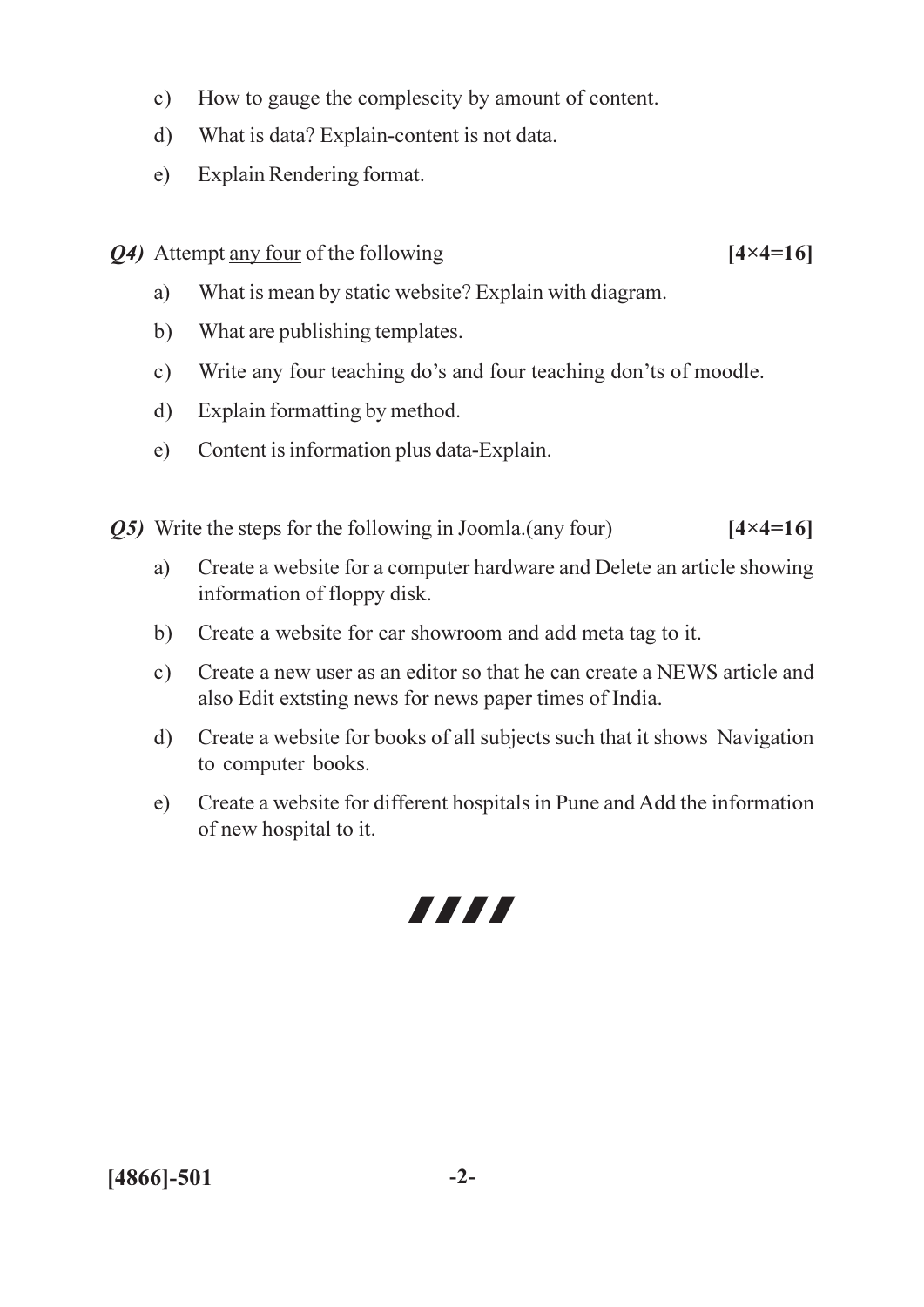## **P3428**

[4866]-502

# M.C.A. (Commerce) (Semester-V) 502: DISTRIBUTED DATABASE SYSTEM

Time: 3 Hours] **Instructions to the candidates:** 

- All questions are compulsory.  $\mathbf{I}$
- 2) Figures to the right indicate full marks.
- 3) Draw the neat diagrams if necessary.

*O1*) Write a note on (any four)

- Mixed fragmentation. a)
- b) 2-phase commit protocol.
- c) Performance tunning of database
- TP Monitor components  $\mathbf{d}$
- E-commerce.  $e)$

#### Q2) Attempt any four

- Explain a)
	- global-read protocol  $i)$
	- $\ddot{\text{1}}$ local-read protocol
- b) Explain R-trees
- What is triangulation? Explain with example  $c)$
- List different types of deadlock detections. Explain any one of them.  $\rm d)$
- Explain basic time stamp mechanism.  $e)$

[Total No. of Pages: 4]

**SEAT No.:** 

 $[4 \times 4 = 16]$ 

[Maximum Marks: 80]

 $[4 \times 4 = 16]$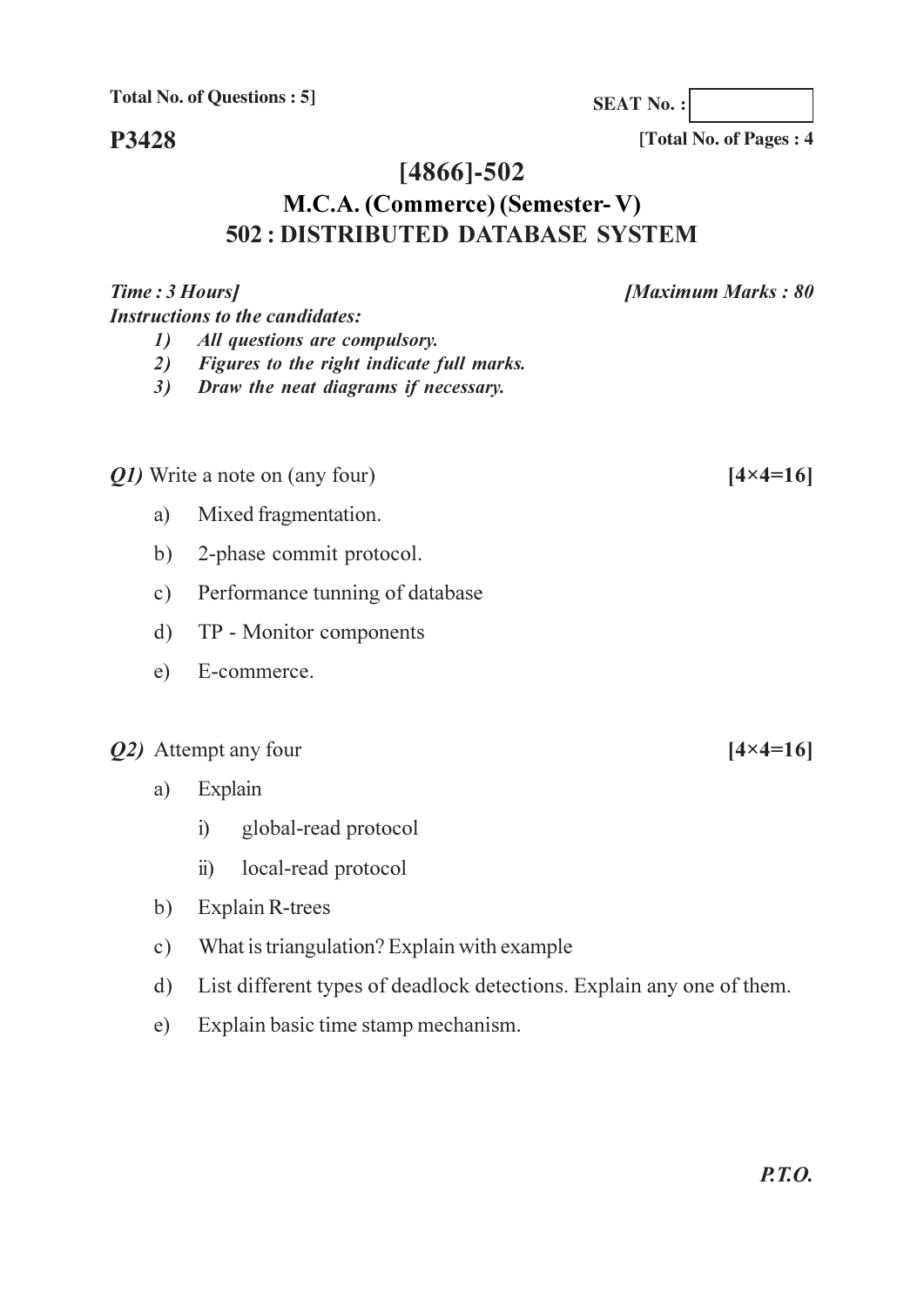Q3) Attempt any four

- What are different alternatives for allocation of catalogs? a)
- Differentiate top-down and bottom-up approach of design of distributed  $b)$ database.
- What is transaction? What are goals of transaction management?  $c)$
- What is query optimization? What are objectives of query optimization?  $\mathbf{d}$
- $e)$ Define:-
	- Join graph  $i)$
	- Partitioned Join graph  $\ddot{i}$ )
	- iii) Simple Join graph
	- iv) Minterm predicate
- Q4) Attempt any four
	- Explain parametric queries with suitable example. a)
	- What is multimedia data? Which are different formats of multimedia data.  $b)$
	- Define the terms  $c)$ 
		- Digital certificate  $i)$
		- Person-in the middle attack  $\ddot{u}$
		- iii) Secure electronic transaction
		- iv) Work flow
	- How recovery of distributed transactions are achieved  $\rm d)$
	- Write a note on transaction serializability.  $e)$

#### *O5*) Attempt any four

Consider the following schema  $a)$ Machine (Mno, Mname, Mtype, Cost) Part (Pno, Pname, Pdesc, Mno)

## $[4866] - 502$

#### $[4 \times 4 = 16]$

# $[4 \times 4 = 16]$

### $-2-$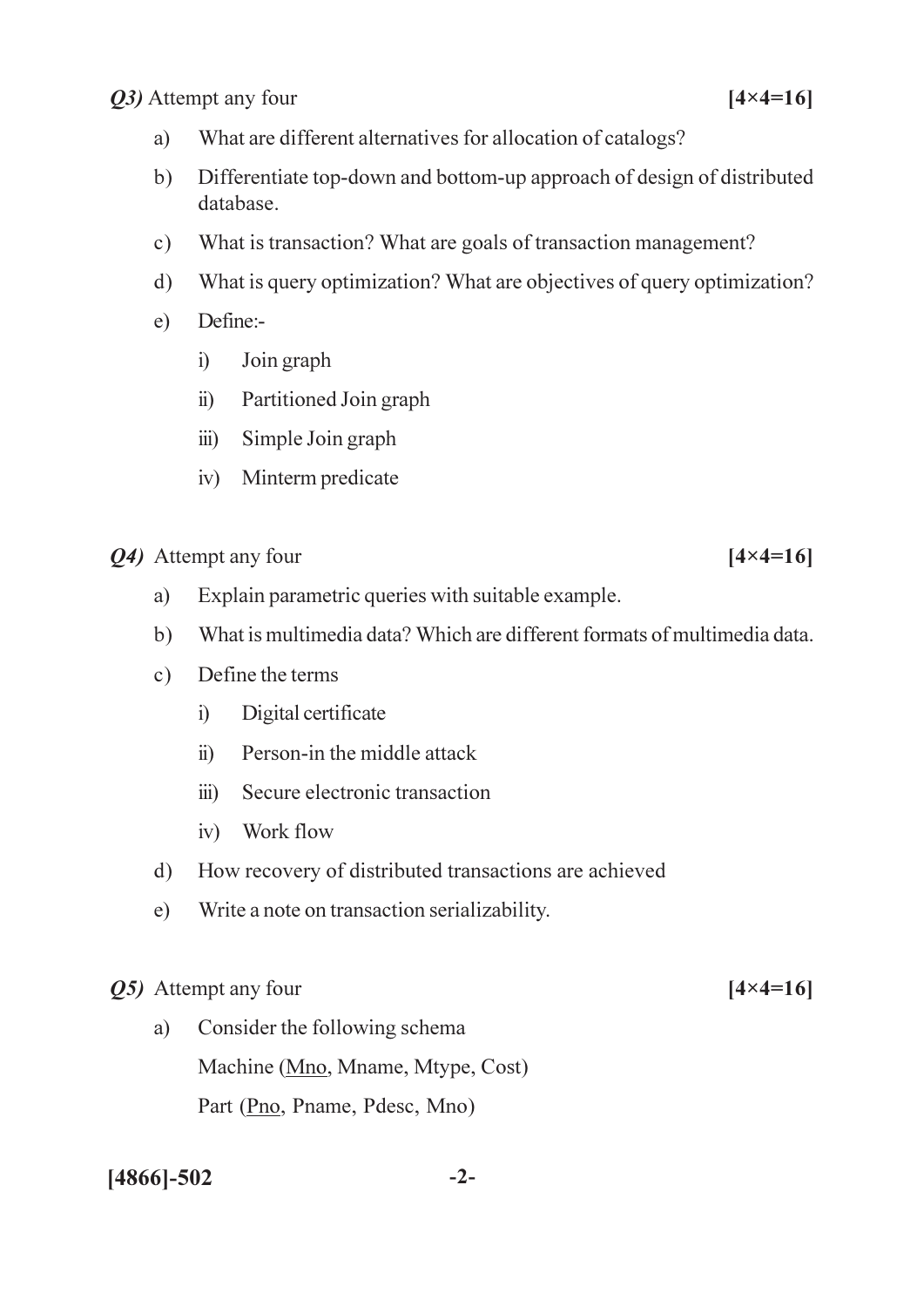Divide the part relation using horizontal fragmentation consider the given predicates.

 $P_i: \sigma$ Pno<4

 $P_2$ :  $\sigma$ Pno  $\geq$  4 and  $\sigma$  Pno  $\leq$  10

 $P_2$ :  $\sigma$ Pno>10

Using fragments of part relation do derived Horizontal fragmentation of machine relation.

b) Consider the following schema

Emp (Eno, Ename, City, deptname)

Proj (Pno, Pname, Status)

Emp-Proj (Eno, Pno)

Convert the following query into optimized operator tree.

Select Ename, Pname, Status

from Emp, Proj, Emp-Proj

where Proj.Pno=Emp-Proj. Pno

and Emp.  $Eno = Emp-Proj$ . Eno

and  $City = "Pune"$ 

and status  $=$  "Completed"

and deptname  $=$  "Computer"

Consider the following schema  $c)$ 

Doctor (Dno, Dname, City)

Doctor relation is divided into 3 fragments as

 $Doctor1 = SLcity = "Pune"$ 

 $Doctor2 = SLcity = "Mumbai"$ 

 $Doctor3 = SLcity = "Delhi"$ 

Convert the given query into global operator tree and reduced operator tree.

Select Dno, Dname from Doctor

Where  $city = "Mumbai"$ 

 $[4866] - 502$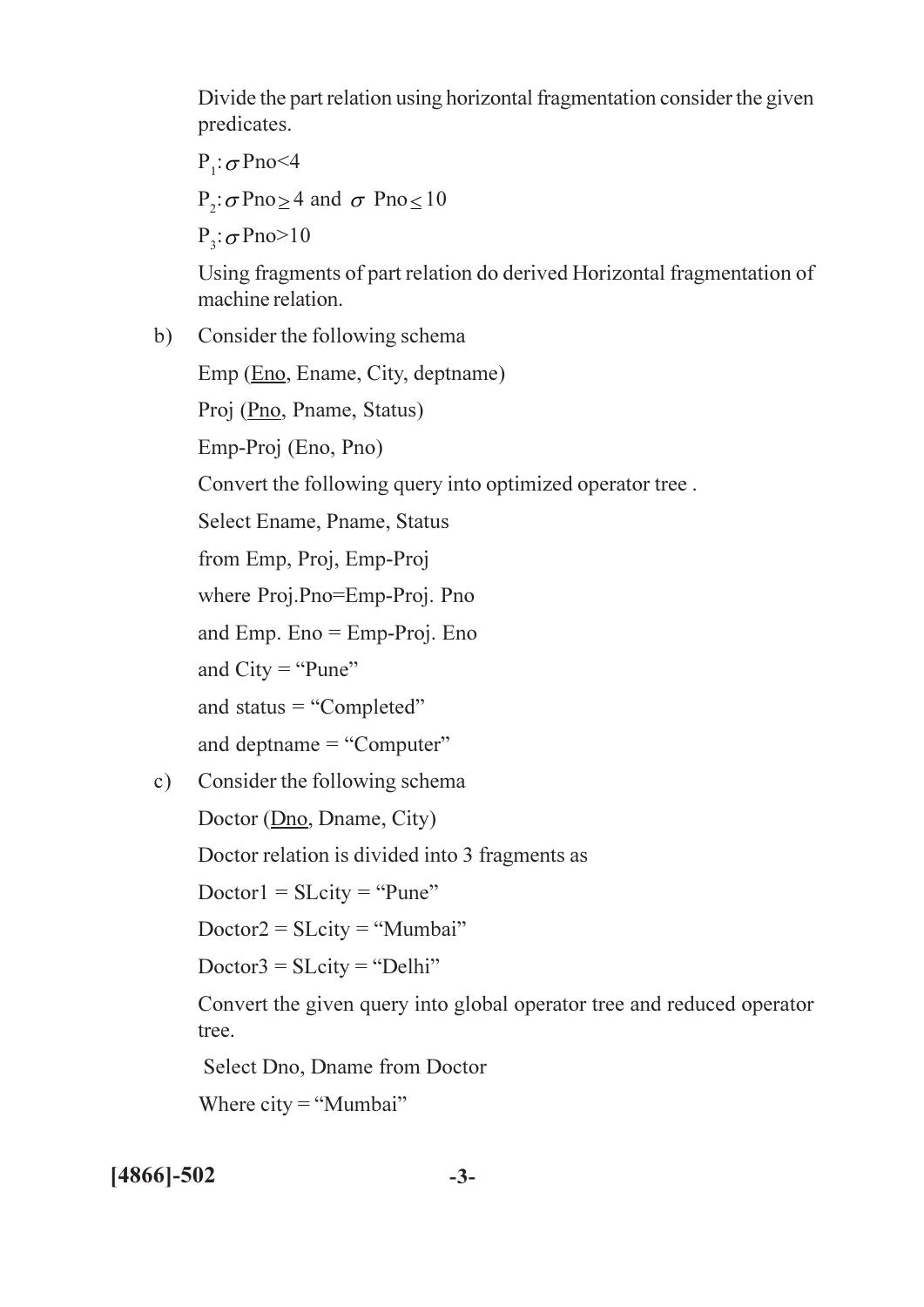- Consider the given scenario where, There are 3 sites in the network.  $\mathbf{d}$ Transactions T<sub>1</sub> & T<sub>2</sub> are executing at site1. Transactions T<sub>3</sub> & T<sub>4</sub> are executing at site2. Transactions  $T_s \& T_s$  are executing at site3. Transaction  $T_1$  is waiting for  $T_2$ . Transaction  $T_3$  is waiting for  $T_4$  and Transaction  $T_5$ is waiting for  $T_c$ . Draw the local & global wait - for - graph.
- Consider the following schema  $e)$

Student (Sno, Sname, City, Class)

Subject (Sub-no, Sub-name)

Stud-sub (Sno, Sub-no, Marks)

Convert the given operator tree into optimized operator tree.



,,,,,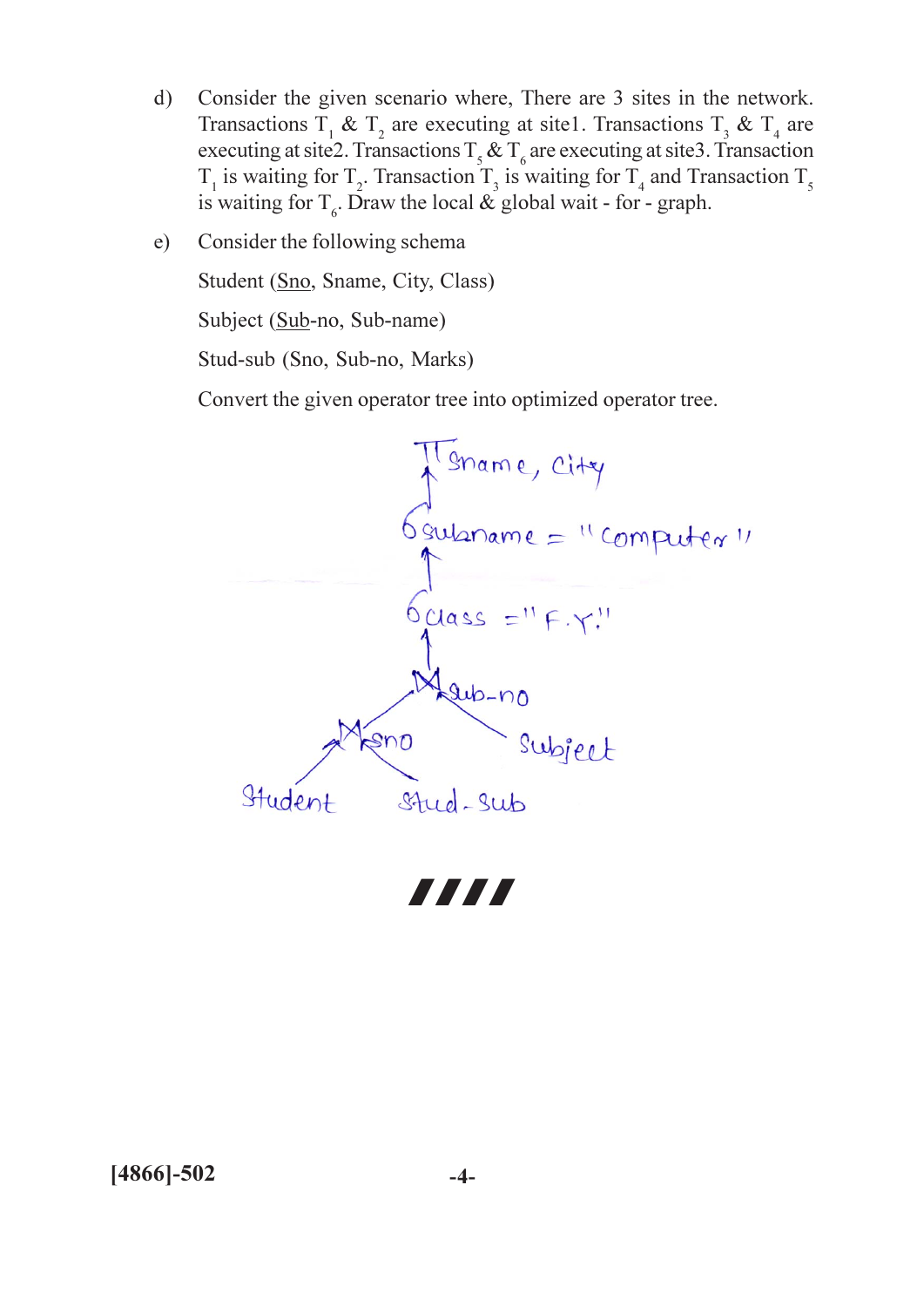**Total No. of Questions: 5]** 

P3429

[Total No. of Pages: 2]

**Maximum Marks: 80** 

# $[4866] - 503$

# M.C.A. (Commerce Faculty) (Semester-V) **E-COMMERCE PRACTICES AND TECHNOLOGIES**  $(2008$  Pattern)

Time: 3 Hours] **Instructions to the candidates:** 

- All questions are compulsory.  $\mathcal{D}$
- All questions carry equal marks. 2)

*Q1*) Attempt any four of the following:

- What is E-Commerce? Explain need to study E-Commerce. a)
- Explain B2C Business model in detail  $b)$
- Define Personalization. Give the difference between Personalizaton and  $c)$ customization
- Explain EBPP Business Model in detail.  $\mathbf{d}$
- Explain security threats in E-Commerce environment.  $e)$

*O2*) Attempt any four of the following:

- Explain credit card fraud a)
- $b)$ Write notes on
	- $i)$ Digital Wallet
	- Digital Envelopes  $\ddot{1}$
- Write a note on H/W for an E-Commerce website  $c)$
- Explain online auction? Discuss different types of auctions with example  $\mathbf{d}$ )
- Explain tools for Interactivity and active contents.  $e)$

 $[4 \times 4 = 16]$ 

 $[4 \times 4 = 16]$ 

**SEAT No.:**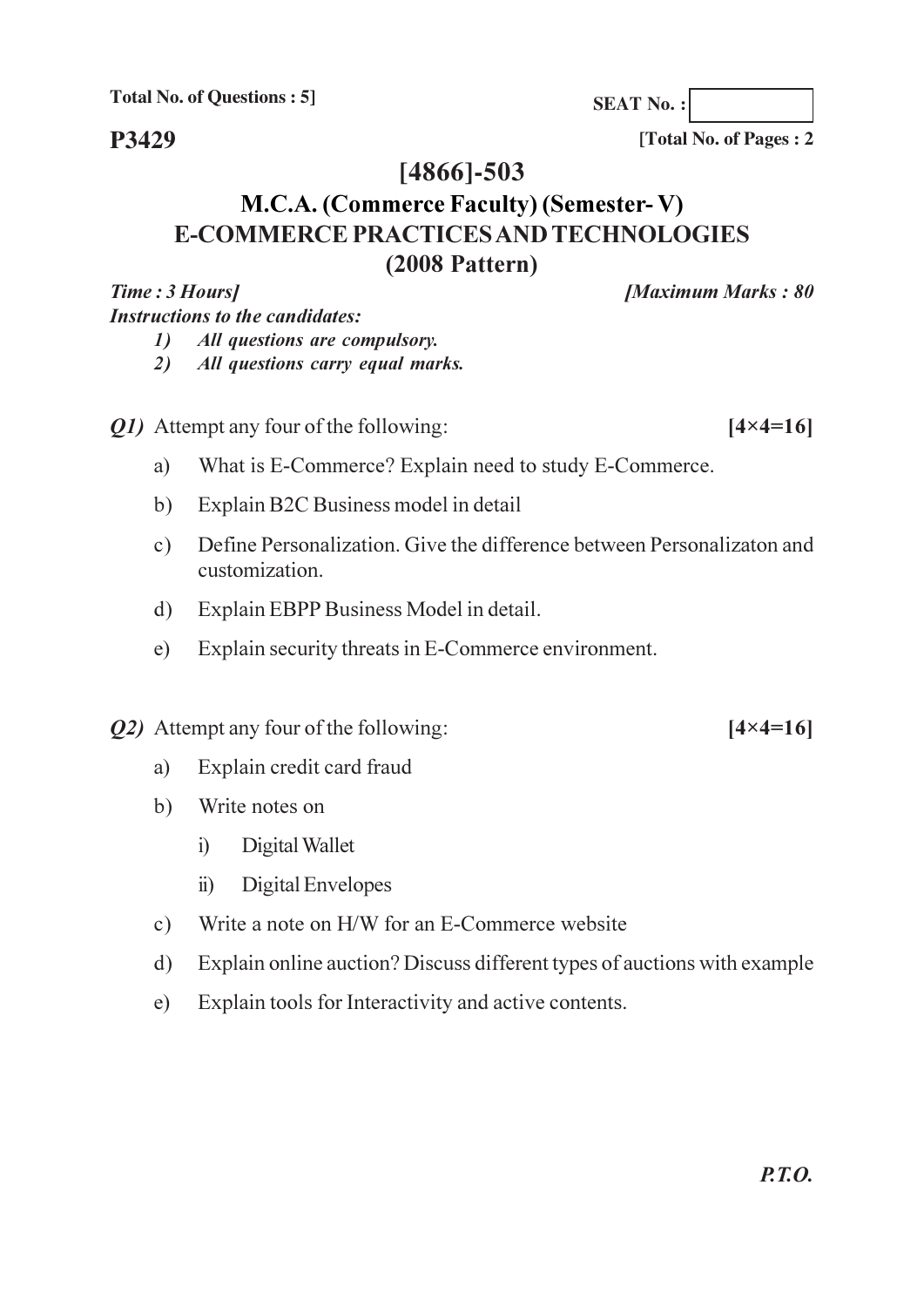- Q3) Attempt any four of the following:
	- Write system analysis and designing of an E-Commerce web site. a)
	- $b)$ Write a note on M-Commerce
	- $c)$ Compare traditional and online payment systems.
	- Write a note on Hacking.  $\mathbf{d}$
	- What is secret key cryptography?  $(e)$

*Q4*) Attempt any four of the following:

- a) Write difference between spoofing and sniffing.
- Write a note on:  $b)$ 
	- **Smart Card**  $i)$
	- $\ddot{i}$ Credit Card
- Explain value proposition in Business model.  $c)$
- Explain advantages and disadvantages of aution  $d)$
- Explain digital signature.  $e)$

*O5*) Attempt any two of the following:

- What strategies Pay Pal should pursue in order to maintain its growth a) over next five years?
- How can P2P file-sharing networks make money if they do not sell  $b)$ music?
- $c)$ Why do people older than 21 tend to use legitimate downloading sites where as younger people tend to use illegal sites?

# 7777

#### $[4 \times 4 = 16]$

 $[4 \times 4 = 16]$ 

 $[2 \times 8 = 16]$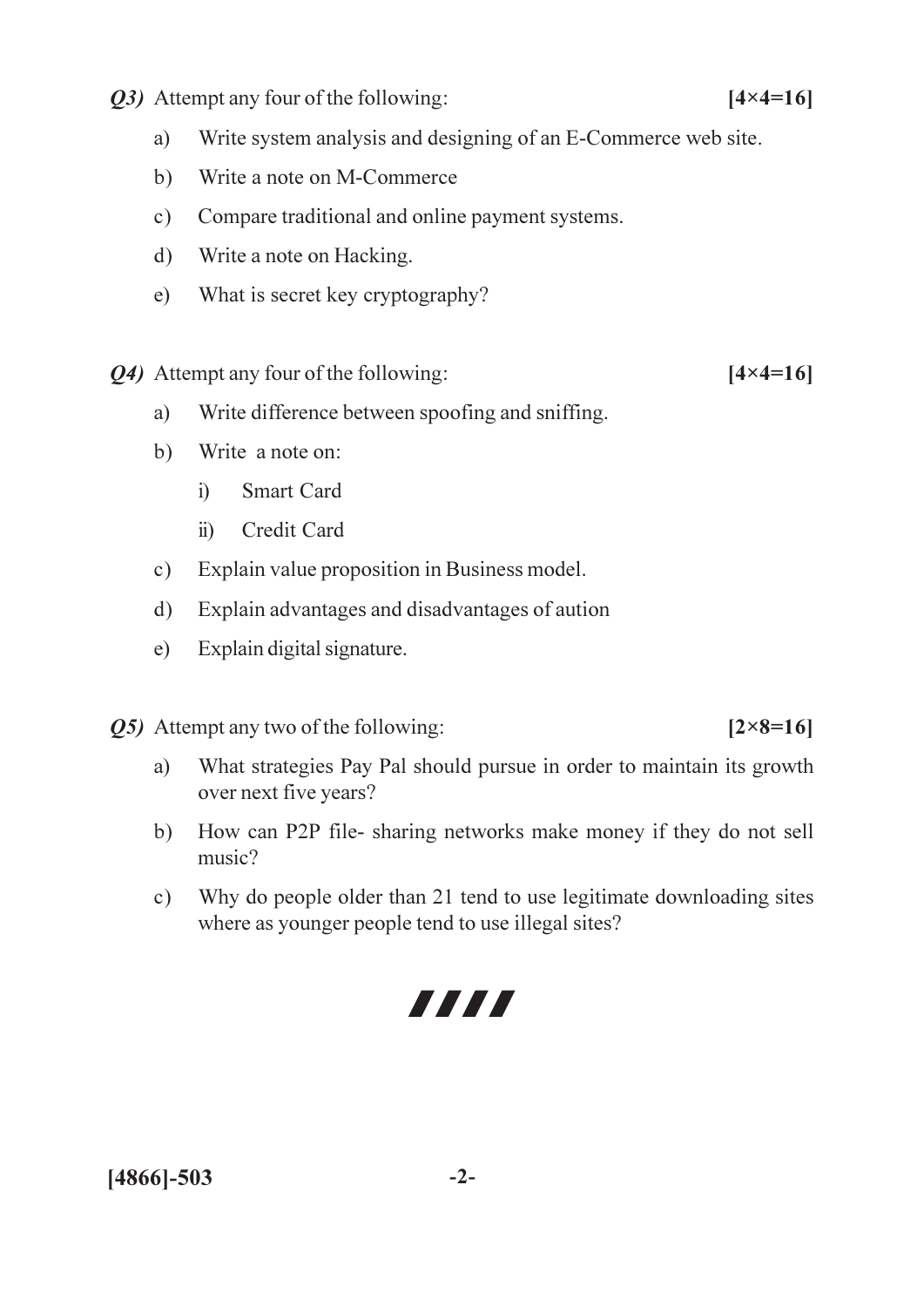**P3430** 

# $[4866] - 504$

# M.C.A. (Commerce Faculty) (Semester-V) 504: DATA WAREHOUSING AND DATA MINING

## Time: 3 Hours]

**Instructions to the candidates:** 

- **All Questions are compulsory.**  $\mathbf{D}$
- Figures to the right indicate full marks. 2)
- Neat diagram must be drawn wherever necessary.  $3)$

#### *Q1*) Attempt any four of the following.

- Differentiate between OLAP and OLTP. a)
- $b)$ What is B.I.? Explain its purpose.
- c) Explain snowflake schema with diagram.
- What are the social implication of Data Mining.  $\mathbf{d}$ )
- Write a note on Backup and Recovery in Data warehouse. e)
- *O2*) Attempt any four of the following.
	- a) Describe major task of data pre-processing.
	- Describe different types of server.  $b)$
	- $c)$ Explain Hardware Architecture of Data warehouse.
	- What are the different data types used in cluster analysis.  $\mathbf{d}$
	- $e)$ What is web usage mining.

#### **03)** Attempt any two of the following

Solve the following example of single level Association Rule, with a) minimum support as 2.

| Transaction ID | Items.  |
|----------------|---------|
| T <sub>1</sub> | C, B, H |
| T <sub>2</sub> | B.F.S   |
| T <sub>3</sub> | A, F, G |
| T <sub>4</sub> | C, B, H |
| T <sub>5</sub> | B.F.G   |
| T <sub>6</sub> | B,E,O   |

- Explain KDD Process & Draw a diagram.  $b)$
- c) Describe Partitioning methods of clustering.

[Total No. of Pages: 2]

**SEAT No.:** 

 $[4 \times 4 = 16]$ 

 $[4 \times 4 = 16]$ 

[Maximum Marks: 80]

 $[2 \times 8 = 16]$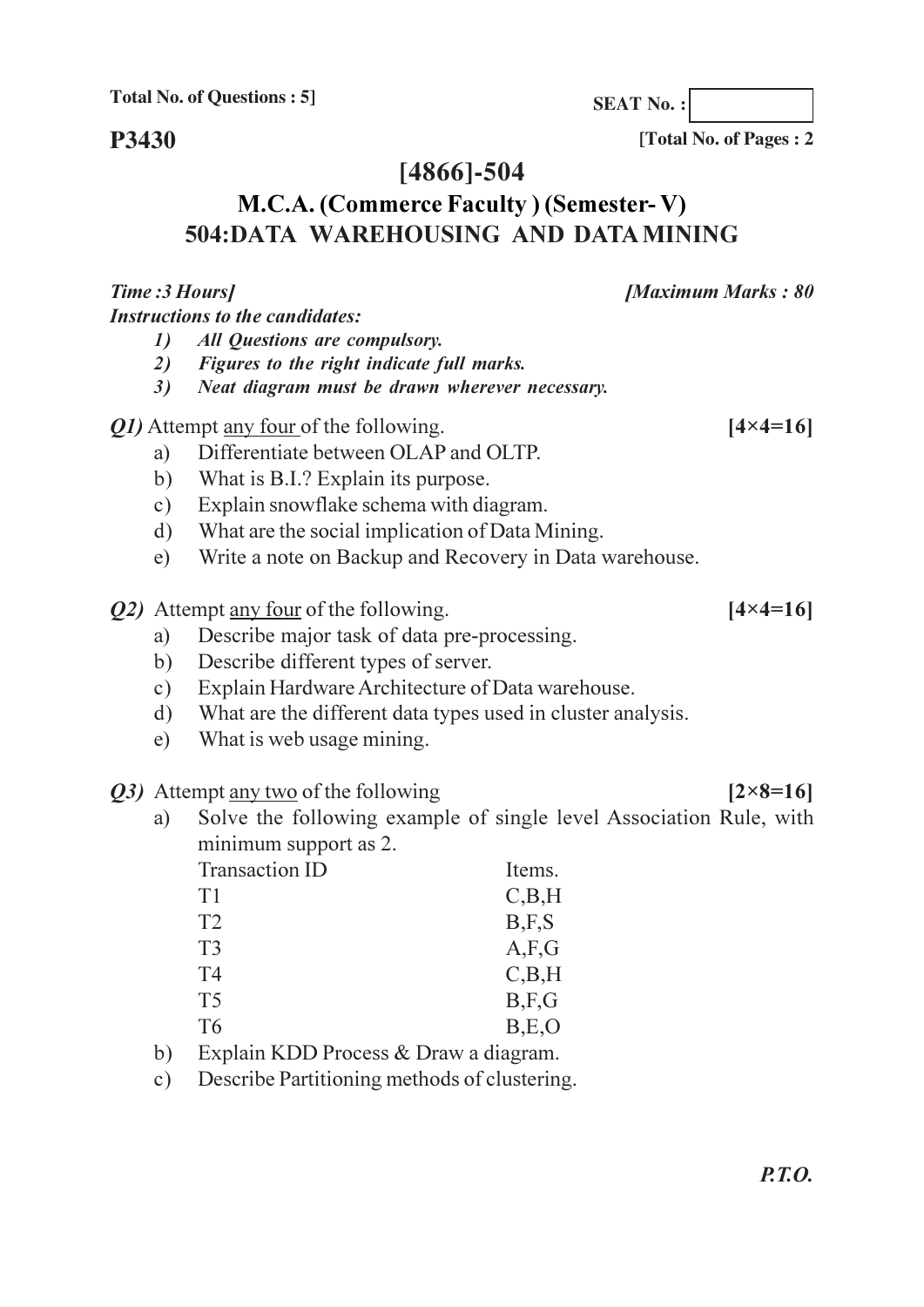Q4) Attempt any Two of the following.

Explain different data mining functionality. a)

- Explain Outlier Analysis & types of outlier analysis.  $b)$
- Solve the following example using this data classify the following tuple.  $c)$  $t = \text{age: 'youth', income 'low' student} = 'No'. Credit ratio = fair$

| <b>RID</b>     | age    | Income | Student        | Creditrating | Buys-Computer  |
|----------------|--------|--------|----------------|--------------|----------------|
| 1              | Youth  | High   | No             | Fair         | No             |
| $\overline{2}$ | Youth  | High   | No             | Excellent    | No             |
| 3              | Middle | High   | No             | Fair         | Yes            |
| $\overline{4}$ | Senior | Medium | No             | Fair         | Yes            |
| 5              | Senior | Low    | Yes            | Fair         | Yes            |
| 6              | Senior | Low    | Yes            | Excellent    | N <sub>o</sub> |
| 7              | Middle | Low    | Yes            | Excellent    | Yes            |
| 8              | Youth  | Medium | No             | Fair         | N <sub>o</sub> |
| 9              | Youth  | Low    | Yes            | Fair         | Yes            |
| 10             | Senior | High   | Yes            | Fair         | Yes            |
| 11             | Youth  | Low    | N <sub>o</sub> | Excellent    | Yes            |
| 12             | Middle | Medium | Yes            | Fair         | N <sub>o</sub> |

Q5) Write a note on any four of the following

 $[4 \times 4 = 16]$ 

- a) Cost of Data Mart.
- b) Aggregation of Data.
- c) Linear Regression
- Prediction  $\mathbf{d}$
- Multidimensional cube.  $e)$

 $[4866] - 504$ 

7777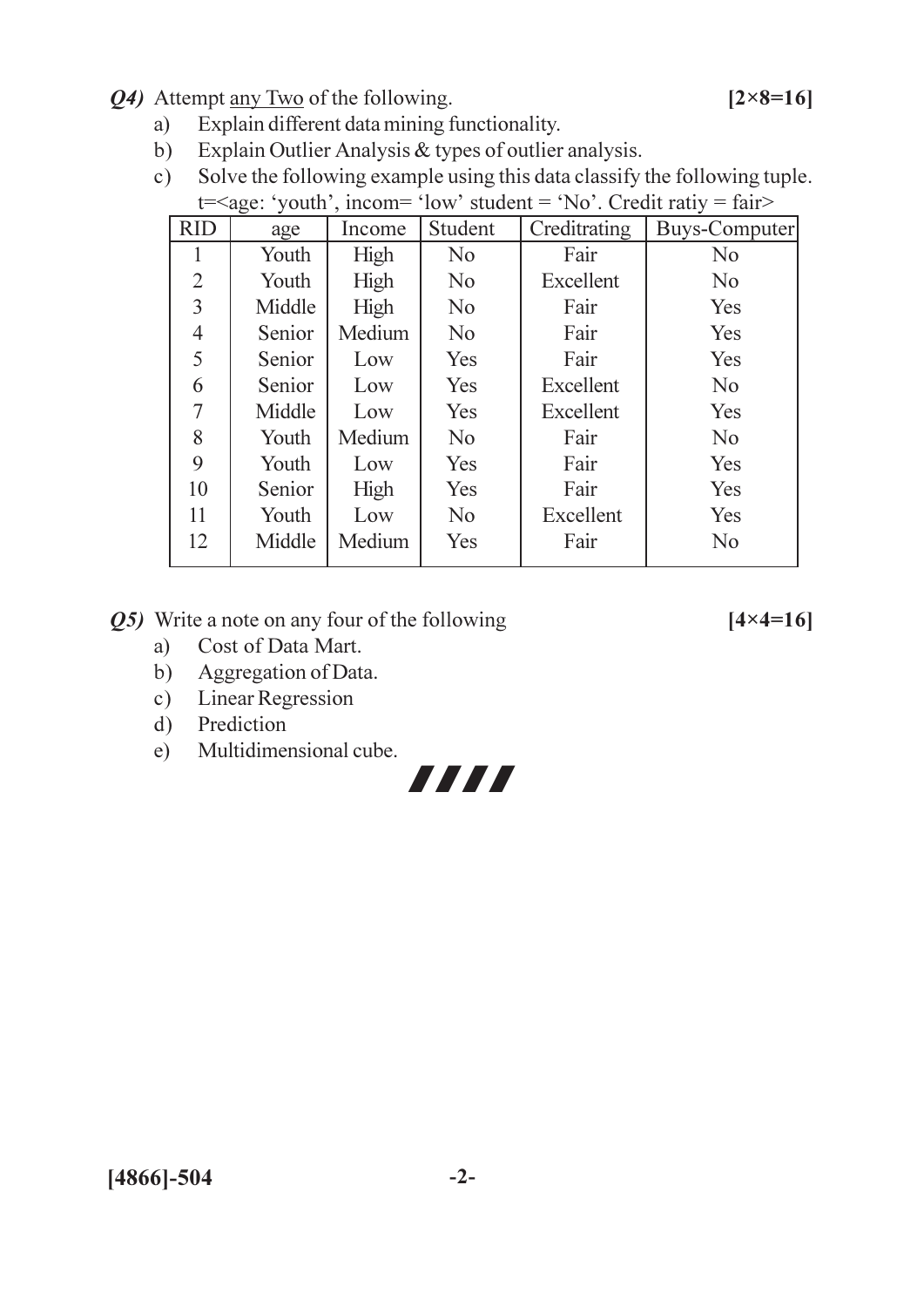**Total No. of Questions: 5]** 

P3431

[Total No. of Pages: 6]

# $[4866] - 505$ M.C.A. (Commerce Faculty) (Semester-V) 506 : OPERATIONS RESEARCH

Time: 3 Hours] **Instructions to the candidates:** 

- All questions are compulsory.  $\mathbf{I}$
- 2) Figures to the right indicates full marks.
- Give illustrations wherever necessary.  $3)$
- Use of calculator is allowed. 4)

#### *Q1*) Attempt any four of the following:

- Explain the following terms: a)
	- $i)$ Surplus variables
	- **Basic solution**  $\ddot{u}$
	- iii) Degenerate Basic Feasible Solution.
	- iv) Alternate solution
- b) What is general linear programming problem? Write in mathematical form?
- $c)$ Show that the following L.P.P. has unbounded solution

 $Max.Z = 3x_1 + x_2 + 5x_3 + 6x_4$ Subject to

$$
2x_1 + 6x_2 - 5x_3 + 7x_4 \ge -5
$$
  
\n
$$
3x_1 - 4x_2 + 5x_3 + x_4 \le 10
$$
  
\n
$$
8x_1 - x_2 - 2x_3 + 3x_4 \le 20
$$

 $x_1, x_2, x_3, x_4 \geq 0$ 

Solve the following L.P.P. by graphical method.  $\mathbf{d}$ 

Maximize  $Z = 5x_1 + 4x_2$ 

Subject to the constraints:

$$
x_1 + x_2 \le 4
$$
  
\n
$$
3x_1 + 8x_2 \le 24
$$
  
\n
$$
10x_1 + 7x_2 \le 35
$$
  
\n
$$
x_1, x_2 \ge 0
$$

[Maximum Marks: 80]

 $[16]$ 

**SEAT No.:**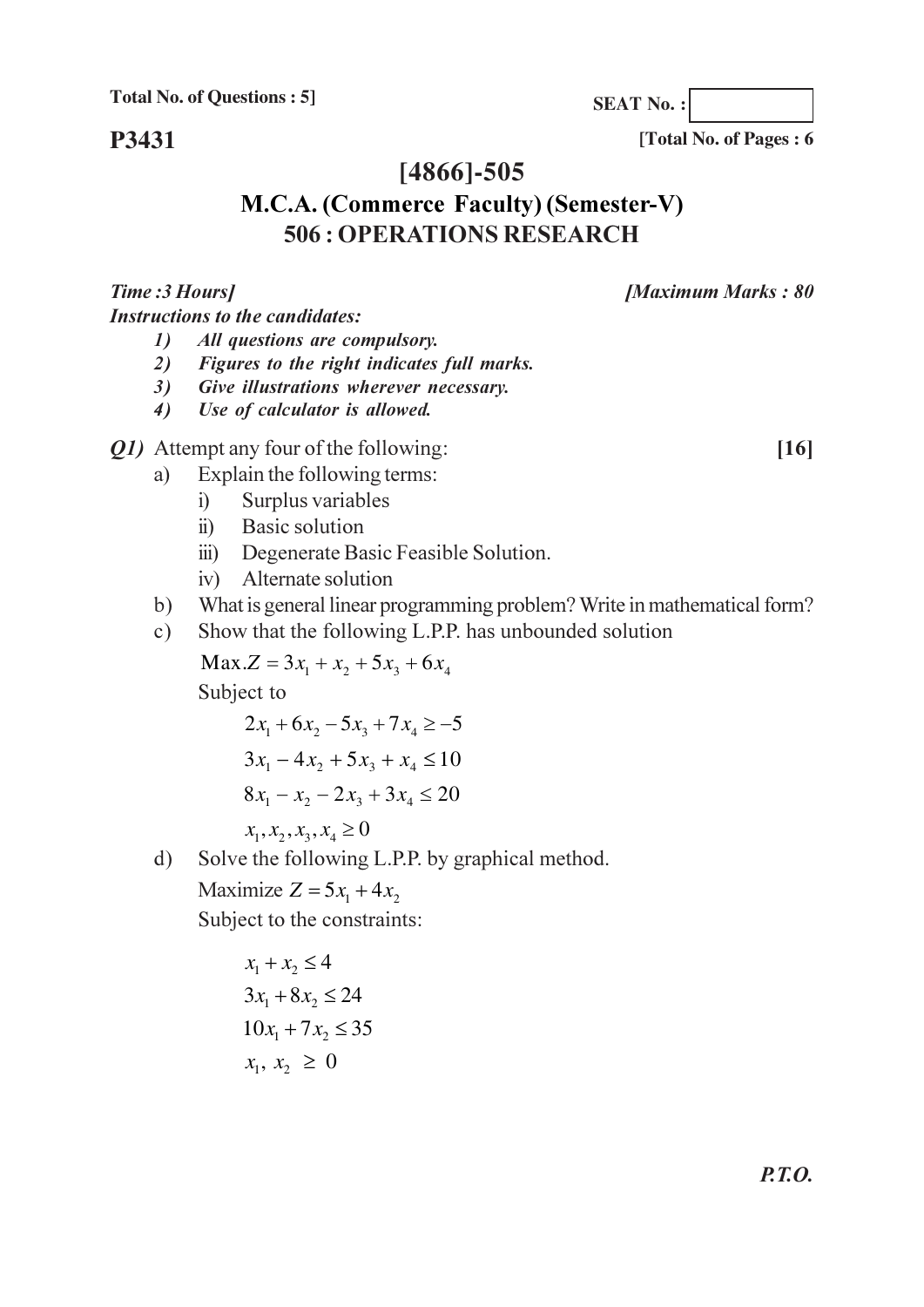Obtain initial basic feasible solution of the following transportation problem  $e)$ by Matrix Minima Method.

| ↖<br>$To -$       |                |   |   |        |
|-------------------|----------------|---|---|--------|
| From $\downarrow$ | L.             |   |   | Supply |
|                   |                | ◠ | 4 | 22     |
|                   | $\overline{4}$ | 8 |   | 15     |
|                   | $\overline{4}$ |   |   |        |
| Demand            |                |   |   |        |

Also find the corresponding transportation cost.

Discuss the various steps involved in the application of PERT and CPM. f)

 $[16]$ 

- Q2) Attempt any four of the following:
	- Write the standard form of the L.P.P. a)

Minimize  $Z = x_1 + 3x_2 + 2x_3$ Subject to

$$
2x_1 - x_2 + 4x_3 \le 17
$$
  
\n
$$
-4x_1 + 5x_2 \le 12
$$
  
\n
$$
-x_1 + 5x_2 + 8x_3 \ge -25
$$
  
\n
$$
x_1, x_2, x_3 \ge 0
$$

- $b)$ Define
	- $i)$ Network
	- ii) Predecessor Activity
- c) Write the dual of the following L.P.P.

Maximize  $Z = 7x_1 + 3x_2 - x_3$ Subject to

$$
3x1 - 3x2 + 5x3 \le 4 2x1 - 6x2 \le 6 4x1 - x3 \ge 5 x1, x2, x3 \ge 0
$$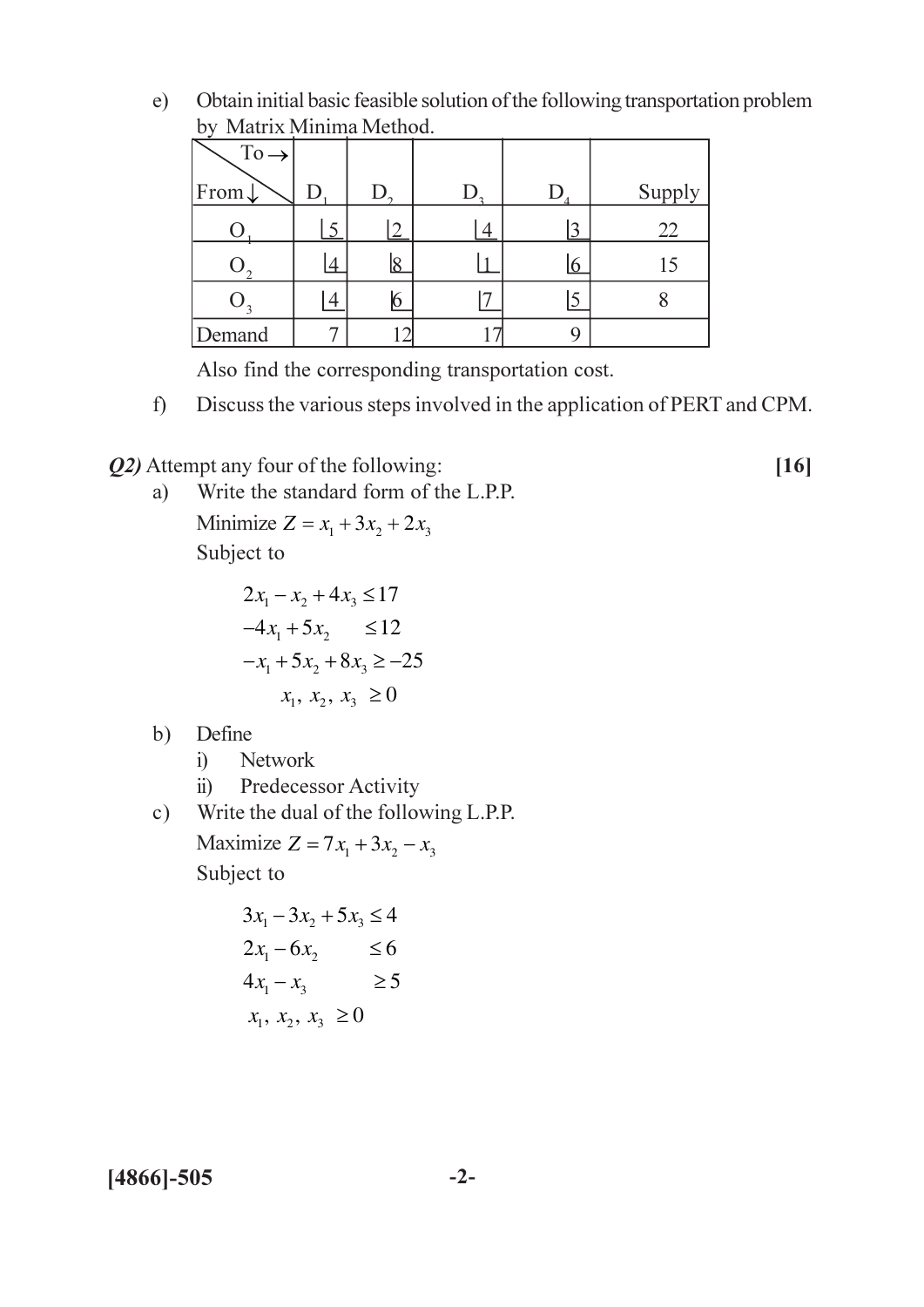Find initial basic feasible solution of the following T.P. by North West  $d)$ Corner method

| Destination<br>'Origin $\downarrow$ |  |  | Capacity |
|-------------------------------------|--|--|----------|
|                                     |  |  |          |
|                                     |  |  |          |
|                                     |  |  |          |
| Demand                              |  |  |          |

Aslo find the corresponding transportation cost.

Solve the following game by dominance principle  $e)$ 

|          | Player B |  |                                                                                                    |  |  |
|----------|----------|--|----------------------------------------------------------------------------------------------------|--|--|
|          |          |  |                                                                                                    |  |  |
| Player A |          |  | $\begin{array}{c ccccc}\nA & 3 & 5 & 4 & 9 \\ B & 5 & 6 & 3 & 7 \\ C & 8 & 7 & 9 & 8\n\end{array}$ |  |  |
|          |          |  |                                                                                                    |  |  |
|          |          |  |                                                                                                    |  |  |
|          |          |  | $4 \quad 8 \quad 5$                                                                                |  |  |

#### Solve the following assignment problem for minimization  $f$

Machines

|      |           | A | $\boldsymbol{B}$ | $\mathcal{C}$ | D | $E_{\rm}$ |
|------|-----------|---|------------------|---------------|---|-----------|
| Jobs | I         |   | 2                |               | O |           |
|      | $\it II$  |   |                  |               |   |           |
|      | $I\!I\!I$ | 8 | 9                | 10            |   |           |
|      | IV        |   |                  |               |   |           |

Q3) Attempt any four of the following :

 $[16]$ 

- Define the following terms with reference to Transportation problems. a)
	- **Balanced Transportation Problem**  $i)$
	- ii) Feasible Solution
	- iii) Optimal Solution
	- iv) Dummy Source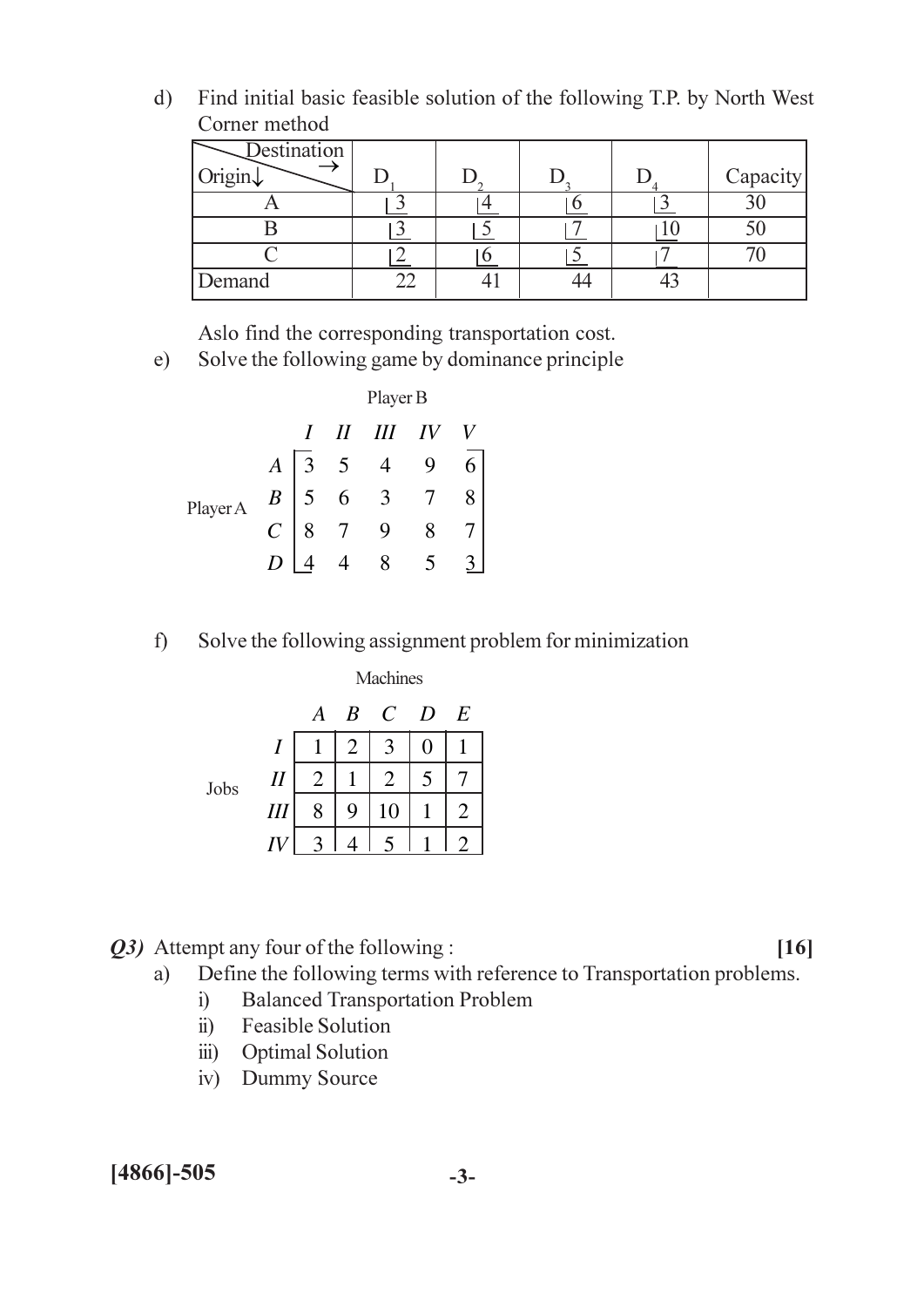- $b)$ A company sells two different products A and B. The company makes a profit of Rs. 30 and Rs. 40 per unit on the products A and B respectively. The two products are produced in a common production process and are sold in two different markets. The production process has a capacity of 35,000 man-hours. It takes two hours to produce one unit of A and 3 hours to produce one unit of B. The market has been surveyed and company feels that the maximum number of units of A that can be sold is 12,000 units and maximum of B is 8000 units. Assuming that the products can be sold in any circumstances, formulate the L.P.P.
- Explain the following terms in PERT/CPM:  $c)$ 
	- Earliest time  $i)$
	- $\ddot{\textbf{i}}$ Latest time
	- $\dddot{\mathbf{m}}$ Total activity time
	- iv) Critical path.
- $d)$ Convert the following transportation problem into linear programming problem

| Destination         |  |        |
|---------------------|--|--------|
| Origin $\downarrow$ |  | Supply |
|                     |  |        |
|                     |  |        |
| Demand              |  |        |

- $e)$ Explain Vogel's approximation method for obtaining an initial basic feasible solution of a transportation problem.
- Solve the following assignment problem for maximization  $f$

|    | A  | B  | ( ) |    |
|----|----|----|-----|----|
| I  | 12 | 15 | 17  | 14 |
| П  | 20 | 18 | 21  | 20 |
| Ш  | 15 | 16 | 20  | 18 |
| IV | 19 | 18 | 19  | 16 |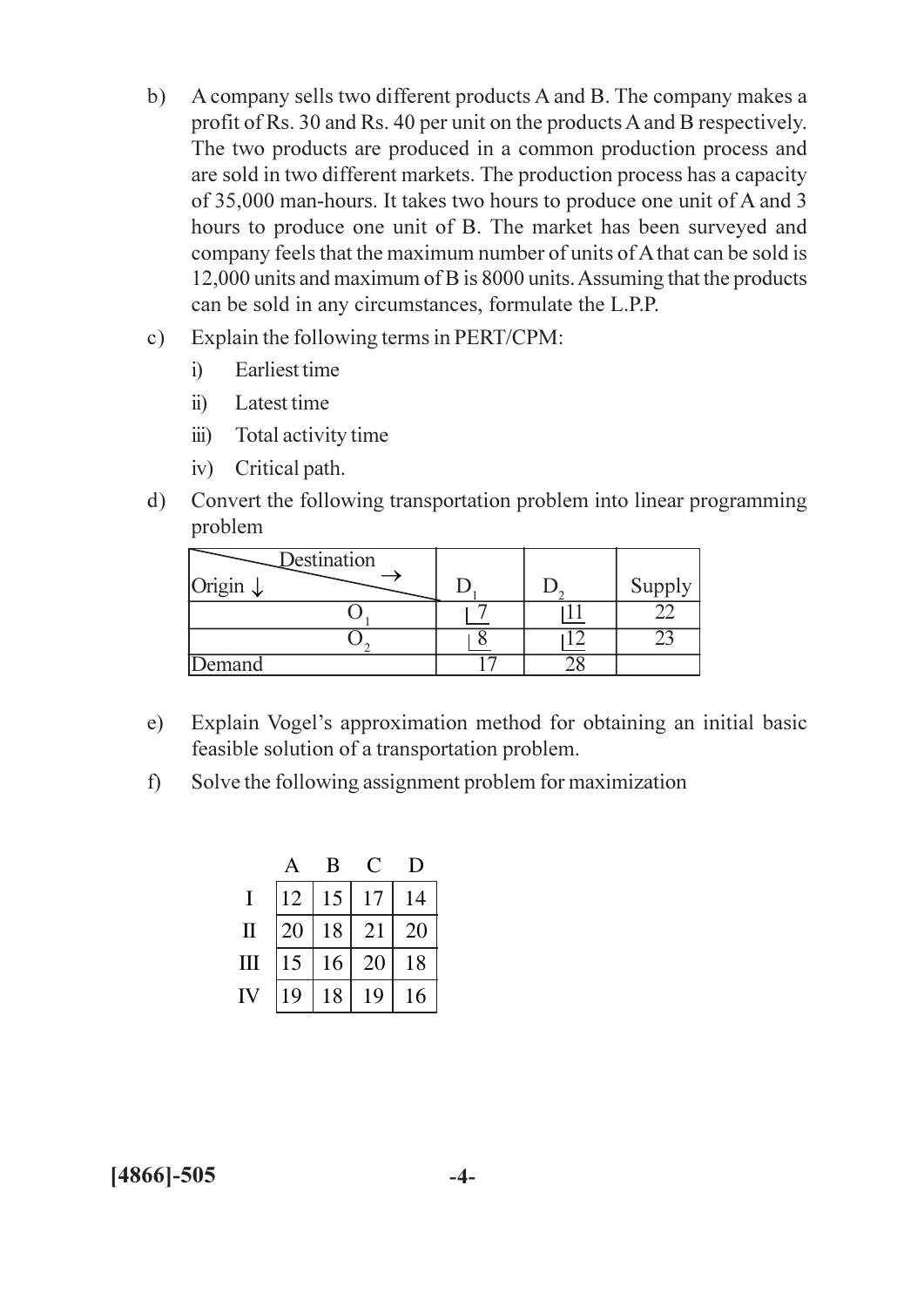Q4) Attempt any two of the following :

Solve the following L.P.P. by simplex method. a) Max.  $Z = 2x_1 + 3x_2 + 7x_3$ Subject to

$$
3x_1 + 2x_2 + 4x_3 \le 100
$$
  

$$
x_1 + 4x_2 + 2x_3 \le 100
$$
  

$$
x_1 + x_2 + 3x_3 \le 100
$$
  

$$
x_1, x_2, x_3 \ge 0
$$

- Discuss the role of sensitivity analysis in linear programming. Under  $b)$ what circumstances is it needed and under what conditions do you think it is not necessary?
- For the following transportation problem, obtain the initial basic feasible  $c)$ solution by vogels Approximation method

| $To \rightarrow$          |    |       |       |                |        |
|---------------------------|----|-------|-------|----------------|--------|
| $\mathsf{From}\downarrow$ | D  | $D_2$ | $D_3$ | $D_4$          | Supply |
|                           | 23 | 27    | 16    | 18             | 30     |
|                           | 12 | 17    | 20    | 51             | 40     |
|                           | 22 | 28    | 12    | 32             | 53     |
| Demand                    | 22 | 35    | 25    | 4 <sub>1</sub> |        |

Also find the corresponding transportation cost.

### Q5) Attempt any two of the following:

#### $[16]$

Listed in the table are the sequence of activities, together with their  $a)$  i) predecessors, is given as below:

| Activity | Description        | <b>Predecessor Activity</b> |
|----------|--------------------|-----------------------------|
|          | Open work order    |                             |
| B        | Get material for X |                             |
|          | Get material for Y | A                           |
|          | Turn X on lathe    | B                           |
| E        | Turn Y on lath     | B, C                        |
| F        | Polish Y           | E                           |
| G        | Assemble X and Y   | D,F                         |
|          | Pack               |                             |
|          |                    |                             |